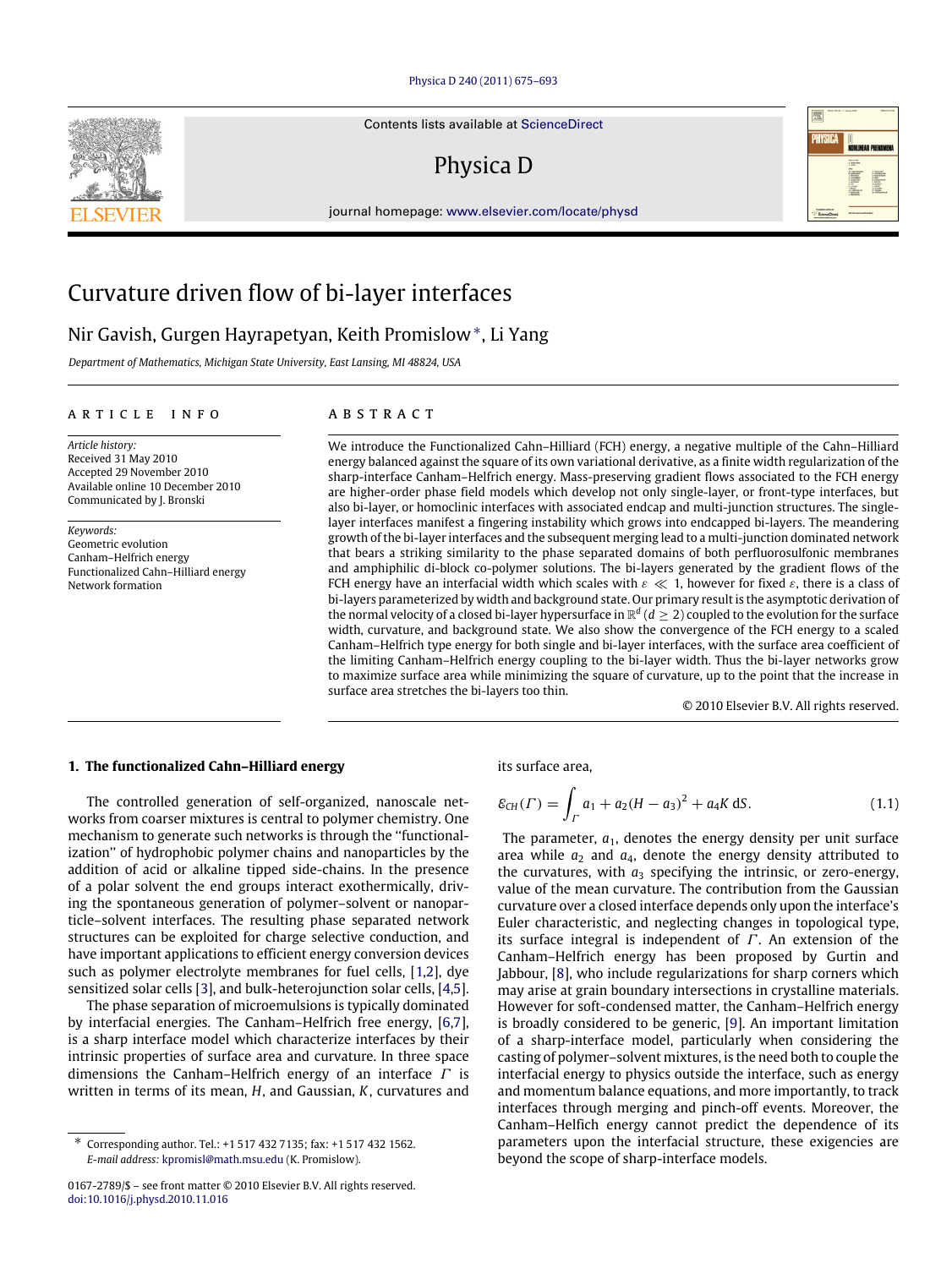Phase-field models can be viewed as regularizations of sharpinterface energies that afford a finite interfacial width while naturally accommodating both topological change in interfacial structure and coupling to the physics of the environment in which they are immersed, [\[10](#page-18-9)[,11\]](#page-18-10). Chief among these models is the Cahn–Hilliard equation, [\[12\]](#page-18-11), which describes the phase separation and domain coarsening of binary mixtures of inert materials. It is a mass-conserving H<sup>−1</sup> gradient flow on a free energy functional of Cahn–Hilliard type

$$
\mathcal{E}(u) = \int_{\Omega} \frac{\varepsilon^2}{2} |\nabla u|^2 + W(u) \, \mathrm{d}x. \tag{1.2}
$$

Here *u* is a scalar quantity representing mixture volume fraction over a domain  $\varOmega\;\subset\;\mathbb{R}^d, d\;\geq\;$  2. For an appropriate choice of double well potential *W*, solutions of the Cahn–Hilliard equation rapidly undergo a spinodal decomposition into ''pure states'' or ''phases'' occupying respective minima of wells of *W*, separated by transition layers of  $O(\varepsilon)$  thickness. The question of the evolution of the spatial domains occupied by the respective phases has received considerable attention, with Pego first establishing the motion of the interfaces through a Mullins–Sekerka type flow, [\[13\]](#page-18-12). He introduced the chemical potential as the solution of Laplace's equation on each spinodal domain with the interfacial curvature as a Dirichlet condition on the internal interfaces. For  $\varepsilon \ll 1$  he showed that the leading order normal velocity of the interface of the spinodal domains can be obtained from the jump in the normal derivative of the chemical potential defined on the complementary domains. More rigorous derivations of Pego's results quickly followed, particularly [\[14\]](#page-18-13) and later [\[15\]](#page-18-14). Around the same time, the  $\Gamma$  convergence of the Cahn–Hilliard energy to the surface area functional, that is the Canham–Helfrich energy with  $a_2 = a_4 = 0$ , was rigorously established, [\[16,](#page-18-15)[17\]](#page-18-16).

While mixtures of inert materials generically seek to minimize surface area, functionalized materials have embedded charged groups which interact exothermically with polar solvents, spontaneously generating polymer–solvent interface. A prime example is Nafion, a functionalized fluorocarbon polymer frequently used as a membrane separator in polymer electrolyte membrane fuel cells. From their small angle X-ray scattering (SAXS) experiments, [\[18\]](#page-18-17), Hsu and Gierke hypothesized that the water domain within the Nafion forms small 4–5 nanometer balls interconnected by thin 1–2 nanometer cylindrical pores. They further suggested such a network could arise from a balance between the elastic energy of the interface and the hydrophilic surface interactions among the charged functional groups and the solvent, [\[18\]](#page-18-17). There has since been considerable numerical and experimental investigation of the microstructure of Nafion and other perfluorinated membanes, [\[1](#page-18-0)[,19–24\]](#page-18-18), with a variety of possible morphologies postulated to explain the available data.

We propose a model for interfacial development in functionalized polymer-solvent mixtures which is a regularization of the Canham–Helfrich energy. The model affords a finite interfacial width, accommodates merging and other topological reorganization, and couples naturally to momentum balance and other macroscopic mass transport equations. We assign a negative value to interfacial energy via the Cahn–Hilliard energy, and balance the negative Cahn–Hilliard energy against the square of its own variational derivative. In general, we denote such an energy,  $\mathcal{F}$ , the *functionalization* of the original energy, E,

$$
\mathcal{F}(u) = \int_{\Omega} \frac{1}{2} \left( \frac{\delta \mathcal{E}}{\delta u}(u) \right)^2 dx - \eta \mathcal{E}(u).
$$
 (1.3)

In particular the Functionalized Cahn–Hilliard (FCH) energy takes the form

$$
\mathcal{F}(u) = \int_{\Omega} \frac{1}{2} \left( \varepsilon^2 \Delta u - W'(u) \right)^2 - \eta \left( \frac{\varepsilon^2}{2} |\nabla u|^2 + W(u) \right) dx,
$$
\n(1.4)

<span id="page-1-0"></span>where *W* is a smooth, double-well potential with *equal* global minima at states  $u = b_+$ , with  $b_- < b_+$  and  $\mu_+ \equiv W''(b_+) > 0$ . Without loss of generality, we assume  $W(b\pm) = 0$ . Viewing the square of the first variation as the bending energy of the interface, physical considerations suggest the constant  $\eta > 0$  be small since bending energy typically dominates the hydrophilic surface energy; for mathematical reasons it is natural to scale *η* as  $\eta = \varepsilon^2 \eta_2$  where  $\eta_2$  is positive and independent of  $\varepsilon$ . It has been demonstrated for a broad class of energies that their associated functionalized form is bounded below and possesses global minimizers over natural function spaces, [\[25\]](#page-18-19). An energy similar to the FCH, called the  $\Phi^6$  model, has been proposed for amphiphilic systems, in which two immiscible fluids are mixed with a surfactant forming a microemulsion at the interface, [\[26\]](#page-18-20). The  $\Phi^6$  model was motivated by SAXS data which can be related to the reciprocal of the Fourier transform of the second variation of the energy evaluated at a constant background state. The De Giorgi conjecture, concerning the  $\Gamma$ -convergence of [\(1.4\)](#page-1-0) in the case  $\eta = -\varepsilon^2$ , when both terms are positive, has recently been established, [\[27\]](#page-18-21); however the nature of the energy and the dynamics of the associated gradient flows are substantially different in the case  $\eta > 0$ .

This paper concerns the long-time evolution of the zero-mass projection gradient flow of the FCH energy on a periodic domain  $\Omega \subset \mathbb{R}^d$  for  $d \geq 2$ ,

<span id="page-1-1"></span>
$$
u_t = -\Pi_0 F(u),\tag{1.5}
$$

$$
u(x, 0) = u_0(x), \tag{1.6}
$$

where *F* is the first variation of the FCH energy. It is significant that *F* factors into a constant offset of the second variation of  $\varepsilon$  acting on the first variation of  $\varepsilon$ ,

$$
F(u) = \frac{\delta \mathcal{F}}{\delta u} = \left(\frac{\delta^2 \mathcal{E}}{\delta u^2} + \varepsilon^2 \eta_2\right) \frac{\delta \mathcal{E}}{\delta u}
$$
  
= 
$$
\left(\varepsilon^2 \Delta - W''(u) + \varepsilon^2 \eta_2\right) \left(\varepsilon^2 \Delta u - W'(u)\right).
$$
 (1.7)

<span id="page-1-2"></span>We also introduce the zero-mass projection

$$
\Pi_0 f \equiv f - \langle f \rangle_{\Omega} \,, \tag{1.8}
$$

which is the complement of the average value operator

$$
\langle f \rangle_{\Omega} \equiv \frac{1}{|\Omega|} \int_{\Omega} f(x) \, \mathrm{d}x. \tag{1.9}
$$

The evolution of the zero-mass projection functionalized Cahn– Hilliard (ZMFCH) equation preserves the mass of the initial data,  $\frac{d}{dt}$   $\langle u \rangle_{\Omega} = 0$ , while decreasing the FCH energy,  $\frac{d}{dt}$   $\mathcal{F}(u) \leq 0$ . Analysis of the zero-mass projection gradient flow of the Cahn–Hilliard energy may be found in [\[28\]](#page-18-22).

[Fig. 1.1](#page-2-0) depicts the spontaneous network formation in  $\Omega \subset \mathbb{R}^2$ which is typical of the ZMFCH equation. Reading left to right, the initial data is four circles of "water"  $(u = b<sub>+</sub>)$  within a background of "polymer"  $(u = b_$ ). The boundary between the two domains is given by a front-type or single-layer interface which the FCH shares with the Cahn–Hilliard energy. The higher curvature circles grow at the expense of the lower curvature ones, however, as can be seen in the second frame, the circular domains are unstable to an antipodal elongation. The elongated circle assumes a dumbbell shape which stretches and merges with the adjacent circles in frames 3 and 4, forming a narrow bi-layer, capped by two semicircular endcaps. Cross sections of the bi-layer show a homoclinic or bi-layer structure. Progressing from frame 5 to 6 and 7, the bilayer begins to narrow as it stretches and meanders, meanwhile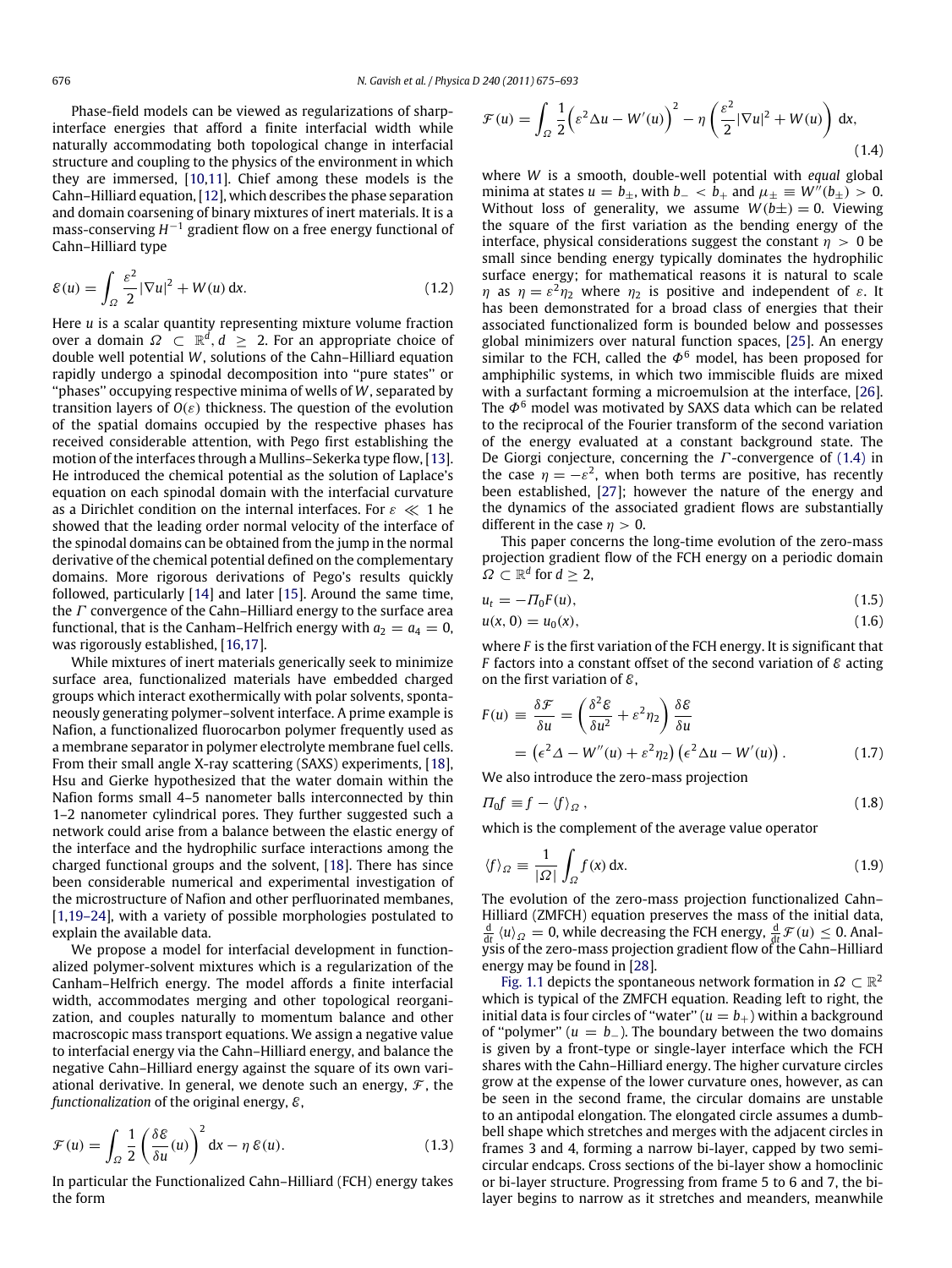<span id="page-2-0"></span>

Fig. 1.1. Spontaneous network generation in the gradient flow [\(1.5\)](#page-1-1) from an initial data consisting of four circular masses. Time evolution (left to right) for a simulation with  $\varepsilon = 0.03$  and  $\eta = \varepsilon^2$ . The blue and red domains correspond to the regions where  $u(x)$  resides at one of the two minima of the potential well  $W(s) = (1 - s^2)^2/4$ .

<span id="page-2-1"></span>

**Fig. 1.2.** (Left) Quasi-steady equilibrium of the ZMFCH with the classic double well  $W = (1 - s^2)^2/4$ ,  $\varepsilon = 0.03$ , and  $\eta = 4\varepsilon^2$ . The solution was obtained from long time ( $t = O(\varepsilon^{-4})$ ) evolution from random initial data,  $u_0 = \pm 1$  with  $\Pi_0 u_0 = 0.6$ |Ω|, or roughly 20%  $u = -1$ . (Center and Right) Amphiphilic di-block co-polymer mixtures of Polyethylene oxide and Polybutadiene, from [\[31,](#page-18-23)[32\]](#page-18-24) respectively, with a higher concentration of functional groups in the right-most figure.

the endcaps intersect and merge with the other domains. Finally, in frame 8, we find a single meandering bi-layer with a triple junction and one endcap. The bi-layer is sufficiently thin that the resulting structure is stationary, at least up to times *t* of *O*(ε<sup>−</sup><sup>4</sup> ), as compared to the  $t = O(\varepsilon^{-3})$  evolution depicted in frames 1–8.

## *1.1. Summary of results*

We consider a closed hypersurface  $\Gamma$  with curvatures and surface area uniformly bounded with respect to  $\varepsilon \ll 1$ , and which is far from self-intersection when distance is measured in units of  $\varepsilon$ . We "dress" such hypersurfaces with either a single or a bilayer interfacial structure. We do not consider hypersurfaces with boundary or self-intersection, which excludes endcaps and multijunctions. The construction of the bi-layer interfaces is the reformulation of the fourth-order FCH energy as a square of a second order energy plus an  $O(\varepsilon^2)$  zeroth order perturbation, [\(4.9\).](#page-7-0) At the leading order in the transverse variable, the second order energy supports heteroclinic connections which are degenerate, and can be unfolded at  $O(\varepsilon)$  into a family of homoclinic bi-layer solutions parameterized by a detuning parameter  $\alpha$  that is inversely related to the bi-layer width, [\(4.13\),](#page-8-0) and a background state *b*. While  $\alpha$ and *b* are independent in the leading order construction, we show in [Proposition 4.1](#page-10-0) that if  $\alpha$  and *b* are properly related then the leading order term can be extended to a 1D homoclinic solution. The unfolding is generic for functionalized energies, arising from the factored form of the first variation of a functionalized energy. The unfolding of a heteroclinic orbit into a homoclinic orbit (a front and a back) has been studied in detail [\[29,](#page-18-25)[30\]](#page-18-26) in the well-separated limit, corresponding to  $|\ln \varepsilon| \gg 1$ , for which the homoclinics are exponentially close to equilibrium at the plateau. For the bi-layer √ interfaces, we construct homoclinics which are  $O(\sqrt{\varepsilon})$  away from

the equilibrium value at the pulse maximum, and show that the ground state eigenvalue of the corresponding linear operator is  $O(\varepsilon)$ . Within this regime we demonstrate that as  $\varepsilon \to 0^+$  the FCH energy evaluated at a dressed hypersurface converges to a Canham–Helfrich energy, see [\(3.3\)](#page-4-0) and [\(4.65\).](#page-10-1) In particular for the bi-layer interfaces, the limiting surface area term,  $a_1$  depends upon the value of the detuning parameter, becoming positive if the bilayer is sufficiently narrow (see [Fig. 1.2\)](#page-2-1).

Our main result concerns solutions of the ZMFCH Eq. [\(1.5\)](#page-1-1) which start sufficiently close to either a single-layer or bi-layer dressing of a hypersurface  $\Gamma$ . We show that as long as the curvatures of  $\Gamma$  remain bounded and  $\Gamma$  remains far from selfintersection, then the flow under [\(1.5\)](#page-1-1) can be reduced to an evolution of the hypersurface, through its normal velocity, coupled to evolution equations for the interfacial parameters, which may vary in time and with position along the interface. For a single-layer interface, we uncover a two time-scale evolution. On the fastest time scale,  $t = O(\varepsilon^{-1})$ , the spatially constant background state is driven to a value determined by a weighted integral of the normal velocity over the hypersurface. The normal velocity is manifest on the slower time-scale,  $t = O(\varepsilon^{-3})$ , on which the adiabatically driven background adjusts to maintain a zero average value for the normal velocity over the interface. In  $\mathbb{R}^3$ , the leading order normal velocity is given by

$$
\mathbf{V}_n = 2\Pi_{0,\Gamma} \left( \Delta_s + \eta_2 + 2H^2 - 2K \right) H + O(\varepsilon), \tag{1.10}
$$

where  $\Pi_{0,\Gamma}$  is the zero-mass projection operator over the hypersurface  $\Gamma$ , the parameter  $\eta = \varepsilon^2 \eta_2$ ,  $H = \frac{1}{2}(k_1 + k_2)$  and  $K = k_1 k_2$ are the mean and Gaussian curvatures, and ∆*<sup>s</sup>* is the Laplace– Beltrami or surface diffusion operator on  $\Gamma$ . In particular in two dimensions we show that circular interfaces are linearly unstable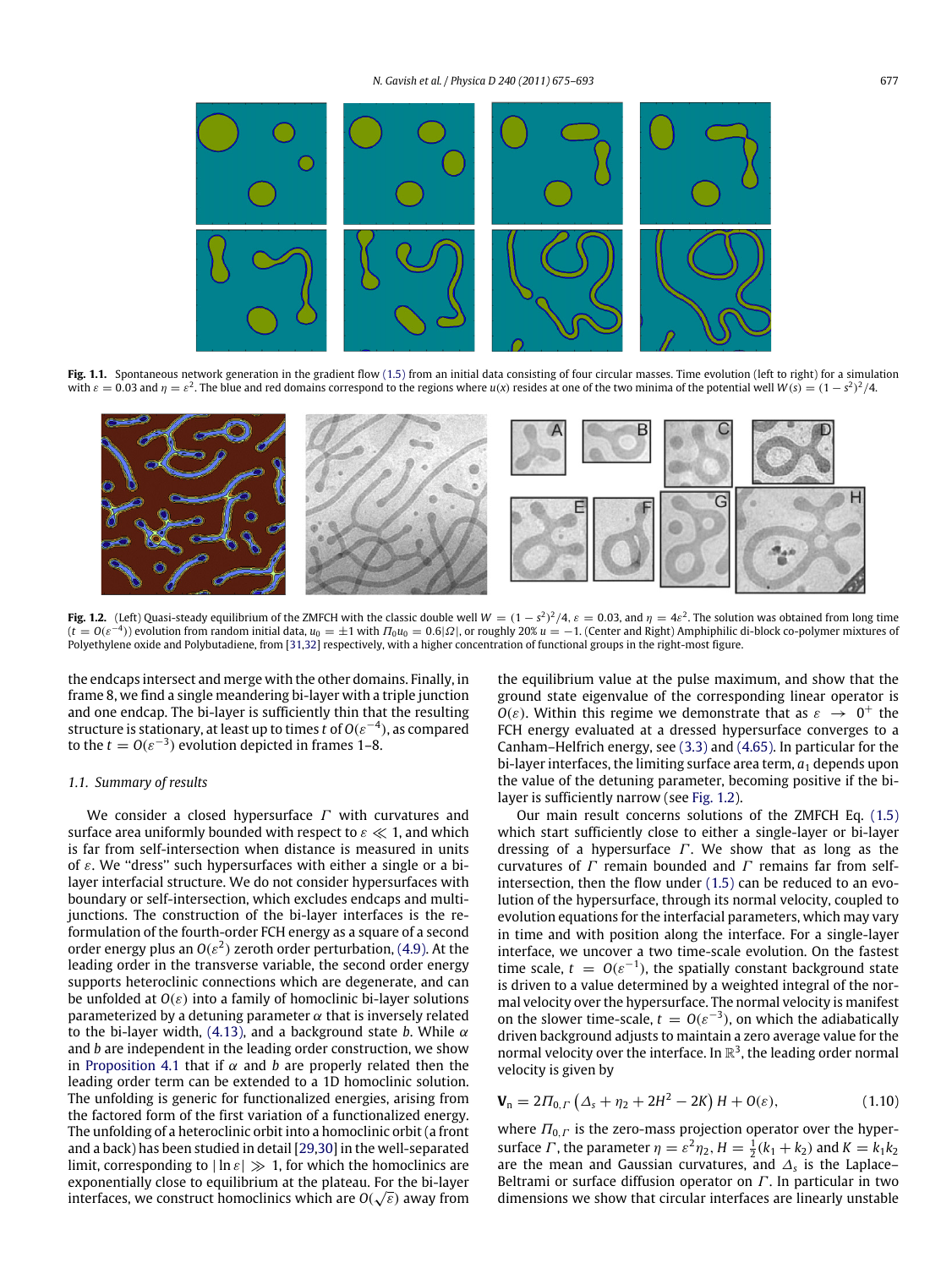to anti-podal stretching modes if the curvature is too small, as measured against  $\eta_2$ , see [\(3.42\).](#page-7-1)

The evolution of a bi-layer dressed hypersurface couples more subtly to the parameters, with three relevant time-scales. At the fastest time-scale,  $t = O(\varepsilon^{-1})$ , the spatially constant background state is determined by a weighted average value of the bi-layer width over the hypersurface  $\Gamma$ . At the second fastest time-scale,  $t = O(\varepsilon^{-2})$ , the adiabatically driven background state adjusts so that the detuning parameter,  $\alpha$ , satisfies a nonlocal–nonlinear differential equation [\(5.35\).](#page-13-0) We show this system has a linearly stable family of spatially constant solutions (independent of position along  $\Gamma$ ), and that the value of the constant depends only upon the area of the hypersurface  $\Gamma$  and the conserved total mass of the initial data. The normal velocity is manifest at the slowest time-scale,  $t = O(\varepsilon^{-3})$ , which is also the time-scale depicted in [Fig. 1.1.](#page-2-0) The normal velocity is determined by the curvatures of the hypersurface and the value of the detuning parameter, which in turn evolves as the interfacial area changes under its normal velocity. In  $\mathbb{R}^3$  the normal velocity takes the form

$$
\mathbf{V}_{n} = 2\left(\Delta_{s} - \beta(\alpha) + 2H^{2} - 2K\right)H + O(\varepsilon),\tag{1.11}
$$

where the coupling parameter  $\beta$ , given in [\(5.65\)](#page-15-0) and more explicitly in [\(5.66\),](#page-15-1) approaches  $-\eta_2$  for wide bi-layers ( $\alpha \ll 1$ ) and generically becomes positive as the bi-layer width decreases ( $\alpha$  increases). The increase in  $\beta$  is associated with an arresting of the growth of the interfacial area. In particular, taking  $\Gamma$  to be radially symmetric in  $\mathbb{R}^3$ , and fixing the total mass, then the equilibrium value of  $\alpha$  satisfies  $\beta(\alpha) = 0$ , with the radius *R* determined by the mass constraint. For  $d \neq 3$  the full system is given by [\(5.79\).](#page-16-0) Moreover we demonstrate that these equilibrium configurations are linearly stable to non-radial perturbations of the interfacial shape  $\Gamma$ . In two space dimensions we more fully characterize stationary interfaces in terms of a second order differential equation in arc-length. In particular, for  $\beta > 0$ , this curvature equation has a symmetric figure-eight orbit homoclinic to the origin which is surrounded by hour-glass shaped periodic orbits. The periodic orbits give the curvature as a function of arc-length, and the integration of these curvatures yields two-dimensional curves. For periodic orbits that are sufficiently far outside the homoclinic, the resulting curves are non-self intersecting. Moreover these curves evidence a meander pattern which is a generic feature of the ZMFCH flows, for example it is readily identifiable in the bottomright section of the interfacial structure in frame 8 of [Fig. 1.1,](#page-2-0) and is shown in detail in [Fig. 5.3.](#page-17-0)

## **2. Whiskered coordinates in** R *d*

We define admissible interfaces to be smooth, closed (compact and without boundary), orientable hypersurfaces  $\gamma: \mathcal{S} \subset \mathbb{R}^{d-1} \to$  $\mathbb{R}^d$  which are far from self-intersection when distance is measured in units of  $\varepsilon$ . For such an interface we introduce the whiskered coordinates in a neighborhood of  $\Gamma = \gamma(S)$ . Although these coordinates have been introduced before in the context of geometric evolution, see [\[33\]](#page-18-27) for example, their application to the fourthorder problems hinges upon higher order terms which we make precise in this section. We introduce the diffeomorphic change of variables  $\varphi$  :  $(s, z) \rightarrow x$ , defined by

$$
\varphi(s, z) = \gamma(s) + \epsilon z \nu(s),\tag{2.1}
$$

<span id="page-3-0"></span>where the *Gauss map*,  $\nu : S \to S^{d-1}$ , gives the outward pointing unit normal vector perpendicular to the tangent hyperplane to  $\Gamma$ at  $\gamma$  (*s*). This change of variables is valid in the neighborhood

$$
\Gamma(L) \equiv \{ \varphi(s, z) | s \in S, -L/\epsilon \le z \le L/\epsilon \},\tag{2.2}
$$

of  $\varGamma$  , so long as  $L$  is sufficiently small, as measured against the  $H^1$ norm of  $γ$ , but independent of  $ε$ . We will call the line segments  $\left\{ \gamma(s) \times [-L/\varepsilon, L/\varepsilon] \middle| s \in \Gamma \right\}$  the *whiskers* of  $\gamma$ , and refer to  $(s, z)$ as the whiskered coordinate system.

The Laplacian takes a particularly instructive form in the whiskered coordinates. Introducing the variables  $y = (s_1, \ldots, s_{d-1},$ *z*) then  $x = \varphi(y)$  and the *y* coordinates are a chart for  $\Gamma(L)$ , and the Laplace–Beltrami formulation for the Laplacian is given by

$$
\Delta \equiv \frac{1}{\sqrt{\det(\mathbf{g})}} \sum_{i=1}^{d} \sum_{j=1}^{d} \frac{\partial}{\partial y_i} (\mathbf{g}^{-1})_{ij} \sqrt{\det(\mathbf{g})} \frac{\partial}{\partial y_j},
$$
(2.3)

where **g** is the metric tensor,

$$
g_{ij} = \left\langle \frac{\partial x}{\partial y_i}, \frac{\partial x}{\partial y_j} \right\rangle_{\mathbb{R}^d}.
$$
\n(2.4)

Letting **J** denote the Jacobian matrix for [\(2.1\),](#page-3-0) we have,

$$
\mathbf{g} = \mathbf{J}^{\mathrm{T}} \mathbf{J},\tag{2.5}
$$

and consequently,  $\det(\mathbf{g}) = J^2$ , where  $J = J(s, z)$  is the associated Jacobian. We may also write,

$$
\mathbf{g} = \begin{pmatrix} \mathbf{g_0} & 0 \\ 0 & \epsilon^2 \end{pmatrix} \tag{2.6}
$$

where  $\mathbf{g}_0(s, 0)$  is the metric tensor for the hyperplane  $\Gamma$ . In the whiskered variables the Laplacian takes the form,

<span id="page-3-1"></span>
$$
\Delta = \epsilon^{-2} J^{-1} \frac{\partial}{\partial z} J \frac{\partial}{\partial z} + \Delta_s, \tag{2.7}
$$

where ∆*<sup>s</sup>* is the Laplace–Beltrami operator when restricted to act on  $\Gamma$ .

$$
\Delta_{s} = \frac{1}{\sqrt{\det(\mathbf{g}_{0})}} \sum_{i=1}^{d-1} \sum_{j=1}^{d-1} \frac{\partial}{\partial s_{i}} (\mathbf{g}_{0}^{-1})_{ij} \sqrt{\det(\mathbf{g}_{0})} \frac{\partial}{\partial_{s_{j}}}.
$$
(2.8)

We also introduce the tangential gradient,

$$
|\nabla_{s}f|^{2} = \sum_{i,j=1}^{d-1} (\mathbf{g}_{0})_{ij} \frac{\partial f}{\partial s_{i}} \frac{\partial f}{\partial s_{j}}.
$$
 (2.9)

To simplify the *z* derivatives in [\(2.7\)](#page-3-1) we derive an expression for *J* in terms of the principal curvatures  $\{k_i\}_{i=1}^{d-1}$  of  $\varGamma$  . We first observe that,

<span id="page-3-2"></span>
$$
\frac{\partial \varphi}{\partial s_i} = \frac{\partial \gamma}{\partial s_i} + \epsilon z \frac{\partial \nu}{\partial s_i} = \frac{\partial \gamma}{\partial s_i} + \epsilon z \sum_{j=1}^{d-1} \frac{\partial \gamma}{\partial s_j} b_{ji},
$$
(2.10)

where **B**  $\equiv$  (*b*)<sub>*ii*</sub> is the Weingarten matrix whose elements satisfy,

$$
\frac{\partial v}{\partial s_i} = \sum_{j=1}^{d-1} \frac{\partial \gamma}{\partial s_j} b_{ji}.
$$
\n(2.11)

The eigenvalues of *B* are necessarily real, and are by definition the principal curvatures of  $\Gamma$ . From [\(2.10\)](#page-3-2) we see that the Jacobian matrix takes the form,

$$
\mathbf{J} = \begin{pmatrix} \frac{\mathbf{J}(s,0)}{\partial s_1} & \frac{\partial \gamma}{\partial s_2} & \cdots & \frac{\partial \gamma}{\partial s_{d-1}} & \nu \end{pmatrix} \begin{pmatrix} I_{d-1} + \varepsilon zB & 0 \\ 0 & \varepsilon \end{pmatrix}, \quad (2.12)
$$

where  $I_{d-1}$  is the  $d-1 \times d-1$  identity matrix. Without loss of generality, for a sufficiently smooth curve  $\Gamma$  we may choose a parameterization  $\gamma$  for which det **J**( $s$ , 0) = 1. Taking the determinant of the Jacobian matrix yields

<span id="page-3-3"></span>
$$
J(s, z) = \det \mathbf{J} = \varepsilon \det(I + \epsilon z \mathbf{B}) = \varepsilon \prod_{i=1}^{d-1} (1 + \epsilon z k_i)
$$

$$
= \sum_{j=0}^{d} \varepsilon^{j+1} K_j z^j,
$$
(2.13)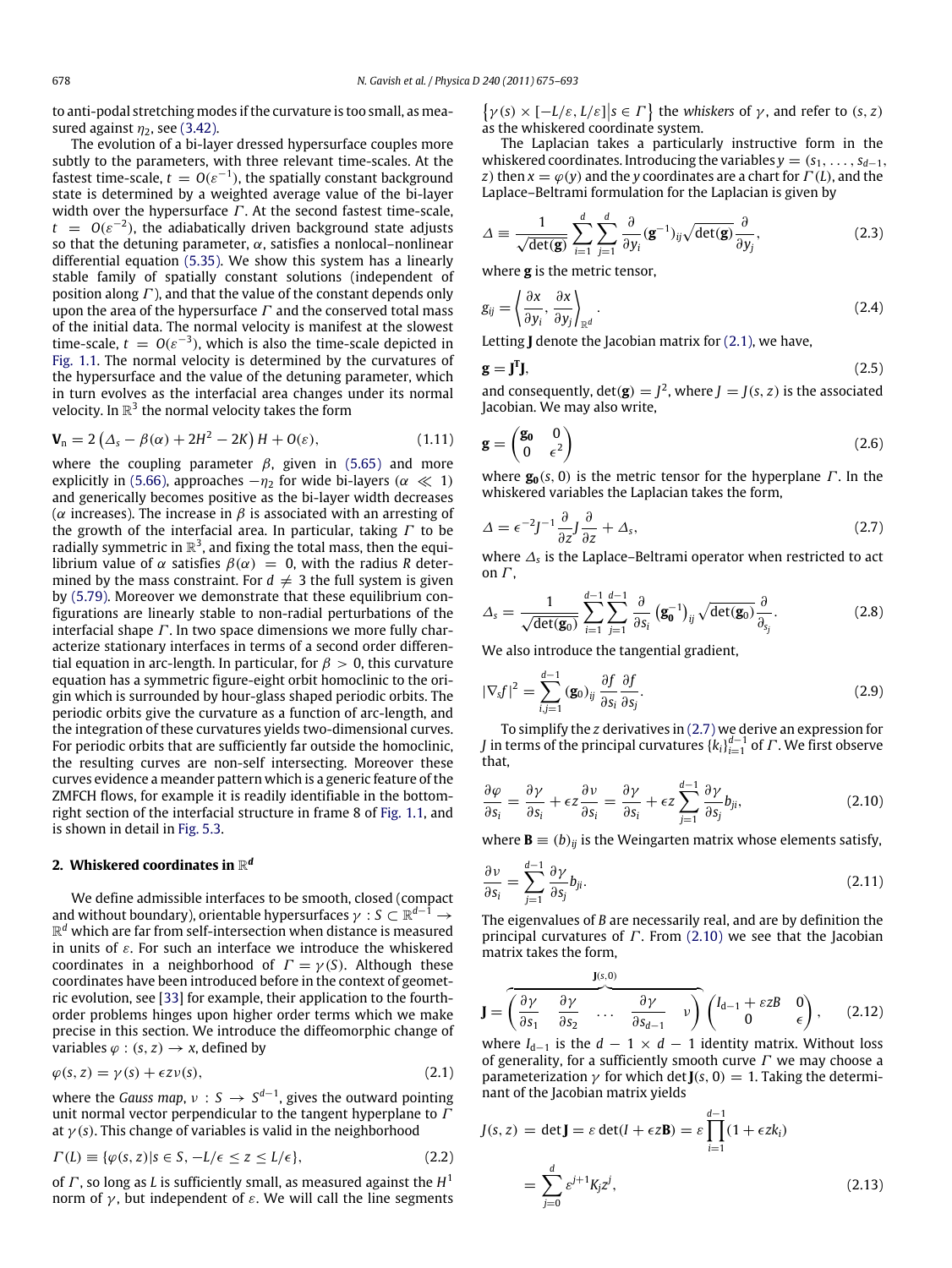where  $K_0 = 1$  and  $K_i \equiv \sum_{j_1 < \dots < j_i} k_{j_1} \cdots k_{j_i}$  is the *i*th Gaussian curvature of Γ . Taking the *z* derivative of the product form of the Jacobian expression in [\(2.13\)](#page-3-3) we obtain the identity,

$$
J_z = \epsilon^2 \sum_{i=1}^{d-1} k_i \prod_{j \neq i} (1 + \epsilon z k_j) = \epsilon \kappa J,
$$
 (2.14)

where the extended curvature

$$
\kappa(s, z) \equiv J_z/(\epsilon J) = \sum_{i=1}^{d-1} \frac{k_i}{1 + \epsilon z k_i} = \sum_{j=0}^{\infty} \kappa_j \epsilon^j z^j,
$$
 (2.15)

is expressed in terms of the coefficients

$$
\kappa_j(s) = (-1)^j \sum_{i=1}^{d-1} k_i^{j+1}(s).
$$
\n(2.16)

We call this the extended mean curvature since  $\kappa = \nabla_x \cdot \nu$  is the Cartesian divergence of the normal to  $\Gamma$  when the normal is extended off of  $\Gamma$  as a constant along whiskers. We remark that while the Jacobian remains smooth, in fact it is a polynomial in *z*, the extended curvature becomes singular when the whiskers intersect. Distributing the *z* derivative in [\(2.7\)](#page-3-1) and using the identity [\(2.14\)](#page-4-1) yields the desired change of variables

$$
\Delta_x = \epsilon^{-2} \partial_z^2 + \epsilon^{-1} \kappa(s, z) \partial_z + \Delta_s. \tag{2.17}
$$

### *2.1. Dressed interfaces and other notation*

A function  $f(x)$  which decays exponentially to zero away from a front Γ at an *O*(1) rate in *z* will be said to be ''localized on the surface'' or merely ''localized''. Up to exponentially small terms localized functions can be written in the whiskered variables, so that  $f(x) = f(s, z)$ . Functions  $h(z)$  of one variable which decay exponentially to constant values at  $\pm\infty$  can be extended to  $\Omega$  by setting them to their limiting value for  $|z| > 2L/\varepsilon$  and smooth for |*z*| ∈ (*L*/ε, 2*L*/ε). The expression *the hypersurface* Γ *dressed by h* refers to the extended function  $h(x)$ , understood to mean  $h(z(x))$ .

The  $L^2$  norm over  $\varOmega$  or  $\varGamma$  will be denoted by  $\|f\|_{L^2(\varOmega)}$  or  $\|f\|_{L^2(\varGamma)}$ respectively. The L<sup>2</sup> inner product of a localized function over a particular whisker will be unadorned,

$$
(f,g)_2(s) = \int_{\mathbb{R}} f(s,z)g(s,z) \, dz,\tag{2.18}
$$

where it is understood that we extend localized functions by zero off of Γ (2*L*). The corresponding whiskered *L* <sup>2</sup> norm is denoted ‖*f* ‖2. Volume integrals of *f* in the whiskered variables take the form

$$
\int_{\Gamma(L)} f(x) dx = \int_{\Gamma} \int_{-L}^{L} f(s, z) J(s, z) dz ds.
$$
\n(2.19)

When *f* is localized about Γ the whisker integral can be approximated by the integral over all  $\mathbb R$  as

$$
\int_{\Gamma(L)} f(x) dx = \int_{\Gamma} \int_{\mathbb{R}} f(s, z) J(s, z) ds dz,
$$
\n(2.20)

up to exponentially small terms. Moreover we define the *whiskered mass f* of a localized function *f* as

$$
\bar{f}(s) \equiv \int_{\mathbb{R}} f(z, s) dz.
$$
 (2.21)

Derivatives of a function of one variable, or of a function with a ''dominant'' variable will be denoted with a prime. For example, given  $\phi = \phi(z; \alpha)$  a function of *z* parameterized by  $\alpha$ , the partial of  $\phi$  with respect to  $z$  will be denoted by  $\phi'$ . For a function  $f$  which decays exponentially to unequal limits in *z*, we denote the jump of *f* across a given whisker by

$$
\llbracket f \rrbracket(s) = f(s, \infty) - f(s, -\infty). \tag{2.22}
$$

<span id="page-4-1"></span>A function *f* which decays exponentially to a constant background *b* as  $z \rightarrow \pm \infty$  can be broken into a "near-field" piece,  $f - b$ , which is localized, and a "far-field" constant *b*. We will use  $\gamma$  and  $\rho$ with subscripts to denote constants which are positive, *O*(1), and independent of  $\varepsilon$  and other parameters (especially the detuning  $\alpha$ and background *b*) to leading order.

#### <span id="page-4-5"></span>**3. Geometric evolution of single layer interfaces**

<span id="page-4-3"></span>Fix an admissible interface  $\Gamma$ . We wish to consider a potential minimizer of [\(1.4\)](#page-1-0) obtained by dressing  $\Gamma$  with a 1D front solution, which we search for among the unconstrained critical points of  $\mathcal{F}$ . Such critical points solve  $F(u) = 0$ , where *F* is given by [\(1.7\),](#page-1-2) and a natural choice for an approximate critical point is the critical point  $\phi_f(z)$  of the Cahn–Hilliard energy given by

<span id="page-4-2"></span>
$$
\partial_z^2 \phi_f - W'(\phi_f) = 0,\tag{3.1}
$$

subject to  $\phi_f \rightarrow b_\pm$  as  $z \rightarrow \pm \infty$ . From the change of variables [\(2.1\)](#page-3-0) we may smoothly extend  $\phi_f$  to all of  $\Omega$ . To derive a connection between the FCH energy [\(1.4\)](#page-1-0) and the Canham–Helfrich energy  $(1.1)$  we use the whiskered coordinates to expand  $\mathcal{F}$ ,

<span id="page-4-6"></span>
$$
\mathcal{F}(\phi_{f}) = \int_{\Gamma} \int_{\mathbb{R}} \left[ \frac{1}{2} \left( \partial_{z}^{2} \phi_{f} + \varepsilon \kappa \partial_{z} \phi_{f} + \varepsilon^{2} \Delta_{s} \phi_{f} - W'(\phi_{f}) \right)^{2} - \eta \left( \frac{1}{2} |\partial_{z} \phi_{f}|^{2} + \varepsilon^{2} |\nabla_{s} \phi_{f}|^{2} + W(\phi_{f}) \right) \right] J(s, z) ds dz.
$$
 (3.2)

However  $\phi_f$  is independent of the tangential variables *s*, so the tangential gradient and Laplace–Beltrami terms are zero. Scaling  $\eta = \varepsilon^2 \eta_2$  and integrating [\(3.1\)](#page-4-2) to obtain the point-wise equality  $\frac{1}{2}|\phi'_f|^2 = W(\phi_f)$ , we find

<span id="page-4-0"></span>
$$
\lim_{\varepsilon \to 0^+} \varepsilon^{-3} \mathcal{F}(\phi_f) = \|\phi'_f\|_2^2 \int_{\Gamma} \frac{1}{2} \kappa_0^2 - \eta_2 \, \mathrm{d}s,
$$
\n
$$
= \|\phi'_f\|_2^2 \int_{\Gamma} \left[ \frac{(d-1)^2}{2} H^2 - \eta_2 \right] \, \mathrm{d}s,\tag{3.3}
$$

which is a Canham–Hilfrich energy with zero intrinsic and Gaussian curvatures.

#### *3.1. Fully dressed, single-layer Ansatz*

To resolve the geometric evolution an admissible interface  $\Gamma$  under the zero-mass gradient descent [\(1.5\)](#page-1-1) we construct the following fully-dressed, single-layer Ansatz

<span id="page-4-4"></span>
$$
\Phi_{\mathbf{f}}(\mathbf{s}, z) = \phi_{\mathbf{f}}(z) + \epsilon^2 \phi_2(\mathbf{s}, z) + \epsilon^3 b_3,\tag{3.4}
$$

where the second order term  $\phi_2$  is chosen to reduce the size of the residual and incorporates curvature dependent corrections. The scalar parameter  $b(t) = b_- + \varepsilon^3 b_3(t)$  is a perturbation to the spatially constant background state. We also introduce the linearized one-dimensional operator

$$
L_f = \partial_{zz} - W''(\phi_f), \tag{3.5}
$$

which enjoys the properties outlined in [Lemma A.1.](#page-17-1)

The fully dressed single-layer Ansatz has the residual

$$
F(\Phi_{\mathbf{f}}) = F(\phi_{\mathbf{f}}) + \mathcal{L}(\varepsilon^2 \phi_2 + \varepsilon^3 b_3) + O(\varepsilon^4),
$$
\n(3.6)

where the linearization of the first variation of  $\mathcal F$ , see [\(1.7\),](#page-1-2) about  $\Phi_{\text{f}}$ , that is the second variation of  $\mathcal F$  evaluated at  $\Phi_{\text{f}}$ , takes the form

$$
\mathcal{L} = (\mathcal{A} - \eta) \mathcal{A} - W'''(\Phi_f)(\varepsilon^2 \Delta \Phi_f - W'(\Phi_f)), \tag{3.7}
$$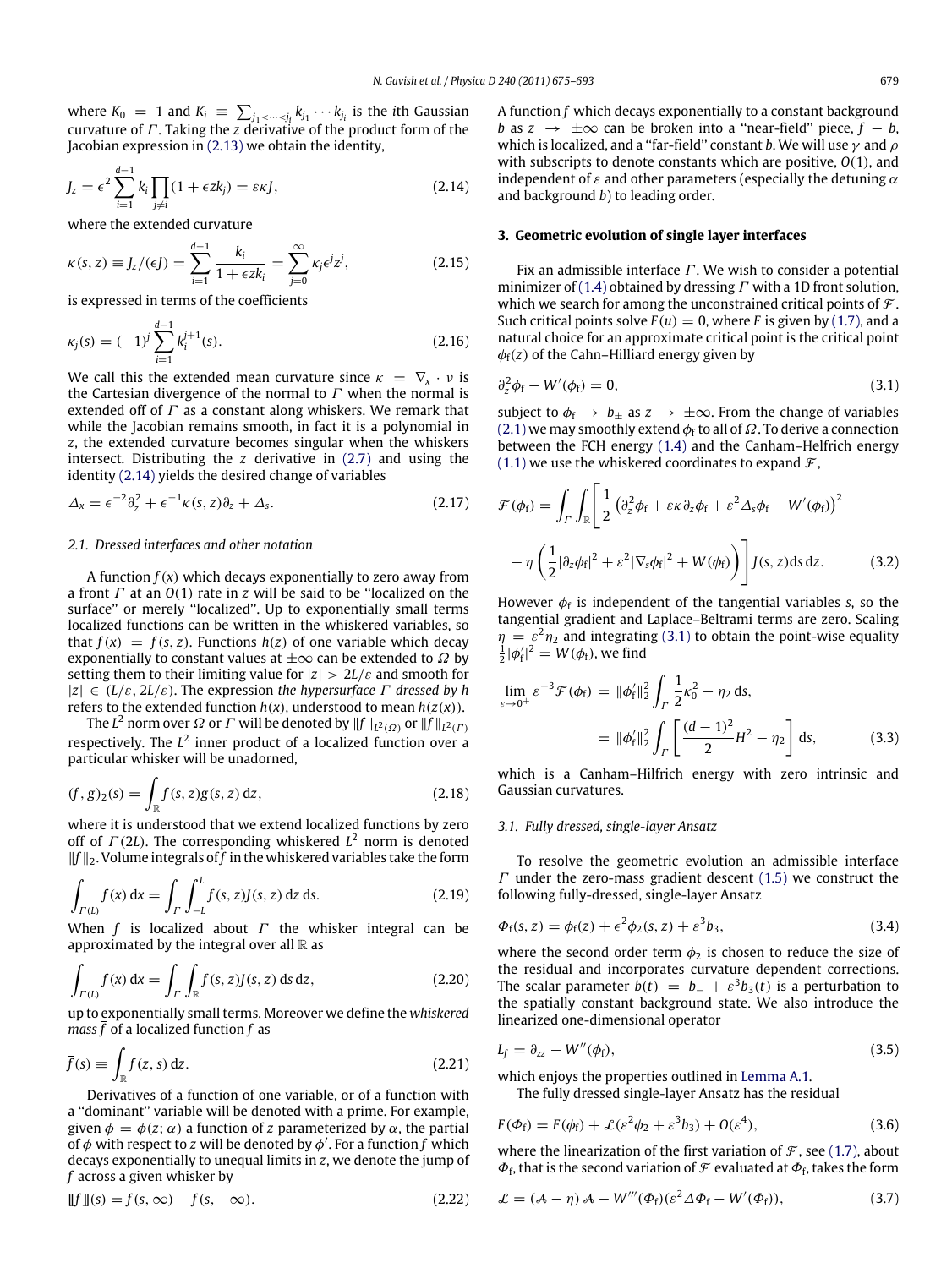in terms of the ''Cahn–Hilliard'' linearization

$$
\mathcal{A} := \frac{\delta^2 \mathcal{E}}{\delta u^2} (\Phi_f) = -\varepsilon^2 \Delta + W''(\Phi_f). \tag{3.8}
$$

It is instructive to remark that for  $\Phi$  an approximate critical point of  $\mathcal E$ , the second variation of  $\mathcal F$  at  $\Phi$  is approximately a functional mapping of the second variation of  $\mathcal E$  at  $\Phi$ . Changing to whiskered coordinates in the Laplacian and expanding the extended curvature  $\kappa$  according to [\(2.16\)](#page-4-3) it is straightforward to calculate that

$$
F(\phi_f) = \varepsilon^2 \left( \kappa_0^2 \phi'' + \kappa_1 L_f(z\phi'_f) \right) + \varepsilon^3 \left( L_f(\kappa_2 z^2 \phi'_f) + \kappa_0 \kappa_1 (z\phi'_f)' + (\kappa_1 z \partial_z + \eta_2 + \Delta_s) \kappa_0 \phi'_f \right) + O(\varepsilon^4), \quad (3.9)
$$

while

$$
\mathcal{L} = L_f^2 + \varepsilon \kappa_0 \left( L \partial_z + \partial_z L_f - W'''(\phi_f) \phi'_f \right) + O(\varepsilon^2). \tag{3.10}
$$

Plugging these expressions into the residual yields the expansion

$$
F(\Phi_{\rm f}) = \varepsilon^2 \left( L_{\rm f}^2 \phi_2 + \kappa_0^2 \phi_{\rm f}'' + \kappa_1 L_{\rm f}(z \phi_{\rm f}') \right) + O(\varepsilon^3), \tag{3.11}
$$

and since  $\kappa_0^2 \phi''_f + \kappa_1 L_f(z \phi'_f) \perp_{L^2(\mathbb{R})} \text{ker}(L_f)$ , we may choose  $\phi_2$  to eliminate the  $\varepsilon^2$  terms,

$$
\phi_2 = L_f^{-2}(-\kappa_0^2 \phi_f^{\prime\prime} - \kappa_1 L_f(z\phi_f^{\prime})) = -\left(\frac{\kappa_0^2}{2} + \kappa_1\right) L_f^{-1}(z\phi_f^{\prime}), \quad (3.12)
$$

where we used [\(A.3\).](#page-17-2) With the curvature terms incorporated into  $\phi_2$  the residual becomes,

$$
F(u)
$$

$$
= \epsilon^3 \Big( L_f (\kappa_0 (\phi_2)_z + \kappa_2 z^2 \phi'_f) + L_f^2 b + \kappa_0 (L_f \phi_2 + \kappa_1 z \phi'_f)_z + \kappa_0 \kappa_1 z \phi''_f + (\Delta_s + \eta_2) (\kappa_0 \phi'_f) - \kappa_0 W'''(\phi_f) \phi'_f \phi_2 \Big) + O(\epsilon^4).
$$
 (3.13)

#### *3.2. Single-layer interfacial dynamics*

To address the geometrically driven flow of Γ we decompose *u* as,

$$
u(x, t) = \Phi_f(s, z, t) + v(x, t),
$$
\n(3.14)

where  $\varPhi_{\mathrm{f}}$  is the Ansatz [\(3.4\),](#page-4-4) which depends upon time through the hypersurface  $\varGamma$  and the background value  $b = b_- + \varepsilon^3 b_3(t)$ . The term  $v$  is the perturbation to the Ansatz which we regard as small. From the chain rule we have

$$
\partial_t \Phi_f = \phi'_f z_t + \varepsilon^3 b_{3,t} + O(\varepsilon^2 z_t, \varepsilon^2 \kappa_t). \tag{3.15}
$$

We will see below that  $z_t$ ,  $\kappa_t = O(\varepsilon^3)$ , while  $b_{3,t} = O(1)$ , and the error terms are  $O(\varepsilon^5)$ . Putting the decomposition of  $u$  into ( 1.5), we obtain

$$
z_{t}\phi_{f}^{\prime} + \varepsilon^{3}b_{3,t} + v_{t} = -\Pi_{0}F(\Phi_{f} + v) = -\Pi_{0}F(\Phi_{f}) - \mathbb{L}v - \Pi_{0}\mathcal{N}(v),
$$
 (3.16)

where  $\mathbb{L} = \Pi_0 \mathcal{L}$  and  $\mathcal{N}(v)$  represents the nonlinear terms in v. While  $\mathcal L$  is self-adjoint,  $\mathbb L$  is not, however  $\sigma(\mathbb L) \subset \sigma(\Pi_0 \mathcal L \Pi_0) \cup \{0\}$ is real, and moreover  $\sigma(\Pi_0 \mathcal{L} \Pi_0)$  interleaves  $\sigma(\mathcal{L})$ , so that the spectral set of  $\mathcal L$  controls that of  $\mathbb L$ , see [\[34\]](#page-18-28) for details (see [Fig. 3.1\)](#page-5-0).

The adjoint operator  $\mathbb{L}^{\dagger} = \mathcal{L} \Pi_0$  has a kernel spanned by the constant function  $\Psi_0^{\dagger} = 1$ . Extending the results of [\[33\]](#page-18-27), it has been shown in [\[35\]](#page-18-29) that the spectrum of  $-\mathcal{L}$  is bounded above by a constant of O  $\left(\varepsilon^2 \|\kappa_0\|^2_{L^\infty(\varGamma)}, \varepsilon^4\eta_2^2\right)$ . More significantly, there exists  $v > 0$  for which the adjoint eigenspace corresponding to eigenvalues of  $-\mathbb{L}$  which are greater than  $-v\epsilon$  is spanned by functions

<span id="page-5-0"></span>

**Fig. 3.1.** A cartoon representation of spectrum of the linear operator, −L, of the ZMFCH about a single-layer dressed interface. The eigenvalues (all real) are plotted against the transverse index *n*, with the associated eigenfunctions  $\Psi_0$  and  $\Psi_{0,n}$  indicated. The blue box indicates the eigenspace employed in the spectral projection. The interface curvatures increase the translational eigenvalues associated to  $\{\Psi_{0,n}\}\$  by  $O(\varepsilon^2 \kappa_0^2)$ .

 $\{\Psi_{0,n}^{\dagger}|1\leq n\leq N_{\varepsilon}\}$  with a separated variables decomposition

$$
\Psi_{0,n}^{\dagger}(s,z) = \varepsilon^{-\frac{1}{2}} \phi_{f}'(z) \Theta_{n}(s) + \Psi_{0,n}^{\perp}(s,z). \tag{3.17}
$$

<span id="page-5-7"></span>The perturbations  $\varPsi_{0,n}^\perp$  are orthogonal to  $\phi_\mathrm{f}'$  on each whisker and are  $O(\varepsilon)$  in  $L^2(\Omega)$ , while the scaling gives the leading order term an *L*<sup>2</sup>(Ω) norm of 1 with  $\Theta_n$  independent of ε. Moreover the  ${\Theta_n}$  $\big\}_{n=0}^{N_{\epsilon}}$ form an approximate basis of  $L^2(\Gamma)$ , in the sense that any function  $f$  which is orthogonal to this set in  $L^2(\varGamma)$  satisfies the inequality

$$
||f||_{L^{2}(\Gamma)} \leq \varepsilon c ||\Delta_{s}f||_{L^{2}(\Gamma)},
$$
\n(3.18)

for a constant  $c > 0$  which depends only upon  $\nu$  and  $\Gamma$ . To render the decomposition [\(3.14\)](#page-5-1) unique, we impose the non-degeneracy conditions

<span id="page-5-3"></span>
$$
v \perp \{\Psi_0^{\dagger}\} \cup \{\Psi_{0,j}^{\dagger} | 1 \leq j \leq N_{\varepsilon}\}.
$$
\n(3.19)

<span id="page-5-6"></span>These conditions make the semigroup generated by  $\mathbb L$  uniformly contractive on  $v$ . In particular, so long as the flow leaves  $\Gamma$  within the admissible class of interfaces, we assume that  $v$  remains the same size as the residual, namely  $O(\varepsilon^3)$  in  $L^2(\Omega)$ , and that the nonlinear terms  $\mathcal{N}(v)$  are yet higher order and hence negligible, see [\[36](#page-18-30)[,37\]](#page-18-31) for rigorous treatments.

<span id="page-5-1"></span>To obtain the normal front velocity we project [\(3.16\)](#page-5-2) onto the eigenspace spanned by  $\{\Psi_{0,j}^{\dagger}\}_{j=1}^{N_{\varepsilon}}$ . The linear terms in v and  $v_i$ drop out due to [\(3.19\).](#page-5-3) Neglecting the nonlinear terms in  $v$ , the remaining terms are localized on  $\Gamma$ , and we may change to the whiskered coordinate system. Using the Jacobian expansion [\(2.13\)](#page-3-3) we obtain the leading order expression

<span id="page-5-4"></span>
$$
\int_{\Gamma} \left( \|\phi_f'\|_2^2 z_t + \varepsilon^3 \|\phi_f\| b_{3,t} \right) \Theta_n(s) ds
$$
\n
$$
= - \int_{\Gamma} \Theta_n(s) (T_0 F(\Phi), \phi_f')_2 ds. \tag{3.20}
$$

<span id="page-5-2"></span>The integrands of[\(3.20\)](#page-5-4) depend upon *s* only through the curvatures of  $\Gamma$ , and for admissible interfaces these are smooth functions. Thus it follows from the approximate basis property of the  $\Theta_j$ 's that we may equate the two integrands as  $L^2(\Gamma)$  functions at leading order,

<span id="page-5-5"></span>
$$
z_{t} = -\frac{\left(F(\Phi_{f}), \phi_{f}'\right)_{2}}{\|\phi_{f}'\|_{2}^{2}} + \left(\left\langle F(\Phi_{f})\right\rangle_{\varOmega} - \varepsilon^{3}b_{3,t}\right) \frac{\llbracket \phi_{f} \rrbracket}{\|\phi_{f}'\|_{2}^{2}}.
$$
 (3.21)

To simplify [\(3.21\)](#page-5-5) we take the  $L^2(\mathbb{R})$  inner product of [\(3.13\)](#page-5-6) with  $\phi'$  and integrate by parts to cancel the  $\kappa_0 \kappa_1$  terms. We obtain

$$
(F(\Phi_f), \phi'_f)_2 = \epsilon^3 \Big[ -\kappa_0 (L_f \phi_2, \phi''_f) + (\Delta_s + \eta_2)(\kappa_0) \| \phi'_f \|_2^2
$$
  

$$
- \kappa_0 (W'''(\phi_f)(\phi'_f)^2, \phi_2) \Big] + O(\epsilon^4). \tag{3.22}
$$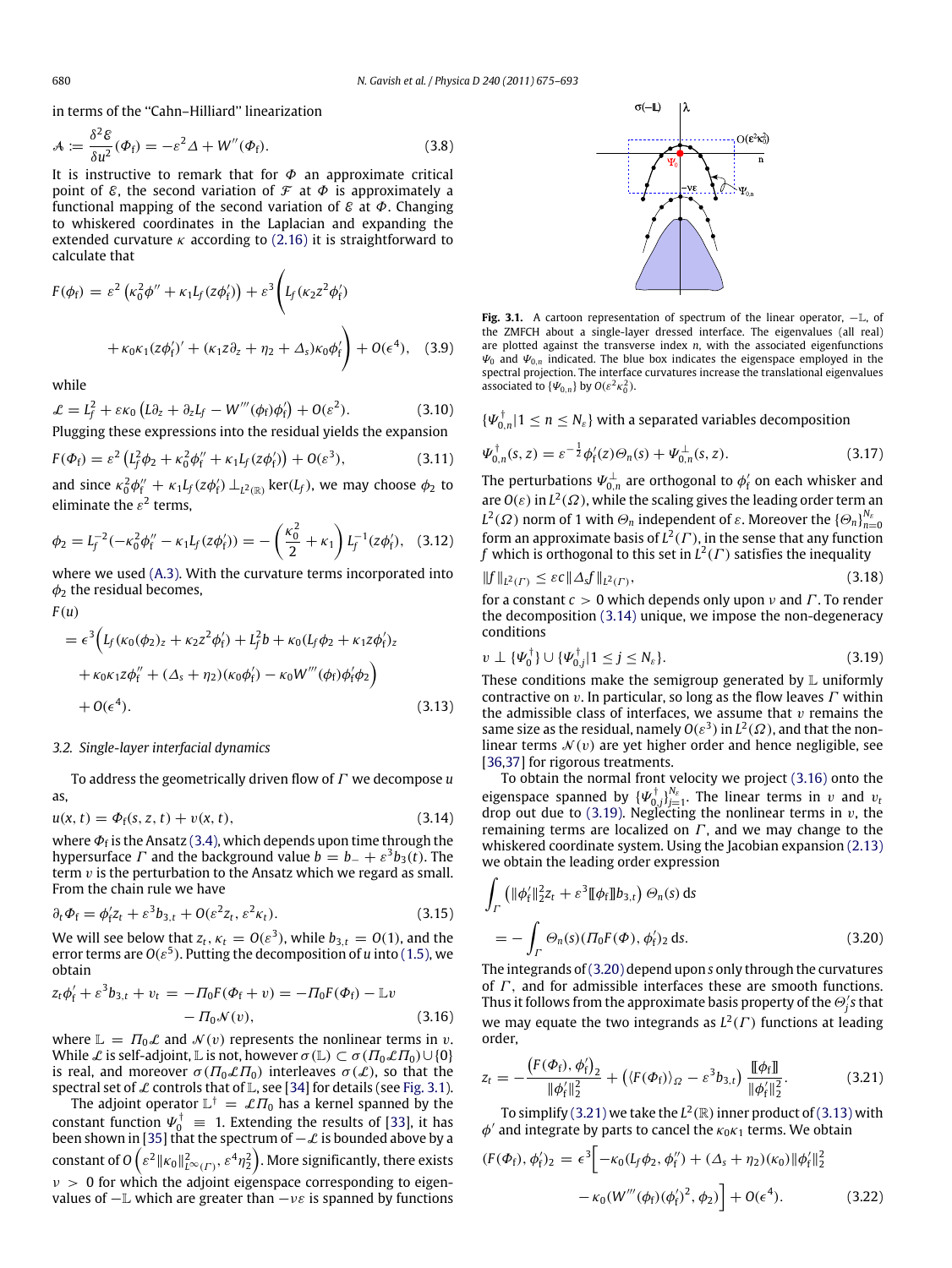Using the definition [\(3.12\)](#page-5-7) of  $\phi_2$  we evaluate

$$
(L_f \phi_2, \phi_1'') = -\left(\frac{\kappa_0^2}{2} + \kappa_1\right) \left(z\phi_1', \phi_1''\right)_{L^2}
$$
  
= 
$$
\frac{1}{2} \left(\frac{\kappa_0^2}{2} + \kappa_1\right) \|\phi_1'\|_2^2,
$$
 (3.23)

while [\(3.12\)](#page-5-7) and [\(A.2\)](#page-17-3) show that

$$
(W'''(\phi_f)(\phi'_f)^2, \phi_2) = -\left(\frac{\kappa_0^2}{2} + \kappa_1\right) \left(L_f \phi''_f, L_f^{-1} z \phi'_f\right)_2
$$
  
=  $\frac{1}{2} \left(\frac{\kappa_0^2}{2} + \kappa_1\right) ||\phi'_f||_2^2.$  (3.24)

Combining these results gives the leading order expression

$$
(F(\Phi_f), \phi'_f) = \epsilon^3 \|\phi'_f\|_{L^2}^2 \left( (\Delta_s + \eta_2)\kappa_0 - \left(\frac{\kappa_0^3}{2} + \kappa_0 \kappa_1\right) \right) + O(\epsilon^4), \tag{3.25}
$$

and introducing the scaled normal front velocity  $\mathbf{V}_n = -\varepsilon^{-3} z_t$ , we rewrite [\(3.21\)](#page-5-5) as

$$
\mathbf{V}_n = \left[ (\Delta_s + \eta_2) \kappa_0 - \left( \frac{\kappa_0^3}{2} + \kappa_0 \kappa_1 \right) \right]
$$

$$
- (\varepsilon^{-3} \langle F(\Phi_f) \rangle_{\Omega} - b_{3,t}) \frac{\llbracket \phi_f \rrbracket}{\|\phi'_f\|_2^2}.
$$
(3.26)

To evaluate  $\langle F(\Phi_f) \rangle_{\Omega}$  we return to [\(3.13\)](#page-5-6) and observe that all terms except those involving the background perturbation,  $b_3$ , are localized on  $\Gamma$ . We integrate over  $\Omega$  and change to the whiskered variables for the localized terms. So long as  $|\Gamma|=O(1)\ll \varepsilon^{-1}$ , the extra factor of  $\varepsilon$  that the localized terms acquire from the Jacobian renders them lower order than the far-field terms. At the leading order we have

$$
\langle F(\Phi_f) \rangle_{\Omega} = \frac{\varepsilon^3}{|\Omega|} \int_{\Omega} L_f^2 b_3 \, dx + O(\varepsilon^4)
$$
  
= 
$$
\frac{\varepsilon^3 b_3}{|\Omega|} \int_{\Omega} \left( W''(\phi_f) \right)^2 \, dx
$$
  
+ 
$$
O(\varepsilon^4) = \varepsilon^3 b_3 \mu_0^2 + O(\varepsilon^4), \tag{3.27}
$$

where we have introduced  $\mu_0^2 = \frac{|\Omega - |\mu_-^2 + |\Omega_+|\mu_+^2}{|\Omega|} > 0$ . Combining [\(3.26\)](#page-6-0) with [\(3.27\)](#page-6-1) we obtain

$$
\mathbf{V}_n = \left(\Delta_s + \eta_2 - \frac{\kappa_0^2}{2} - \kappa_1\right)\kappa_0 + \frac{\llbracket \phi_f \rrbracket}{\|\phi_f'\|_2^2} \left(b_{3,t} - \mu_0^2 b_3\right) + O(\varepsilon). \tag{3.28}
$$

The evolution of the background state is determined from the total mass conservation. Projecting [\(3.16\)](#page-5-2) onto  $\boldsymbol{\varPsi}_0^\dagger = 1$ , the right-hand side is identically zero and we obtain

$$
b_{3,t} = -\frac{\varepsilon^{-3}}{|\Omega|} \int_{\Omega} z_t \phi'_f dx = -\varepsilon^{-2} \frac{\llbracket \phi_f \rrbracket}{|\Omega|} \int_{\Gamma} z_t ds
$$
  
=  $\varepsilon \frac{\llbracket \phi_f \rrbracket}{|\Omega|} \int_{\Gamma} \mathbf{V}_n ds.$  (3.29)

Substituting the normal velocity, [\(3.28\),](#page-6-2) into this expressing and dropping the lower order terms yields an ordinary differential equation for  $b_3$ ,

$$
b_{3,t} + \varepsilon \frac{\mu_0^2 \llbracket \phi_f \rrbracket^2 | \Gamma|}{\|\phi'_f\|_2^2 |\Omega|} b_3 = \varepsilon \frac{\llbracket \phi_f \rrbracket}{|\Omega|} \int_{\Gamma} \left( \Delta_s + \eta_2 - \frac{\kappa_0^2}{2} - \kappa_1 \right) \kappa_0 \, \mathrm{d}s
$$
  
+  $O(\varepsilon^2).$  (3.30)

This equation relaxes on a *fast*,  $t = O(\varepsilon^{-1})$ , time-scale to a stable equilibrium determined by a  $\Gamma$ -averaged value of the front curvatures

$$
b_3 = \frac{\|\phi_{\rm f}'\|_2^2}{\mu_0^2 \llbracket \phi_{\rm f} \rrbracket |F|} \int_{\Gamma} \left( \Delta_s + \eta_2 - \frac{\kappa_0^2}{2} - \kappa_1 \right) \kappa_0 \, \mathrm{d}s + O(\varepsilon). \tag{3.31}
$$

In turn the curvatures evolve on a *slow*  $t = O(\varepsilon^{-3})$  time scale adiabatically driving the equilibrium value of  $b_3$ . On this longer time-scale, the background evolution becomes  $b_{3,t} = O(\varepsilon^3)$ , which may then be neglected in [\(3.28\).](#page-6-2) On closer inspection, one observes that the equilibrium value of the background is exactly the average value of the normal velocity over the surface  $\Gamma$ . More specifically, the fast–slow system [\(3.28\)–\(3.30\)](#page-6-2) yields an effective evolution which may be succinctly written as

$$
\mathbf{V}_n = \Pi_{0,\Gamma} \left( \Delta_s + \eta_2 - \frac{\kappa_0^2}{2} - \kappa_1 \right) \kappa_0 + O(\varepsilon), \tag{3.32}
$$

where  $\Pi_{0,\Gamma}$  denotes the zero-mass projection over the interface  $\Gamma$ .

#### *3.3. Two-dimensional results*

In two space-dimensions the mean curvature is the unique curvature, which determines the shape of the hypersurface up to rigid body rotations. We can relate the curvature back to the *z* variable through the equalities  $v = \varepsilon \nabla_x z$  and  $\kappa = \nabla_x \cdot v$ . Introducing the slow time  $\tau = \varepsilon^4 t$ , we have

<span id="page-6-4"></span><span id="page-6-0"></span>
$$
\kappa_{\tau} = \varepsilon^3 \nabla_{\mathbf{x}} \cdot \nabla_{\mathbf{x}} z_t = -\Delta_{\mathbf{s}} \mathbf{V}_n. \tag{3.33}
$$

However, in two dimensions [\(2.15\)](#page-4-5) reduces to

<span id="page-6-3"></span>
$$
\kappa(s, z, \tau) = \frac{\kappa_0(s, \tau)}{1 + \varepsilon z \kappa_0(s, \tau)},
$$
\n(3.34)

where  $\kappa_0$  is the curvature. In particular  $\kappa_1 = -\kappa_0^2$ , and the normal velocity reduces to

$$
\mathbf{V}_n = \Pi_{0,\Gamma} \left( \partial_s^2 + \eta_2 + \frac{\kappa_0^2}{2} \right) \kappa_0 + O(\varepsilon). \tag{3.35}
$$

Taking the derivative of [\(3.34\)](#page-6-3) with respect to  $\tau$  and introducing  $z_{\tau} = -\varepsilon^{-1} \mathbf{V}_n$  we find

<span id="page-6-1"></span>
$$
\kappa_{\tau} = \frac{\partial_{\tau} \kappa_0 (1 + \varepsilon z \kappa_0) - \kappa_0^2 \varepsilon z_{\tau} - \varepsilon z \kappa_0 \partial_{\tau} \kappa_0}{(1 + \varepsilon \kappa_0 z)^2} = \partial_{\tau} \kappa_0 + \kappa_0^2 \mathbf{V}_n
$$
  
+ O(\varepsilon), (3.36)

and the leading order terms in [\(3.33\)](#page-6-4) become

$$
\partial_{\tau} \kappa_0 = - \left( \partial_s^2 + \kappa_0^2 \right) \mathbf{V}_n(\kappa_0). \tag{3.37}
$$

<span id="page-6-2"></span>In the context of the ZMFCH equation, the explicit normal velocity of a single-layer interface takes the form

$$
\partial_{\tau} \kappa_0 = -\left(\partial_s^2 + \kappa_0^2\right) \varPi_{0,\varGamma} \left( (\partial_s^2 + \eta_2) \kappa_0 + \frac{1}{2} \kappa_0^3 \right). \tag{3.38}
$$

The result above assumes that *s* is arc-length along the curve, however as the normal velocity stretches the curve, the arc-length must be re-parameterized. We identify an arbitrary point on the curve as  $s = 0$ , and maintain this label through its evolution by normal velocity. The re-parameterization incorporates a convective term which accounts for the splaying of the lines of constant *s*. With this modification the  $\mathbb{R}^2$  evolution equation becomes

<span id="page-6-5"></span>
$$
\partial_{\tau} \kappa_0 + \left( \int_0^s \mathbf{V}_n \kappa_0(s) \, ds \right) \partial_s \kappa_0 \n= - \left( \partial_s^2 + \kappa_0^2 \right) \varPi_{0,\varGamma} \left( (\partial_s^2 + \eta_2) \kappa_0 + \frac{1}{2} \kappa_0^3 \right).
$$
\n(3.39)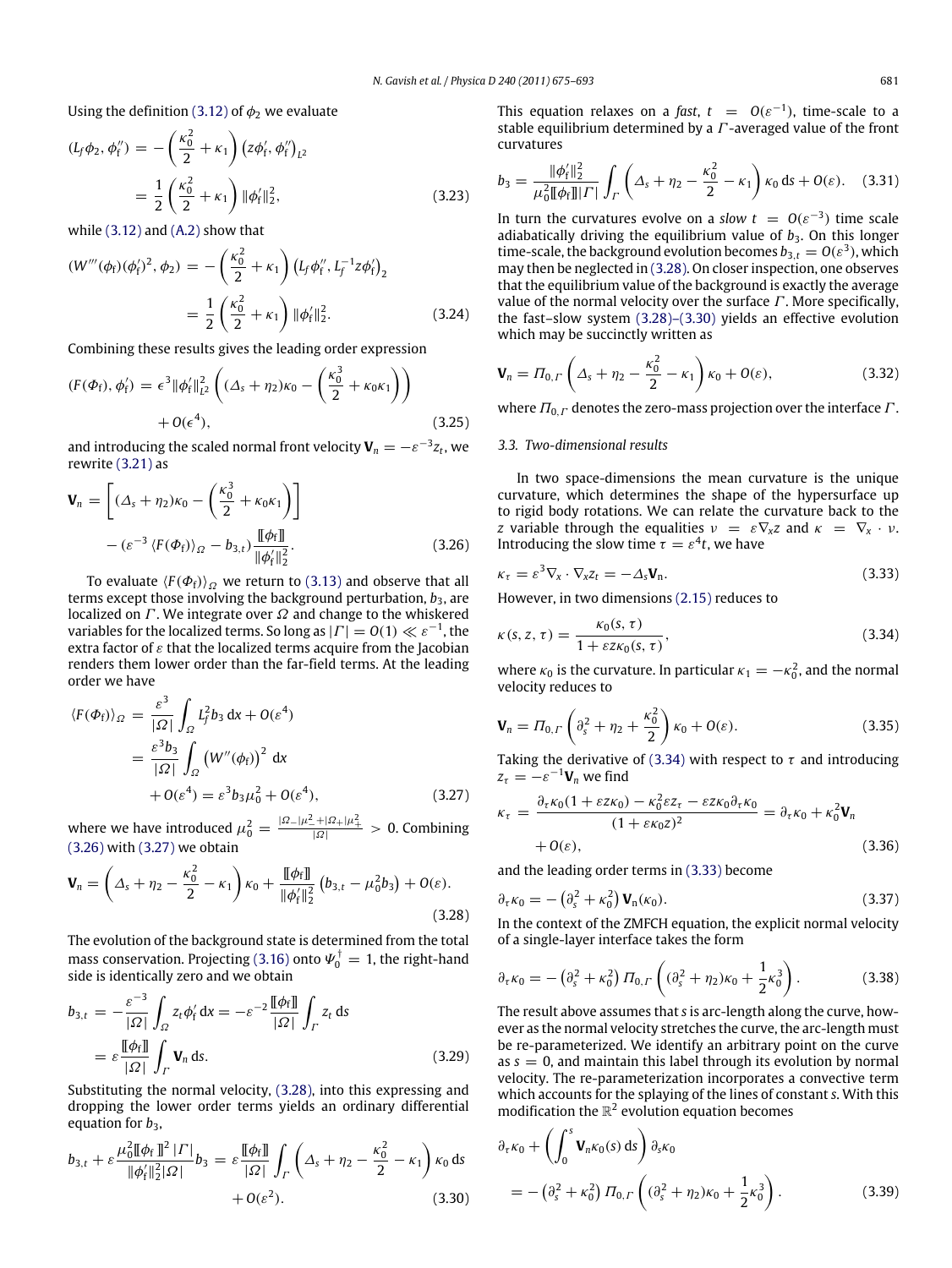It follows immediately from [\(3.39\)](#page-6-5) that a circular interface of any radius is stationary. Indeed the curvature is independent of *s* and the zero-mass projection  $\Pi_{0,\Gamma}$  annihilates the constant residual on the right-hand side. On the other hand, if  $\Gamma$  consists of two well-separated circles of differing radius, then the larger curvature circle (smaller radius) will shrink in curvature (grow in radius) while the smaller curvature circle (larger radius) will grow in curvature (shrink in radius). Barring instability of the circular shape, the two circles will converge to a common radius. However, an analysis of circular curves shows that if their radius is sufficiently large, then they are linearly unstable to non-radial perturbations. Indeed, consider a surface  $\Gamma$  whose curvature is a small, zero mass perturbation from a constant value,  $\kappa_0 = \overline{\kappa}_0 +$  $v(s, \tau)$  with  $||v||_{L^{\infty}(\Gamma)} \ll 1$ . The linear evolution for v is given by

$$
\partial_{\tau} v = - \left( \partial_s^2 + \overline{\kappa}_0^2 \right) \left( \partial_s^2 + \eta_2 + \frac{3}{2} \overline{\kappa}_0^2 \right) v, \tag{3.40}
$$

with the zero mass projection and the convective re-parameterization both contributing at a nonlinear level in  $v$ . On a circle with curvature  $\overline{\kappa}_0$ , the eigenfunctions of the linear operator on the right-hand side of [\(3.40\)](#page-7-2) are of the form  $\psi_n(s) = e^{i\xi_n s}$ . The constraints that the perturbation correspond to a closed curve, and be  $2\pi\overline{\kappa}_0^{-1}$ –periodic, leaves the spatial frequencies  $\xi_n = n\overline{\kappa}_0$ , for  $n = \pm 2, \pm 3, \ldots$ . The associated eigenvalues of this operator are given by

$$
\mu_n = -\overline{\kappa}_0^4 \left( -n^2 + 1 \right) \left( -n^2 + \frac{\eta_2}{\overline{\kappa}_0^2} + \frac{3}{2} \right). \tag{3.41}
$$

The most unstable eigenvalues,  $\mu_{\pm 2}$ , are positive so long as the functionalization constant  $\eta_2$  is sufficiently large compared to the curvature,

$$
\eta_2 > \frac{\overline{\kappa}_0^2}{2}.\tag{3.42}
$$

The resultant instability is manifest as an ''antipodal'' stretching of the near-circular interface. Conversely, circles with sufficiently small radius are linearly stable under the evolution. We remark that the rigid body translation of the curve is not detectable through the curvature formation, and constitute neutral modes in the linear stability.

## **4. The bi-layer dressing**

For the single-layer dressing, there was a self-evident class of 1D critical points available. For a bi-layer dressing, we first reexamine the mass-constrained critical points of [\(1.4\)](#page-1-0) which satisfy the equation

<span id="page-7-3"></span>
$$
\Pi_0 \frac{\delta \mathcal{F}}{\delta u}(u) = 0. \tag{4.1}
$$

This is a fourth order differential operator coupled to a rank-one projection, a combination whose rich structure provides for the existence of *families* of equilibria. We construct a class of approximate 1D critical points that correspond to interfacial bi-layers with a homoclinic or pulse-like profile in their transverse cross-section. To accomplish this construction we unfold the saddle–saddle connection of the single-layer or heteroclinic solutions by introducing parameters corresponding to *neutral modes* of the energy. We begin by observing that the kernel of  $\Pi_0$  is comprised of the spatial constants on  $\Omega$ , so if the shifted functional  $\delta$  satisfies

$$
\frac{\delta \delta}{\delta u} = \frac{\delta \mathcal{F}}{\delta u} + c,\tag{4.2}
$$

for some constant  $c$ , then  $u$  will satisfy  $(4.1)$  for  $\delta$  exactly when it does for  $\mathcal F$ . The first parameter we introduce is the background state *b* of the homoclinic pulse profile, which is dual to the kernel of  $\Pi_0$ . To proceed, after an integration by parts we may write the functionalized energy as

$$
\mathcal{F}(u) = \int_{\Omega} \frac{1}{2} \varepsilon^4 (\Delta u)^2 + \varepsilon^2 f_1(u) |\nabla u|^2 + f_2(u) \, \mathrm{d} x,\tag{4.3}
$$

where we have introduced

$$
f_1(u) = W''(u) - \frac{\eta}{2},
$$
\n(4.4)

$$
f_2(u) = \frac{1}{2}(W'(u))^2 - \eta W(u).
$$
 (4.5)

We modify the potential  $f_2$  to have a double zero at  $u = b$ ,

<span id="page-7-2"></span>
$$
f_3(u) = f_2(u) - f_2'(b)(u - b) - f_2(b),
$$
\n(4.6)

and define the shifted energy

<span id="page-7-5"></span>
$$
\delta(u) = \int_{\Omega} \frac{1}{2} \varepsilon^4 (\Delta u)^2 + \varepsilon^2 f_1(u) |\nabla u|^2 + f_3(u) \, dx,\tag{4.7}
$$

which satisfies [\(4.2\)](#page-7-4) for  $c = -f'_{2}(b)$ . We rewrite the shifted energy in terms of the potential

<span id="page-7-8"></span>
$$
G_0(u) \equiv \int_b^u \int_{s_1=b}^{s_2} f_1(s_1) \, ds_1 \, ds_2 = W_T(u; b) - \frac{\eta}{4} (u - b)^2, \quad (4.8)
$$

where  $W_T(u; b) = W(u) - W(b) - W'(b)(u - b)$  is the result of shifting the double zero of *W* at *b*− to *b* by subtracting the appropriate Taylor polynomial. Integrating by parts on  $f_1$  in [\(4.7\)](#page-7-5) and completing the square we obtain

<span id="page-7-0"></span>
$$
\mathcal{S}(u) = \int_{\Omega} \frac{1}{2} \left( \varepsilon^2 \Delta u - G_0'(u) \right)^2 + p(u) \, dx,\tag{4.9}
$$

<span id="page-7-1"></span>where  $p(u) = f_3(u) - \frac{1}{2} (G'_0(u))^2$ .

**Lemma 4.1.** *The potential p takes the form*

<span id="page-7-6"></span>
$$
p(u) = (W'_T(u) - W''(b)(u - b))W'(b) - \eta W_T(u)
$$
  
+  $\frac{\eta}{2} (W'_T(u) - \frac{\eta}{4}(u - b)) (u - b),$  (4.10)

*with a double zero at*  $u = b$ *. With the scaling*  $b = b_- + \varepsilon^2 b_2$  *and*  $\eta = \varepsilon^2 \eta_2$  then  $p(u) = \varepsilon^2 p_2(u)$  where

<span id="page-7-7"></span>
$$
p_2(u) = \overbrace{\mu_{-}(W'(u) - W'(b) - \mu_{-}(u - b))}^{p_{20}(u)} b_2
$$
  
+ 
$$
\overbrace{\left(\frac{1}{2}W'(u)(u - b) - W(u) + W(b)\right)}^{p_{21}(u)} \eta_2 + O(\varepsilon), (4.11)
$$

*in*  $L^∞([b, -b])$ *, and*  $\mu = W''(b_$ *). Moreover, if*  $uW'''(u) > 0$ *, then both*  $p_{20}$  *and*  $p_{21}$  *are non-positive on* [*b*,  $-b$ ]*, and zero at*  $z = b$ *.* 

<span id="page-7-4"></span>**Proof.** The expression [\(4.10\)](#page-7-6) follows from the definitions of  $f_3$  and *<sup>G</sup>*0. The expression [\(4.11\)](#page-7-7) follows from an expansion of *<sup>W</sup>*′ and *W* about −*b*−. To see that *p*<sup>20</sup> is non-positive on [−*b*, *b*], observe that  $p_{20}(b) = 0$  while  $p'_{20}(u) = W''(u) - W''(b_-)$ . From the assumption on  $W'''$  we see that  $W''$  has a global minima at  $u = 0$  and is strictly decreasing on [*b*, 0], hence  $p'_{20}$  < 0 on [*b*, 0], and by symmetry on  $[0, -b]$ , so that  $p_{20}$  is decreasing on  $[b, -b]$ . Turning to  $p_{21}$  we observe that  $p_{21}(\pm b) = 0$  with  $p_{21}(-b) > 0$  and  $p_{21}$  having a thirdorder zero at  $u = b$  with  $p_{21}(u) < 0$  for  $0 < u - b \ll 1$ . Observing that  $p_{21}'' = W'''(u)(u - b)$ , is zero at  $u = b$  and  $u = 0$ , we see that  $p'_{21}$  can have at most one zero in (*b*, −*b*), and hence  $p_{21}$  has exactly one zero on  $(b, ∞)$ , which must be the zero at  $u = -b$ .  $□$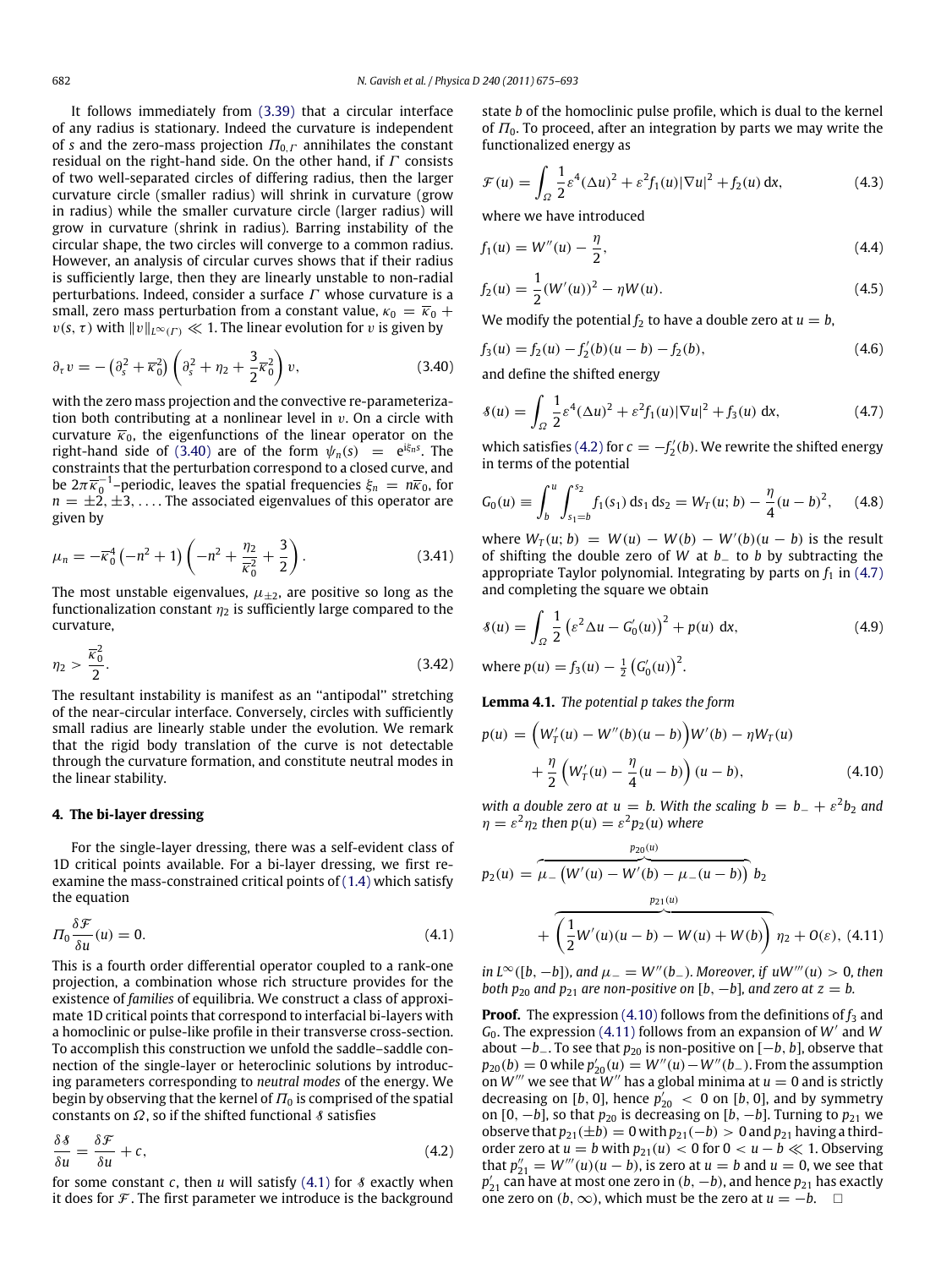#### *4.1. The detuning parameter and reduction to 2nd order*

To break the degeneracy of the saddle–saddle connection of the heteroclinic associated to the potential *W* we introduce a "tilt" parameter  $\alpha$  which tunes the shape of the potential,

$$
G(u; \alpha, b) = G_0(u; b) - \varepsilon \alpha g(u; b).
$$
\n(4.12)

The optimal choice for the perturbation *g* will be made explicit below. With this notation  $\delta$  can be written

$$
\delta(u; \alpha, b) = \int_{\Omega} \frac{1}{2} \left( \varepsilon^2 \Delta u - G'(u) - \varepsilon \alpha g'(u) \right)^2 + p(u) \, dx, \tag{4.13}
$$

so that [\(1.5\)](#page-1-1) has the equivalent formulation,

$$
u_{t} = -\Pi_{0} \frac{\delta \delta}{\delta u}
$$
  
=  $-\Pi_{0} \left( \left( \varepsilon^{2} \Delta - G''(u) - \varepsilon \alpha g''(u) \right) (\varepsilon^{2} \Delta u - G'(u) - \varepsilon \alpha g'(u)) + p'(u) \right)$ . (4.14)

We wish to define the leading order bi-layer solution,  $\phi =$  $\phi(z; \alpha, b)$ , as the unique solution of the 1D, scaled equation

$$
\phi'' = G'(\phi),\tag{4.15}
$$

which is homoclinic to *b* and symmetric about  $z = 0$ . The existence of  $\phi$  requires that the potential *G* has a double zero at  $u = b$  and a second, transverse zero to the right of *b*. Accordingly we impose the constraints  $g(b) = g'(b) = 0$ , as well as  $g > 0$  on  $(b, \infty)$  with  $g(s) \ll G(s)$  for *s* sufficiently large. For such *g* the following lemma holds.

**Lemma 4.2.** In the scaling  $b = b_- + \varepsilon^2 b_2$  and  $\eta = \varepsilon^2 \eta_2$  there exists *a smooth function*

$$
\alpha_*(b) = -\frac{\varepsilon}{g(b_+)} \left( \mu_- b_2 (b_+ - b_-) + \frac{\eta_2}{4} (b_+ - b_-)^2 \right) + O(\varepsilon^2), \tag{4.16}
$$

for which  $G(\cdot; \alpha_*(b), b)$  has a double zero at  $u = \phi_m^*(b)$ . For  $\alpha > \alpha_*$ , *this double zero breaks into two zeros, the smaller of which takes the form*

$$
\phi_m(\alpha, b) = b_+ - \sqrt{\frac{2\varepsilon\alpha g(b_+)}{\mu_+}} + O\left(\varepsilon^{\frac{3}{2}}\right). \tag{4.17}
$$

*In particular, the value*  $\phi_m(\alpha)$  *is the maximum of*  $\phi$  *over*  $z \in \mathbb{R}$  *and* 

$$
p_2(\phi_m) = -\mu_+^2 (b_+ - b_-) b_2 - \sqrt{\frac{2\alpha g(b_+)}{\mu_+}} \left(\mu_- (\mu_+ - \mu_-) b_2 + \frac{\mu_+}{2} (b_+ - b_-) \eta_2\right) \varepsilon^{\frac{1}{2}} + O(\varepsilon), \tag{4.18}
$$

*which is positive so long as*  $b_2 < 0$ *.* 

**Proof.** The expression [\(4.17\)](#page-8-1) follows from a Taylor expansion of *G* near  $b_+$ , and [\(4.18\)](#page-8-2) results from substitution of [\(4.17\)](#page-8-1) into  $(4.11)$ .  $\Box$ 

Linearizing the differential equation [\(4.15\)](#page-8-3) about  $\phi$  yields the operator

$$
L = \partial_{zz} - G''(\phi), \tag{4.19}
$$

whose point spectrum and eigenfunctions play a crucial role in the geometric surface evolution. We choose *g*, satisfying the properties above, to simplify the analysis. The 1D version of the full critical point equation, [\(4.1\)](#page-7-3) is a fourth-order ODE whose exponential dichotomies contain complex eigenvalues with  $O(\varepsilon^2)$ imaginary parts. As a consequence, an exact homoclinic solution will manifest oscillations of  $O(\varepsilon^2)$  magnitude at spatial infinity,

which is impossible for homoclinic solutions of second order equations. An optimal choice of *g* will yield a second order Eq. [\(4.15\)](#page-8-3) whose homoclinic solution is the correct bi-layer Ansatz to  $O(\varepsilon^2)$ . Achieving this requires that *g* satisfies  $Lg'(\phi) = O(\varepsilon)$ . The choice

<span id="page-8-11"></span><span id="page-8-4"></span>
$$
g(u; b) \equiv \int_b^u \sqrt{W_s(t; b)} dt,
$$
\n(4.20)

<span id="page-8-0"></span>where  $W_s(u; b) = W(u - \varepsilon^2 b_2)$  is a shifting of the double well, realizes this goal by rendering  $g'(\phi)$  asymptotically proportional to the ground state eigenfunction of *L* which bifurcates from zero when  $\alpha > \alpha_*$ . This is the second neutral mode we seek.

<span id="page-8-12"></span>**Lemma 4.3.** Let g be as in [\(4.20\)](#page-8-4) with  $\varepsilon \ll 1$ . Then there exists  $v_0 > 0$ , independent of  $\varepsilon$ , such that the spectrum of the linear *operator L given in* [\(4.19\)](#page-8-5) *consists of two point eigenvalues*

$$
\sigma_p(L) = {\lambda_1 = 0, \lambda_0(\alpha, b)},
$$
\n(4.21)

*and a remainder contained in*  $(-\infty, -\nu_0]$ *. The ground state eigenvalue is given by the formula*

<span id="page-8-8"></span><span id="page-8-3"></span>
$$
\lambda_0 = \varepsilon \frac{4\alpha \gamma_0}{\|\phi'\|_2^2} + O\left(\varepsilon^2\right),\tag{4.22}
$$

<span id="page-8-10"></span>*where*

$$
\gamma_0 \equiv -\left(g'''(\phi)g(\phi), g'(\phi)\right)_2 = \sqrt{\mu_+}g(b_+) + O(\sqrt{\varepsilon}) > 0. \tag{4.23}
$$

*The corresponding normalized eigenfunctions take the form*

$$
\psi_1 = \frac{\phi'}{\|\phi'\|_2},\tag{4.24}
$$

<span id="page-8-7"></span>
$$
\psi_0 = \frac{g'(\phi)}{\|g'(\phi)\|_2} + O(\varepsilon),\tag{4.25}
$$

*with the equality on*  $\psi_0$  *holding in*  $L^2$ *. Moreover we may relate*  $g'(\phi)$ *to the translational eigenvalue*

<span id="page-8-9"></span>
$$
g'(\phi) = \frac{1}{\sqrt{2}} |\phi'| + O(\sqrt{\varepsilon}),
$$
\n(4.26)

<span id="page-8-1"></span>*in the L*<sup>1</sup> *norm.*

<span id="page-8-2"></span>**Proof.** The operator *L* is a self-adjoint, 2nd-order, Sturm–Liouville operator and its spectrum is real. It is well known that linearizing about two well-separated front solutions produces a point spectrum consisting of two localized copies of the spectrum of a single front. Since  $\phi_f$  has a simple eigenvalue at  $\lambda = 0$  with the remainder of its spectrum to the left of  $-v_0$ , it remains to determine the location of the two small eigenvalues of *L*. We first take the *z* derivative of [\(4.15\)](#page-8-3) which shows, from the translational symmetry, that  $\phi'$  is in the kernel of *L*. This eigenvalue has one node so the Sturm–Liouville theory implies that the ground state eigenvalue,  $\lambda_0$ , must be positive.

To develop an expansion for  $\lambda_0$  and the ground-state  $\psi_0 > 0$ , we first re-write the potential *G* as

$$
G(s) = (g'(s))^2 - \varepsilon \alpha g(s) + \varepsilon^2 h(s), \qquad (4.27)
$$

<span id="page-8-6"></span><span id="page-8-5"></span>where the higher order term

$$
h(s) = \varepsilon^{-2} (W_T(s) - W_s(s)) - \frac{\eta_2}{4} (s - b)^2
$$
  
=  $(W'(s) - \mu_-(s - b)) b_2 - \frac{\eta_2}{4} (u - b)^2 + O(\varepsilon),$  (4.28)

has a double zero at  $s = b$ , is  $O(1)$  over the range of  $\phi$  and is smooth. The function  $g$  is only  $C^1$  with discontinuities in its second derivative at  $s = b$ ,  $b_+ - \varepsilon^2 b_2$ . However *g* is piece-wise  $\mathcal{C}^{\infty}$ , and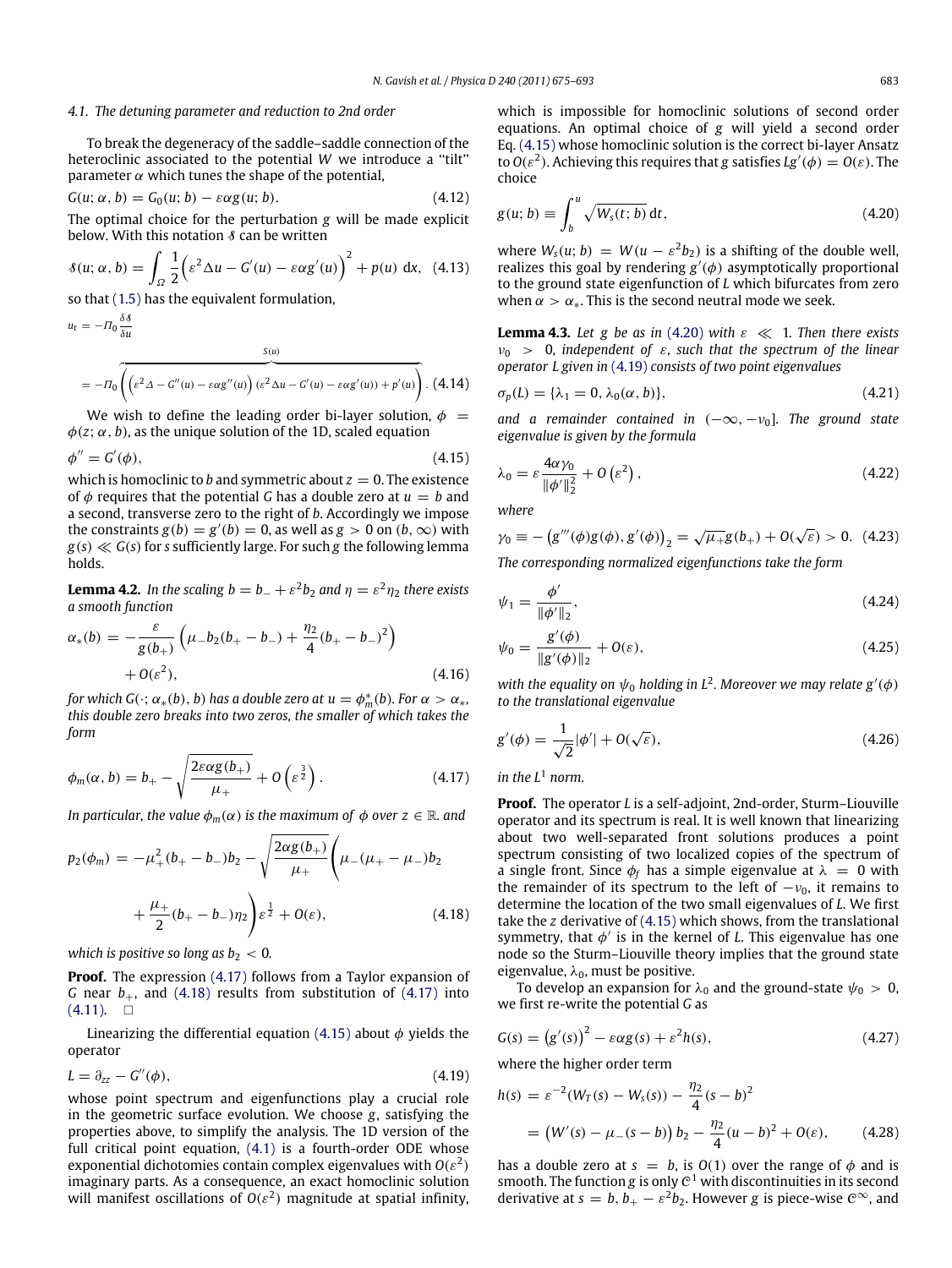is  $\mathcal{C}^{\infty}$  on the range of  $\phi$ , since  $\phi_m(b) \, <\, b_+ - \varepsilon^2 b_2.$  Applying *L* to  $g'(\phi)$  and using  $(4.15)$  and its first integral

$$
\frac{1}{2} \left( \phi' \right)^2 = G(\phi),\tag{4.29}
$$

to eliminate derivatives of  $\phi$ , we obtain

$$
Lg'(\phi) = 2g'''(\phi)G(\phi) + g''(\phi)G'(\phi) - G''(\phi)g'(\phi).
$$
 (4.30)

Taking derivatives of [\(4.27\)](#page-8-6) with respect to *s* we may eliminate *G* for *g* and *h* and their derivatives. The leading order terms cancel, yielding

$$
Lg'(\phi) = -2\varepsilon \alpha g'''(\phi)g(\phi) + \varepsilon^2 r(\phi), \tag{4.31}
$$

where the second order term

$$
r(s) = 2g'''h + g''h' - g'h'',
$$
\n(4.32)

is zero at  $s = b$  and hence  $r(\phi)$  is  $O(1)$  in  $L^2$ . Since the right-hand side of [\(4.31\)](#page-9-0) is even, it is orthogonal to the kernel of *L* and we may invert, yielding

$$
g'(\phi) = -\frac{2\varepsilon\alpha \left(g'''(\phi)g(\phi) + \varepsilon r(\phi), \psi_0\right)_2}{\lambda_0} \psi_0 + \varepsilon g^\perp,
$$
 (4.33)

in  $L^2$ , where  $g^\perp \perp \psi_0$  is  $O(1)$ . Taking the  $L^2$  norm of both sides of [\(4.33\),](#page-9-1) we deduce that  $||g'(\phi)||_2 = O(1)$  since  $\phi$  ranges from *b* to  $\phi_m$  with *O*(1) derivatives. From this we may infer that  $\lambda_0 = O(\varepsilon)$ , which further yields the asymptotic expression

$$
\lambda_0 = \frac{2\varepsilon\alpha \left| \left( g'''(\phi)g(\phi), \psi_0 \right)_2 \right|}{\|g'(\phi)\|_2} + O(\varepsilon^2). \tag{4.34}
$$

Dividing both sides of [\(4.33\)](#page-9-1) by their *L* <sup>2</sup> norms yields [\(4.25\),](#page-8-7) and using this to substitute for  $\psi_0$  in [\(4.34\)](#page-9-2) yields [\(4.22\)](#page-8-8) with  $\gamma_0$  = *–* (*g*<sup>*′′′*</sup>(*ϕ*)*g*(*ϕ*),*g*<sup>′</sup>(*ϕ*))<sub>2</sub>. Using [\(4.27\)](#page-8-6) and [\(4.29\)](#page-9-3) we may isolate *g* ′ (φ),

$$
g'(\phi) = \sqrt{\frac{1}{2}|\phi'|^2 + \varepsilon \alpha g(\phi) - \varepsilon^2 h(s)}.
$$
 (4.35)

Expanding this expression yields [\(4.26\),](#page-8-9) except for a neighborhood of  $z = 0$  where  $\phi'(z) = \phi''(0)z + O(z^3)$  where  $\phi''(0) = G'(\phi_m) =$  $O(\sqrt{\varepsilon})$ . These estimates yield the  $O(\sqrt{\varepsilon})$  error bound in [\(4.26\).](#page-8-9) To simplify the expression for  $\gamma_0$  we use [\(4.26\)](#page-8-9) to write

$$
\gamma_0 = -\frac{1}{\sqrt{2}} \int_{\mathbb{R}} g'''(\phi)g(\phi)|\phi'| \,dz + O(\sqrt{\varepsilon})
$$
  
\n
$$
= \sqrt{2} \int_0^\infty \partial_z (g''(\phi)) g(\phi) \,dz + O(\sqrt{\varepsilon}),
$$
  
\n
$$
= -\frac{1}{\sqrt{2}} \int_0^\infty \partial_z (g'(\phi))^2 \,dz + \sqrt{2}(g''(b)g(b))
$$
  
\n
$$
-g''(\phi_m)g(\phi_m)). \tag{4.36}
$$

However  $g'(b) = 0$  and  $g'(\phi_m) = O(\sqrt{b})$  $\overline{\varepsilon}$ ) so its square is  $O(\varepsilon)$ . Similarly,  $g(b) = 0$ , and the expression reduces to

$$
\gamma_0 = -\sqrt{2}g''(\phi_m)g(b_+) + O(\sqrt{\varepsilon}).
$$
\n(4.37)

Finally,

$$
g''(\phi_m) = \frac{W_s'(\phi_m)}{2\sqrt{W_s(\phi_m)}} = -\sqrt{\frac{\mu_+}{2}} + O(\sqrt{\varepsilon}),
$$
\n(4.38)

and we recover  $(4.23)$ .  $\Box$ 

For  $i = 0$  and 1 we introduce the spectral projection  $\pi_i$  associated to the eigenvector  $\psi_i$ ,

<span id="page-9-3"></span>
$$
\pi_i f = (f, \psi_i)_2 \psi_i,\tag{4.39}
$$

and their sum  $\pi = \pi_0 + \pi_1$ , and its complement  $\tilde{\pi} = I - \pi$ .

**Lemma 4.4.** *The partial derivatives of the pulse with respect to the detuning parameter takes the form*

$$
\partial_{\alpha}\phi = -\rho_{\alpha}\psi_0 + \varepsilon^2\phi_{\alpha}^{\perp},\tag{4.40}
$$

<span id="page-9-4"></span>*where*  $\rho_{\alpha} = \rho_{\alpha_0}/(\alpha - \alpha_*) + O(\varepsilon)$  *with* 

<span id="page-9-9"></span><span id="page-9-0"></span>
$$
\rho_{\alpha,0} = \frac{\|\phi'\|_2^3}{4\sqrt{2}\gamma_0} > 0, \tag{4.41}
$$

<span id="page-9-10"></span>*and*

$$
\phi_{\alpha}^{\perp} = -L^{-1}\tilde{\pi}g'(\phi),\tag{4.42}
$$

*is O*(1) *in L*<sup>2</sup> *. The partial derivative of the pulse with respect to the background b takes the form*

<span id="page-9-5"></span><span id="page-9-1"></span>
$$
\partial_b \phi = -\varepsilon^{-1} \rho_b \psi_0 + 1 + \phi_b^{\perp}, \tag{4.43}
$$

*where*

<span id="page-9-6"></span>
$$
\rho_b = \frac{\mu_- \|\phi'\|_2^2}{4\alpha \gamma_0} \overline{\psi_0} + O(\varepsilon) > 01 \tag{4.44}
$$

and  $\|\phi_b^{\perp}\|_2 = O(1)$ , and is orthogonal to  $\psi_0$  and  $\psi_1$ .

<span id="page-9-2"></span>**Proof.** Taking the  $\alpha$  partial derivative of [\(4.15\)](#page-8-3) yields the equality

<span id="page-9-8"></span>
$$
L\partial_{\alpha}\phi = -\varepsilon g'(\phi) = -\varepsilon (g'(\phi), \psi_0)_2 \psi_0 - \varepsilon \tilde{\pi} g'(\phi).
$$
 (4.45)

Inverting *L* yields

$$
\partial_{\alpha}\phi = -\varepsilon \frac{(g'(\phi), \psi_0)_2}{\lambda_0} \psi_0 - \varepsilon L^{-1} \tilde{\pi} g'(\phi), \tag{4.46}
$$

<span id="page-9-7"></span>using [\(4.25\)](#page-8-7) and [\(4.22\)](#page-8-8) to replace  $\psi_0$  and  $\lambda_0$ , and observing that  $\tilde{\pi}g'(\phi) = O(\varepsilon)$  yields [\(4.40\).](#page-9-4)

From [\(4.12\)](#page-8-11) we observe that

$$
\partial_b G'(u) = -W''(b) + \varepsilon \alpha g''(u) + \varepsilon^2 \frac{\eta}{2} = -G''_0(b) + \varepsilon \alpha g''(u),
$$
\n(4.47)

so that taking ∂*<sup>b</sup>* of [\(4.15\)](#page-8-3) yields

$$
L\partial_b \phi = -G_0''(b) + \varepsilon \alpha g''(\phi) \tag{4.48}
$$

which can be written in terms of  $L^2(\mathbb{R})$  functions as

$$
L(\partial_b \phi - 1) = G''(\phi) - G''_0(b) + \varepsilon \alpha g''(\phi)
$$
  
= G''\_0(\phi) - G''\_0(b). (4.49)

Projecting onto  $\psi_0$  and its complement and inverting we obtain

$$
\partial_b \phi - 1 = \varepsilon^{-1} \rho_b \psi_0 + \phi_b^{\perp}, \tag{4.50}
$$

where

$$
-\rho_b = \varepsilon (\partial_b \phi - 1, \psi_0)_2 = \frac{\varepsilon}{\lambda_0} (L \partial_b \phi, \psi_0)_2 - \varepsilon \overline{\psi_0}
$$
  
= 
$$
-\frac{\varepsilon}{\lambda_0} G_0''(b) \overline{\psi_0} + O(\varepsilon).
$$
 (4.51)

However,  $G''(b) = W''(b_-) + O(\varepsilon) = \mu_- + O(\varepsilon)$ , and replacing  $\lambda_0$ with [\(4.22\)](#page-8-8) yields [\(4.43\)](#page-9-5) and [\(4.44\)](#page-9-6) with

$$
\phi_b^{\perp} = L^{-1} \tilde{\pi} \left( G_0''(\phi) - G_0''(b) \right). \quad \Box \tag{4.52}
$$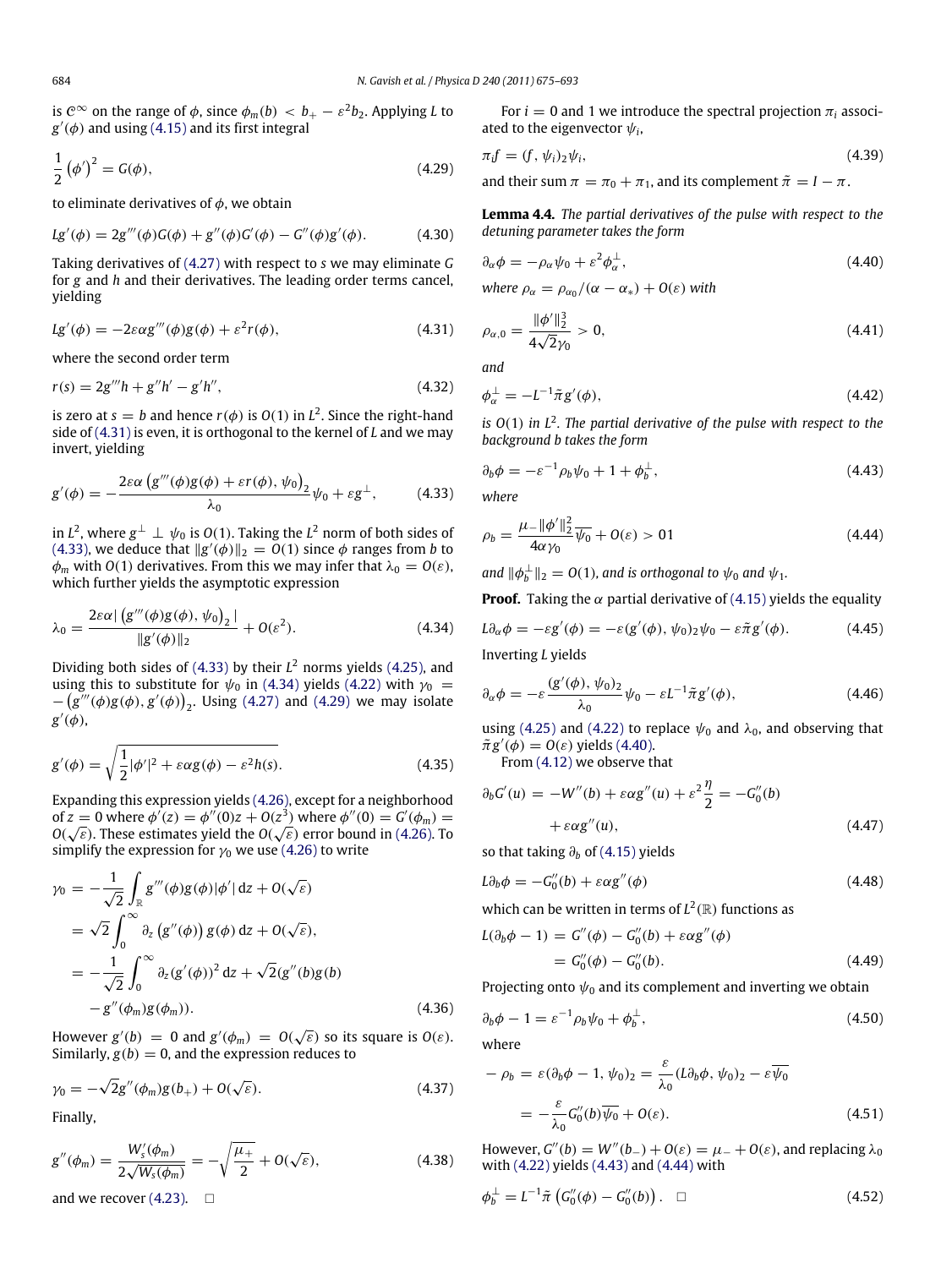#### *4.2. Construction of the homoclinic profile*

Prior to constructing the fully dressed Ansatz, we first consider a formal construction of an homoclinic solution of the fourthorder problem in one space dimension. This requires a consistency condition relating  $\alpha$  and *b*, which is recovered in Section [5.1](#page-12-0) as an equilibrium solution of the dynamics. This construction requires tuning  $\alpha$  as a function of the background state *b*. We recall the scalings  $b = b_- + \varepsilon^2 b_2$ ,  $\eta = \varepsilon^2 \eta_2$ , and  $p = \varepsilon^2 p_2$  and determine  $\alpha$ for which we can construct  $\Phi_0 = \Phi_0(z; b, \varepsilon)$  that solves

$$
S(\Phi_0) = (\partial_z^2 - G''(\Phi_0) - \varepsilon \alpha g''(\Phi_0))
$$
  
 
$$
\times (\partial_z^2 \Phi_0 - G'(\Phi_0) - \varepsilon \alpha g'(\Phi_0))
$$
  
 
$$
+ \varepsilon^2 p_2'(\Phi_0) = 0.
$$
 (4.53)

We write  $\Phi_0 = \phi + \varepsilon \phi_1 + \cdots$  where  $\phi_1$  is orthogonal to  $\psi_0$ . We substitute this ansatz into [\(4.53\)](#page-10-2) and expand in  $\varepsilon$ . At the leading order we find

$$
S(\Phi_0) = (L - \varepsilon G'''(\phi)\phi_1 - \varepsilon \alpha g''(\phi))
$$
  
 
$$
\times (\varepsilon L\phi_1 - \varepsilon \alpha g'(\phi) + \varepsilon^2 A_2) + \varepsilon^2 p'_2(\phi) + O(\varepsilon^3),
$$
 (4.54)

where we will see that the form of the second order term,  $A_2$ , in the Cahn–Hilliard remainder is not relevant at the leading order. Solving  $S(\Phi_0) = 0$  for  $\phi_1$  at the leading order we find

$$
L^{2}\phi_{1} = L(\alpha g'(\phi) - \varepsilon A_{2}) - \varepsilon p'_{2}(\phi) + \varepsilon (G'''(\phi)\phi_{1} + \alpha g''(\phi))
$$
  
 
$$
\times [L\phi_{1} - \alpha g'(\phi)] + O(\varepsilon^{2}). \qquad (4.55)
$$

By even–odd symmetry the right-hand side of this equation is orthogonal to the translational eigenfunction  $\psi_1$  of *L*. Our consistency condition, which keeps  $\phi_1 = O(1)$  and determines  $\alpha$ , requires the right-hand side be orthogonal to  $\psi_0$ ,

$$
\lambda_0 \left( \alpha g'(\phi) - \varepsilon A_2, \psi_0 \right)_2 - \varepsilon \left( p'_2(\phi), \psi_0 \right)_2
$$
  
+
$$
\varepsilon \left( \left( G'''(\phi)\phi_1 + \alpha g''(\phi) \right) \left[ L\phi_1 - \alpha g'(\phi) \right], \psi_0 \right)_2 = 0. \quad (4.56)
$$

The Eq. [\(4.55\)](#page-10-3)[–\(4.56\)](#page-10-4) appear to be coupled, however, assuming for the moment that [\(4.56\)](#page-10-4) has a solution, then we may solve [\(4.55\)](#page-10-3) for  $\phi_1$  by projecting with  $\tilde{\pi}$  and using the fact that  $\tilde{\pi}$ *L* has an *O*(1) inverse,

$$
\phi_1 = \alpha L^{-1} \tilde{\pi} g'(\phi) + O(\varepsilon). \tag{4.57}
$$

However, from [\(4.25\),](#page-8-7)  $\tilde{\pi}g'(\phi) = O(\varepsilon)$  and we see that  $\phi_1 = 0$ , and [\(4.56\)](#page-10-4) reduces to

$$
\lambda_0 \alpha \left( g'(\phi), \psi_0 \right)_2 - \varepsilon \alpha^2 \left( g''(\phi) g'(\phi), \psi_0 \right)_2
$$
  
=  $\varepsilon \left( p'_2(\phi), \psi_0 \right)_2 + O(\varepsilon^2).$  (4.58)

However using [\(4.25\)](#page-8-7) and [\(4.35\)](#page-9-7) we find

$$
\left(g''(\phi), (g'(\phi))^2\right)_2 = \frac{1}{2} \int_{\mathbb{R}} g''(\phi)(\phi')^2 dz + O(\varepsilon)
$$

$$
= \frac{1}{2} \int_{\mathbb{R}} \partial_z (g'(\phi)) \phi' dx + O(\varepsilon),
$$

$$
= -\frac{1}{2} \int_{\mathbb{R}} g'(\phi)\phi'' dz + O(\varepsilon)
$$

$$
= \frac{1}{\sqrt{2}} \int_0^\infty \phi' \phi'' dz + O(\varepsilon) = O(\varepsilon), \quad (4.59)
$$

and using [\(4.22\)](#page-8-8) and [\(4.25\)](#page-8-7) to eliminate  $\lambda_0$  and  $\psi_0$  we find

$$
\alpha^2 = \frac{\|\phi'\|_2 \left(p'_2(\phi), \psi_0\right)_2}{2\sqrt{2\mu_+ g}(b_+)} + O(\varepsilon). \tag{4.60}
$$

On the other hand, using [\(4.25\)](#page-8-7) and [\(4.26\)](#page-8-9) again we see

$$
\left(p'_2(\phi), \psi_0\right)_2 = \frac{\left(p'_2(\phi), |\phi'\right|)_2}{\|\phi'\|_2} + O(\sqrt{\varepsilon})
$$
  
= 
$$
-\frac{2}{\|\phi'\|_2} \int_0^\infty p'_2(\phi) \phi' dz
$$
  
= 
$$
\frac{2p_2(\phi_m)}{\|\phi'\|_2} + O(\sqrt{\varepsilon}),
$$
 (4.61)

<span id="page-10-7"></span>so that

$$
\alpha^2 = \frac{p_2(\phi_m)}{\sqrt{2\mu_+ g(b_+)}} + O(\sqrt{\varepsilon}).
$$
\n(4.62)

<span id="page-10-2"></span>Finally, using the expression [\(4.18\)](#page-8-2) then for  $b_2 < 0$  we find the equilibrium relation

<span id="page-10-5"></span>
$$
\alpha = \hat{\alpha}(b_2) = \sqrt{-\gamma_1 b_2} + O(\sqrt{\varepsilon}),
$$
\nwhere

$$
\gamma_1 = \sqrt{\frac{\mu_+}{2}} \frac{\mu_+(b_+ - b_-)}{g(b_+)}.
$$
\n(4.64)

These results lead to the following proposition

<span id="page-10-0"></span>**Proposition 4.1.** *For the scaling*  $\eta = \eta_2 \varepsilon^2$  and  $b = b_- + \varepsilon^2 b_2$ *, then the solution*  $\phi$  *of* [\(4.15\)](#page-8-3) *renders*  $\|S(\phi)\|_{L^2} = O(\varepsilon^2)$ *. Moreover, for the choice*  $\alpha(b) = \hat{\alpha}(b_2)$  *given by* [\(4.63\)](#page-10-5) *we have*  $(S(\Phi_0), \psi_0)_2 = O(\varepsilon^3)$ *. Moreover, for any admissible hypersurface*  $\Gamma \subset \mathbb{R}^d$ 

<span id="page-10-3"></span><span id="page-10-1"></span>
$$
\lim_{\varepsilon \to 0^+} \varepsilon^{-3} \mathcal{F}(\phi)
$$
  
=  $\|\phi'\|_2^2 \int_{\Gamma} \left[ \frac{(d-1)^2}{2} H^2 + \left( \frac{\alpha^2}{4} - \eta_2 \right) \right] ds.$  (4.65)

**Proof.** Recalling the energy [\(1.4\),](#page-1-0) we must capture the leadingorder non-zero contributions of each of the two terms. From [\(4.8\)](#page-7-8) and [\(4.12\)](#page-8-11) we see that

<span id="page-10-4"></span>
$$
W(u) = G(u) + \varepsilon \alpha g(\phi) + O(\varepsilon^2). \tag{4.66}
$$

Combining this with the change of variables [\(2.17\)](#page-4-6) we find

$$
\varepsilon^2 \Delta \phi - W'(\phi) = G'(\phi) - W'(\phi) + \varepsilon \kappa_0 \phi' + O(\varepsilon^2),
$$
  
=  $\varepsilon (\kappa_0 \phi' + \alpha g'(\phi)) + O(\varepsilon^2),$   
=  $\varepsilon (\kappa_0 \phi' + \alpha ||g'(\phi)||_2 \psi_0) + O(\varepsilon^2).$  (4.67)

On the other hand, from the first integral [\(4.29\)](#page-9-3) of [\(4.15\)](#page-8-3) we have

$$
\frac{\varepsilon^2}{2} |\nabla \phi|^2 + W(\phi) = |\phi'|^2 + O(\varepsilon).
$$
 (4.68)

<span id="page-10-6"></span>Inserting these identities into [\(1.4\)](#page-1-0) and changing to whiskered coordinates yields

$$
\mathcal{F}(\Phi_0) = \varepsilon^3 \int_{\Gamma} \int_{\mathbb{R}} \frac{1}{2} \left( \kappa_0 \phi' + \frac{\alpha}{\sqrt{2}} ||\phi'||_2 \psi_0 \right)^2 - \eta_2 |\phi'|^2 \, dz \, ds
$$
  
+ O(\varepsilon^4). \tag{4.69}

The contributions to the energy from points away from the hypersurface  $\Gamma$  are  $O(\varepsilon^4)$  and may be neglected. Performing the integration over  $\mathbb R$ , using the orthogonality of  $\phi'$  and  $\psi_0$  and the definition of  $\kappa_0$  from [\(2.16\),](#page-4-3) we obtain [\(4.65\).](#page-10-1)  $\Box$ 

From Eq. [\(4.65\)](#page-10-1) we infer that for small values of  $\alpha_1$  (wide bi-layers) the energy is decreased by increasing the surface area of the hyperthe energy is decreased by increasing the surface area of the hypersurface  $\varGamma$ , while for  $\alpha_1 > 2\sqrt{\eta_2}$ , the interfacial energy increases with both increasing curvature and increasing surface area. The corresponding gradient flow [\(1.5\),](#page-1-1) with its conservation of mass, will couple the evolution of the hypersurface to the bi-layer width and the background value, as is demonstrated in the sequel.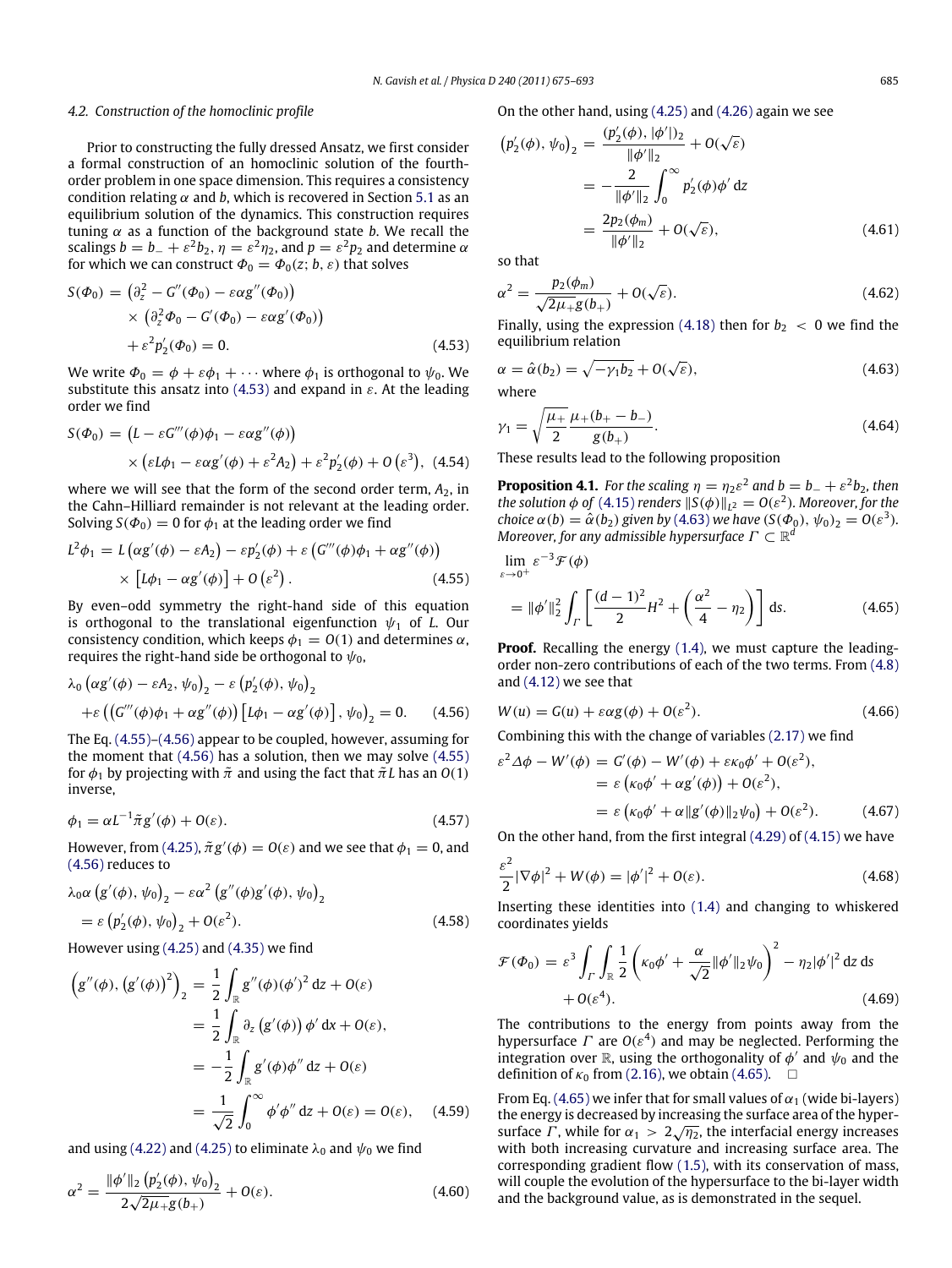#### *4.3. Fully dressed bi-layer Ansatz*

Recovering the leading order dynamics of a bi-layer interface under Eq. [\(4.14\)](#page-8-12) requires a higher order Ansatz with the residual resolved to  $O(\varepsilon^3)$ . The bi-layer,  $\phi$ , generated from the reduced second-order Eq. [\(4.15\)](#page-8-3) incorporates the detuning parameter,  $\alpha$ , and the far-field effect of the background state *b*. An ansatz of sufficient fidelity to resolve the leading-order normal velocity requires the incorporation of curvature dependent effects in the near-field shape of the bi-layer profile. We take the detuning parameter  $\alpha = \alpha(s, t)$  and the background state  $b = b(t)$  to be independent, and derive their quasi-equilibrium dependence as well as the temporal relaxation of a variable width interface,  $\alpha = \alpha(s, t)$ , onto a spatially uniform width interface.

The fully dressed bi-layer Ansatz takes the form,

$$
\Phi(s, z; \alpha(s, t), b(t)) = \phi(z; \alpha, b) + \varepsilon^2 \phi_2(s, z), \tag{4.70}
$$

where  $\alpha(s, t)$  is the relaxation parameter within the potential *G* and  $b(t) = b_- + \varepsilon^2 b_2(t)$  is the background state. Due to the form of the tilt function, *g*, we take  $\phi_1 = 0$ , while  $\phi_2$  is a localized function to be determined. From [\(4.14\)](#page-8-12) we see that the Ansatz has a residual

$$
S(\Phi) = ( \varepsilon^2 \Delta - G''(\Phi) - \varepsilon \alpha g''(\Phi) ) (\varepsilon^2 \Delta \Phi - G'(\Phi) - \varepsilon \alpha g'(\Phi) ) + p'(\Phi).
$$
 (4.71)

Recalling the whiskered form of the Laplacian, [\(2.17\),](#page-4-6) the expansion of the extended curvature,[\(2.15\)](#page-4-5) and [\(2.16\),](#page-4-3) the scalings  $\eta = \varepsilon^2 \eta_2$ ,  $b = b_- + \varepsilon^2 b_2$ , and the asymptotic reduction  $p(\Phi) =$  $\varepsilon^2 p_2(\varPhi)$  with  $p_2$  given by [\(4.11\),](#page-7-7) we formally expand both the prefactor and the Cahn–Hilliard residual,

$$
S(\Phi) = (P_0 + \varepsilon P_1 + \varepsilon^2 P_2) (\varepsilon A_1 + \varepsilon^2 A_2 + \varepsilon^3 A_3)
$$
  
+ 
$$
\varepsilon^2 p_2'(\phi) + O(\varepsilon^4).
$$
 (4.72)

The prefactors are given by  $P_0 = L$ , from [\(4.19\),](#page-8-5) and

$$
P_1 = \kappa_0 \partial_z - \alpha g''(\phi), \tag{4.73}
$$

$$
P_2 = z\kappa_1 \partial_z + \Delta_s - G'''(\phi)\phi_2, \qquad (4.74)
$$

*P***<sub>1</sub>**  $\frac{1}{2}$   $\frac{1}{2}$   $\frac{1}{2}$   $\frac{1}{2}$   $\frac{1}{2}$   $\frac{1}{2}$   $\frac{1}{2}$   $\frac{1}{2}$   $\frac{1}{2}$   $\frac{1}{2}$   $\frac{1}{2}$ 

which operate on the Cahn–Hilliard residuals

$$
A_1 = \kappa_0 \phi' - \alpha g'(\phi),\tag{4.75}
$$

$$
A_2 = L\phi_2 + z\kappa_1\phi' + \Delta_s\phi. \tag{4.76}
$$

We will see that the form of  $A_3$  is not relevant to the dynamics. The operator *L* acts on near-field functions supported on the whisker neighborhood,  $\Gamma(1)$ , where it depends upon  $\alpha$  and *b* through φ. On each fixed whisker, the projection  $\tilde{\pi}$  removes the small eigenspaces of *L*, giving  $\tilde{\pi}L$  an  $O(1)$  inverse on that whisker.

We choose the perturbations  $\phi_1$  and  $\phi_2$  to reduce the size of the projected residual,  $\tilde{\pi}P(\Phi)$ , on each whisker. Expanding the residual in orders of  $\varepsilon$  yields

$$
S(\Phi) = \varepsilon \overbrace{LA_1 + \varepsilon^2}^{R_1} \overbrace{(LA_2 + P_1A_1 + p'_2(\phi))}^{R_2} + \varepsilon^3 \overbrace{(LA_3 + P_1A_2 + P_2A_1)}^{R_3} + O(\varepsilon^4). \tag{4.77}
$$

The  $O(\varepsilon)$  terms are all localized near the front. Using  $L\phi' = 0$  and recalling [\(4.31\),](#page-9-0) they take the form

$$
R_1 \equiv -\alpha Lg'(\phi) = -\alpha \left(2\varepsilon \alpha g'''(\phi)g(\phi) + \varepsilon^2 r(\phi)\right). \tag{4.78}
$$

We already have  $\tilde{\pi}R_1 = 0$  to leading order, which is consistent with  $\phi_1 = 0$ , and we incorporate the higher order terms into  $R_2$ and  $R_3$ . At  $O(\varepsilon^2)$  we have

$$
\tilde{R}_2 \equiv R_2 - 2\alpha^2 g'''(\phi)g(\phi) = IA_2 + P_1A_1 + p'_2(\phi) - 2\alpha^2 g'''(\phi)g(\phi),
$$
\n(4.79)

<span id="page-11-12"></span>and we render  $\tilde{\pi} \tilde{R}_2 = 0$  along each whisker through the choice

$$
\phi_2 = -L^{-2}\tilde{\pi}\left(L\tilde{A}_2 + P_1A_1 + p'_2(\phi) - 2\alpha^2 g'''(\phi)g(\phi)\right),\qquad(4.80)
$$

where  $\tilde{A}_2 \equiv A_2 - L^2 \phi_2$  is the second order Cahn–Hilliard residual obtained when  $\phi_2 = 0$ . In particular  $A_2$  reduces to

$$
A_2 = \pi \tilde{A}_2 - L^{-1} \tilde{\pi} \left( P_1 A_1 + p_2'(\phi) - 2\alpha^2 g'''(\phi) g(\phi) \right). \tag{4.81}
$$

We have constructed an Ansatz  $\Phi = \Phi(x; \alpha, b)$ , for which  $\tilde{\pi}S(\Phi) = O(\varepsilon^3)$  uniformly along each whisker. Indeed,

$$
S(\Phi) = \varepsilon^2 \left( \tilde{R}_{20} \psi_0 + \tilde{R}_{21} \psi_1 \right) + \varepsilon^3 \tilde{R}_3 + O(\varepsilon^4)
$$
\n(4.82)

<span id="page-11-2"></span>where  $\tilde{R}_{2j} \equiv (\tilde{R}_2, \psi_j)_2$ , and

<span id="page-11-0"></span>
$$
\tilde{R}_3 \equiv LA_3 + P_1 A_2 + P_2 A_1 - \alpha r(\phi). \tag{4.83}
$$

## <span id="page-11-9"></span>**5. Evolution of bi-layer interfaces**

We resolve the time evolution of the parameters  $z = z(t)$  (as a function of the hypersurface  $\Gamma = \Gamma(t)$ , the tilt  $\alpha = \alpha(s, t)$ , and the background state  $b = b(t)$ , for solutions of [\(1.5\)](#page-1-1) arising from initial data  $u_0$  from a neighborhood of the dressed manifold

<span id="page-11-3"></span>
$$
\mathcal{M} \equiv \{ \Phi(z; \alpha, b) | \Gamma \text{ admissible, } b = b_{-} + \varepsilon^{2} b_{2}, \alpha(s) > \alpha_{*}(b) \}.
$$
\n(5.1)

<span id="page-11-1"></span>For such initial data we decompose the solutions *u* as,

$$
u(x, t) = \Phi(s, z, t) + v(x, t),
$$
\n(5.2)

where  $\Phi$  is the Ansatz [\(4.70\),](#page-11-0) which depends upon time through the parameters, and  $v$  is the perturbation to the Ansatz. From the chain rule we have

$$
\partial_t \Phi = z_t \phi' + \alpha_t \partial_\alpha \phi + \varepsilon^2 b_{2,t} \partial_b \phi + O(\varepsilon z_t, \varepsilon \alpha_t, \varepsilon^3 b_{2,t}). \tag{5.3}
$$

<span id="page-11-11"></span><span id="page-11-7"></span>We will see below that  $z_t = O(\varepsilon^3)$ , while  $\alpha_t$  and  $b_{2,t}$  are both  $O(\varepsilon)$ , so that the error terms are  $O(\varepsilon^4)$ . Putting the decomposition [\(5.2\)](#page-11-1) of *u* into the evolution Eq. [\(4.14\),](#page-8-12) we obtain

<span id="page-11-8"></span>
$$
z_t \phi' + \alpha_t \partial_\alpha \phi + \varepsilon^2 b_{2,t} \partial_b \phi + v_t = -\Pi_0 S(\Phi + v) \tag{5.4}
$$

<span id="page-11-10"></span>or equivalently

$$
z_t \phi' + \alpha_t \partial_\alpha \phi + \varepsilon^2 b_{2,t} \partial_b \phi + v_t = -\Pi_0 S(\Phi) - \mathbb{L}v - \Pi_0 \mathcal{N}(v),
$$
\n(5.5)

where  $\mathbb{L} = \Pi_0 \mathcal{L}$  and  $\mathcal{N}(v)$  represent the nonlinear terms in v. While the linear operator

$$
\mathcal{L} \equiv \left(\varepsilon^2 \Delta - G''(\Phi) - \varepsilon \alpha g''(\Phi)\right)^2 + p''(\Phi) - G'''(\Phi)
$$
  
 
$$
\times \left(\varepsilon^2 \Delta \Phi - G'(\Phi) - \varepsilon \alpha g'(\Phi)\right), \tag{5.6}
$$

is self-adjoint, L is not, however  $\sigma(L) \subset \sigma(\Pi_0 \mathcal{L} \Pi_0) \cup \{0\},$ and  $\sigma$ ( $\Pi_0 \mathcal{L} \Pi_0$ ) interleave with  $\sigma(\mathcal{L})$ , so that the spectral set of  $\mathcal L$  controls that of  $\mathbb L$ . The adjoint operator  $\mathbb L^\dagger$  has a kernel spanned by the constant function  $\Psi_0^{\dagger} \equiv 1$ . Applying the results of [\[35\]](#page-18-29), the spectrum of −L is bounded above by a constant of  $O\left(\varepsilon^2\|\kappa_0\|_{L^\infty(\varGamma)}^2,\varepsilon^4\eta_2^2\right)$  while there exists  $\nu\ >\ 0,$  independent of  $\varepsilon$ , for which the adjoint eigenspace corresponding to eigenvalues greater than  $-v\varepsilon$  takes the form (see [Fig. 5.1\)](#page-12-1)

$$
Y_{\nu}(\Omega) = \text{span}\,\{ \Psi_0^{\dagger} \} \cup \{ \Psi_{i,j}^{\dagger} | i = 0, 1, \text{ and } 1 \leq j \leq N_{\varepsilon} \}. \tag{5.7}
$$

Here the  $\boldsymbol{\varPsi}_{i,j}^{\dagger}$  have a separated variables decomposition

<span id="page-11-6"></span><span id="page-11-4"></span>
$$
\Psi_{0,j}^{\dagger} = \varepsilon^{-\frac{1}{2}} \psi_0(z; \alpha) \Theta_{0,j}(s) + \Psi_{0,j}^{\perp}(x), \tag{5.8}
$$

<span id="page-11-5"></span>
$$
\Psi_{1,j}^{\dagger} = \varepsilon^{-\frac{1}{2}} \psi_1(z; \alpha) \Theta_{1,j}(s) + \Psi_{1,j}^{\perp}(x), \tag{5.9}
$$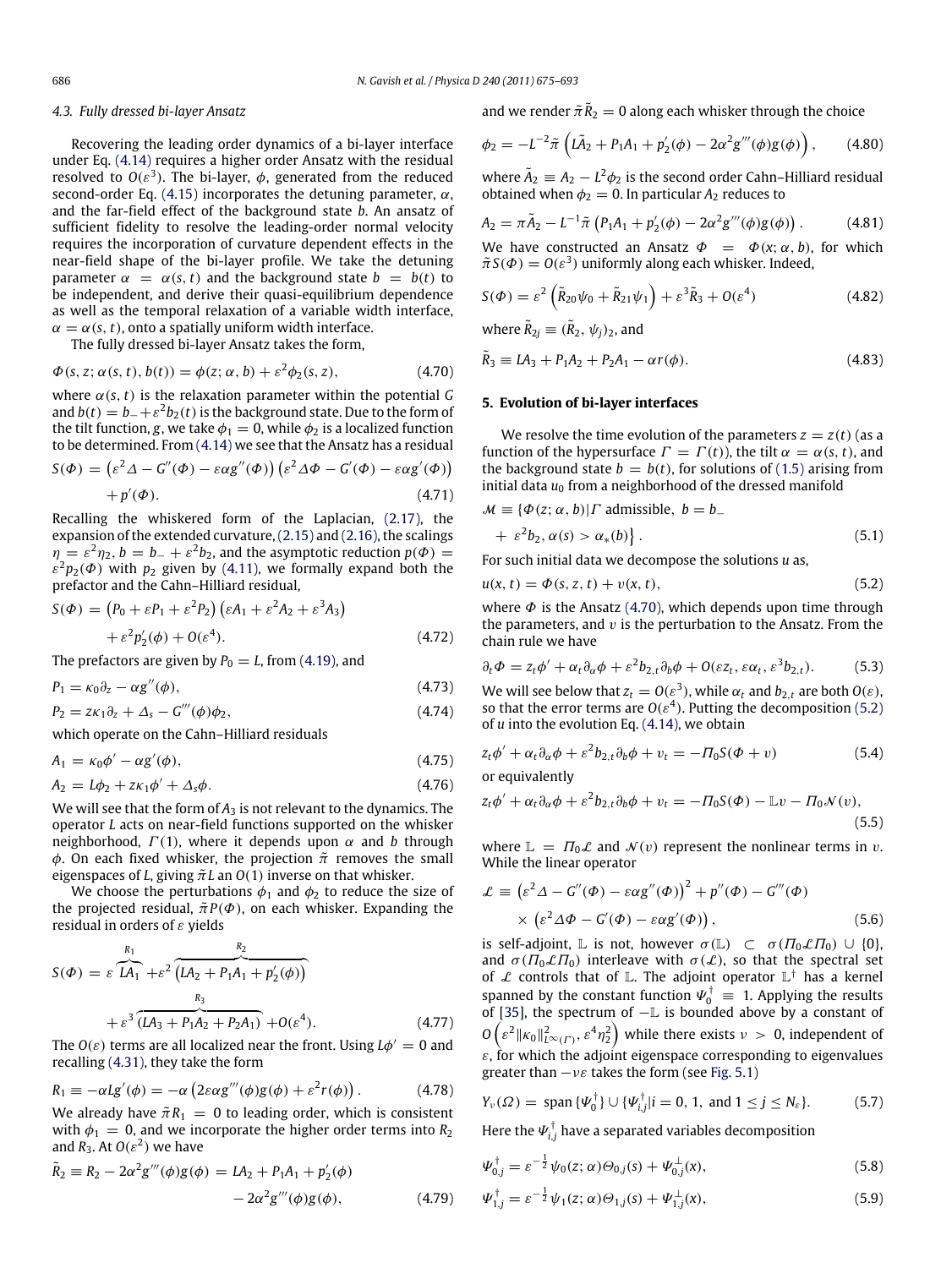<span id="page-12-2"></span>

<span id="page-12-1"></span>**Fig. 4.1.** The modified potential *G* for  $\alpha > \alpha_*$  (solid) and  $\alpha = \alpha_*$  (dotted). At  $\alpha = \alpha_*$  the potential *G* has a double zero at  $u = \phi_m^*(b)$ . Increasing the value of  $\alpha$ above  $\alpha_*$  lowers *G* about its pivot point at  $u = b$ , where it maintains a double zero. The double zero at  $u = \phi_m^*$  breaks into two zeros of  $G$ , the smaller of which, denoted  $\phi_m$ , is also the maximum of the homoclinic pulse,  $\phi$ .



**Fig. 5.1.** A cartoon representation of spectrum of the operator, −L, the negative of the linearization of the ZMFCH equation about a bi-layer dressed interface. The eigenvalues (all real) are plotted against the transverse index *n*, arrows connect the eigenfunctions  $\Psi_0$ ,  $\Psi_{0,n}$  and  $\Psi_{1,n}$  to their associated eigenvalue. The bilayer mean-curvature,  $\kappa_0$ , and width-parameter,  $\alpha$ , manifests their influence on the small eigenvalues through shifts of the order  $O(\varepsilon^2 \|\kappa_0\|_{L^\infty(\varGamma)}^2, \varepsilon^2 \|\alpha\|_{L^\infty(\varGamma)}^2)$ .

where the corrections  $\Psi_{i,j}^{\perp}$  are  $O(\varepsilon)$  in  $L^2(\varOmega)$ , and are orthogonal to  $\psi_0$  and  $\psi_1$  on each whisker. With this normalization we have  $\|\Psi_{i,j}^{\dagger}\|_{L^2(\Omega)} = 1$ . Moreover, as for the single-layer interfaces, it is shown in [\[35\]](#page-18-29) that there exists an  $N_{\epsilon} > 0$  such that both of the sets

$$
Y_{\nu,i}(\Gamma) = \{1\} \cup \{\Theta_{i,j} | j = 1, \ldots, N_{\varepsilon}\},\tag{5.10}
$$

for  $i = 0$  and 1 form an approximate basis of  $L^2(\Gamma)$  in the sense that any function  $f$  which is orthogonal to one of  $Y_{\nu,i}(\Gamma)$  in  $L^2(\Gamma)$ satisfies

$$
||f||_{L^{2}(\Gamma)} \leq \varepsilon c ||\Delta_{s}f||_{L^{2}(\Gamma)},
$$
\n(5.11)

for a constant  $c > 0$  which depends only upon  $\nu$  and  $\Gamma$ . The decomposition  $(5.2)$  is under-constrained, as the remainder  $v$  and the parameters  $\alpha$ , *b*, are not uniquely determined by *u* and *Γ*. To eliminate this degeneracy, and eliminate secular growth of the perturbation  $v$ , we impose the non-degeneracy conditions  $v \perp_{L^2(\Omega)} Y_v$ . These conditions make the semigroup generated by L uniformly contractive on v. Defining  $\pi_{\nu}$  to be the L spectral projection onto  $Y_\nu(\Omega)$ , and  $\tilde{\pi}_\nu = I - \pi_\nu$ , we will show elsewhere that v remains of the same magnitude as  $\tilde{\pi}_vS(\Phi)$ , which from [\(4.82\)](#page-11-2) is  $O(\varepsilon^3)$ , so long as  $\varGamma$  remains admissible under the flow. The nonlinear terms  $\mathcal{N}(v)$  are yet of a higher order and may be neglected in the derivation of the leading-order shape and parameter evolution. In the sequel we derive these evolution equations by taking the  $L^2(\Omega)$  projection of [\(5.5\)](#page-11-3) against each family of adjoint eigenfunctions, exploiting the approximate basis property of  $Y_{v,i}(\Gamma)$  for  $i = 0, 1$ . For each projection we break the integrands into near- and far-field terms, change the near-field integrals to the whiskered variables, observe the orthogonality of the terms that are linear in  $v$ , and drop the nonlinear terms in  $v$ (see [Fig. 4.1\)](#page-12-2).

#### <span id="page-12-0"></span>*5.1. Relaxation to a uniform bi-layer*

Projecting [\(5.5\)](#page-11-3) onto the kernel,  $\Psi_0^{\dagger}$  $\int_0^{\dagger}$  of  $\mathbb{L}^{\dagger}$ , we obtain the expression for conservation of mass within the system

<span id="page-12-3"></span>
$$
\int_{\Gamma} \int_{\mathbb{R}} \left[ z_t \phi' + \alpha_t \partial_{\alpha} \phi \right] J(s, z) \, \mathrm{d}z \, \mathrm{d}s
$$
\n
$$
+ \varepsilon^2 b_{2, t} \int_{\Omega} \partial_b \phi \, \mathrm{d}x = 0. \tag{5.12}
$$

From the decomposition [\(4.43\)](#page-9-5) of ∂*b*φ and the Jacobian expansion [\(2.14\)](#page-4-1) we have

$$
\int_{\Omega} \partial_b \phi \, dx = |\Omega| - \varepsilon^{-1} \int_{\Gamma} \int_{\mathbb{R}} \rho_b \psi_0 J(s, z) \, ds \, dz + O(\varepsilon)
$$
\n
$$
= |\Omega| - \int_{\Gamma} \rho_b \overline{\psi_0} \, ds + O(\varepsilon). \tag{5.13}
$$

From the expansion [\(4.40\)](#page-9-4) we have

$$
\int_{\mathbb{R}} \partial_{\alpha} \phi J(s, z) \, \mathrm{d}z = -\varepsilon \rho_{\alpha} \overline{\psi_0} + O(\varepsilon^2). \tag{5.14}
$$

The first term on the left-hand side of [\(5.12\)](#page-12-3) expresses the influence of the normal velocity on the hypersurface area  $|\Gamma|$ . The scaled normal velocity  $z_t = z_t(s, t)$  is a function of position *s* along the hypersurface, and not distance *z* to the hypersurface, so the integral over the whiskers becomes

$$
\int_{\mathbb{R}} \phi' J(s, z) dz = \varepsilon^2 \kappa_0 \int_{\mathbb{R}} \partial_z (\phi - b) z dz + O(\varepsilon^4)
$$
  
=  $-\varepsilon^2 \kappa_0 M_b + O(\varepsilon^4)$ , (5.15)

where

<span id="page-12-5"></span>
$$
M_b(\alpha, b) \equiv \int_{\mathbb{R}} (\phi - b) \, \mathrm{d}z,\tag{5.16}
$$

denotes the mass of the homoclinic above the background state. The full integral of this term expresses the rate of change of mass in the bi-layer arising from stretching by the geometric flow,

$$
\int_{\Gamma} \int_{\mathbb{R}} z_t \phi' J(s, z) \, \mathrm{d}z \, \mathrm{d}s = -\varepsilon^2 \int_{\Gamma} z_t \kappa_0 M_b \, \mathrm{d}s. \tag{5.17}
$$

Factoring out an  $\varepsilon$  term, the mass conservation Eq. [\(5.12\)](#page-12-3) takes the form

<span id="page-12-4"></span>
$$
\int_{\Gamma} \left[ \overbrace{\left( \rho_{\alpha} \alpha_{t} + \varepsilon \rho_{b} b_{2,t} \right) \overbrace{\psi_{0}}^{\text{stretching}} + \overbrace{\varepsilon z_{t} \kappa_{0} M_{b}}^{\text{stretching}} \right] \mathrm{d}s = \overbrace{\varepsilon | \Omega | b_{2,t}}^{\text{background}}, \tag{5.18}
$$

to a leading order in each term. The distribution of mass within the system can change by stretching the hypersurface, local changes of the width of the bi-layer, or varying the background state.

To address the evolution of the detuning parameter  $\alpha$  we project [\(5.5\)](#page-11-3) onto  $\Psi_{0,j}^{\dagger}$ . As all terms are localized on the front we may change the integral to the whiskered coordinates,

$$
\int_{\Gamma} \int_{\mathbb{R}} \left( z_t \phi' + \alpha_t \partial_\alpha \phi + \varepsilon^2 b_{2,t} \partial_b \phi \right) \Psi_{0,j}^{\dagger} J(s, z) \, dz \, ds
$$
\n
$$
= - \int_{\Gamma} \int_{\mathbb{R}} \Psi_{0,j}^{\dagger} \Pi_0 S(\Phi) J(s, z) \, dz \, ds. \tag{5.19}
$$

Expanding the Jacobian and  $\Psi_{0,j}^{\dagger}$  according to [\(2.14\)](#page-4-1) and [\(5.8\)](#page-11-4) respectively, neglecting the lower order  $\Psi_{0,j}^\perp$  corrections, and dividing the equation by  $\varepsilon$ , the leading order terms are

$$
\int_{\Gamma} \left( \varepsilon z_t (z \phi', \psi_0)_{2} \kappa_0 - \alpha_t \rho_\alpha - \varepsilon b_{2,t} \rho_b \right) \Theta_{0,j}(s) ds
$$
\n
$$
= - \int_{\Gamma} \Theta_{0,j}(s) (\Pi_0 S(\Phi), \psi_0)_2 ds. \tag{5.20}
$$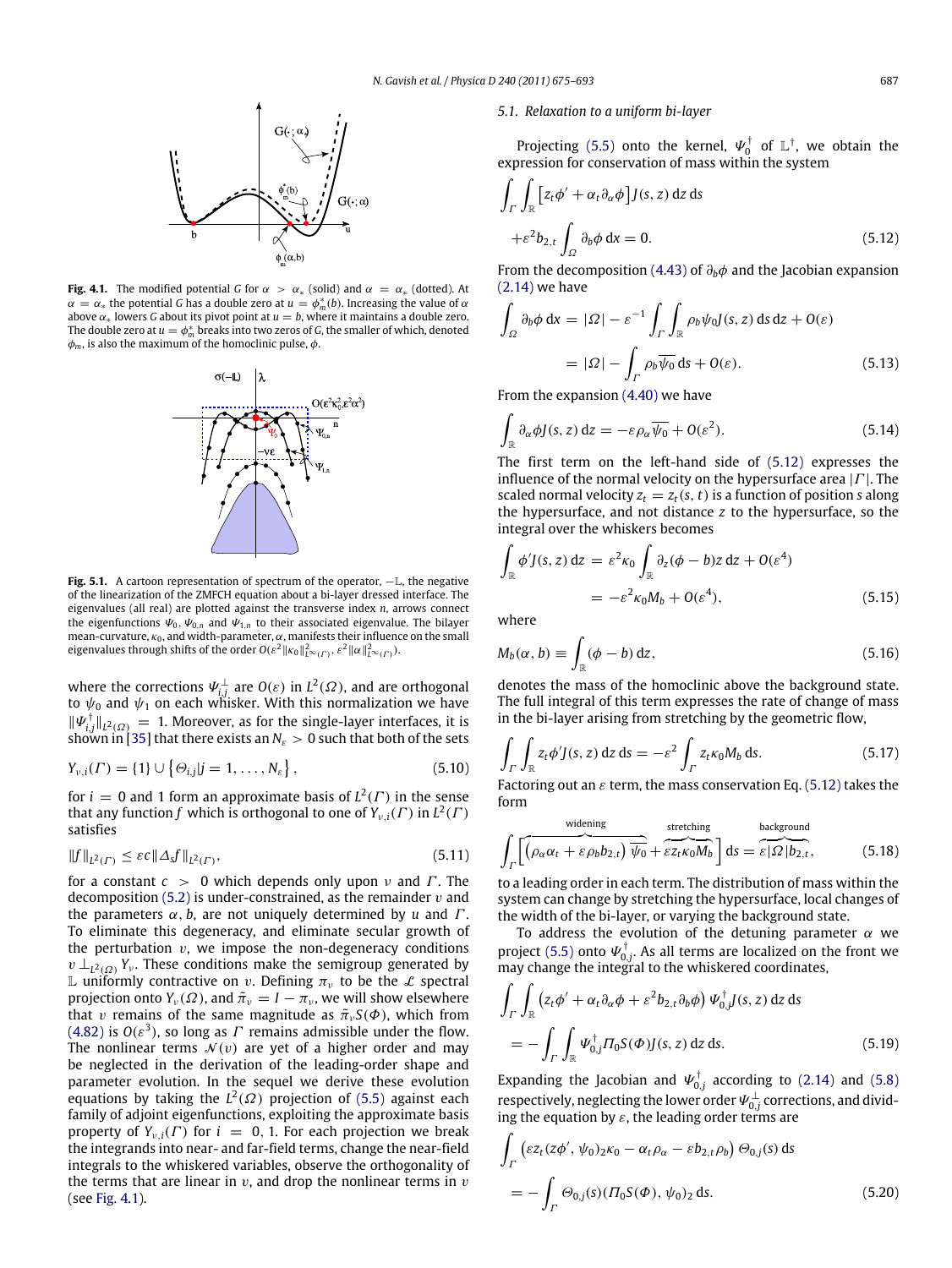The set  $Y_{\nu,0}(\Gamma)$  forms an approximate basis, so assuming the admissibility  $\Gamma$ , and hence smoothness of the curvatures, as well as smoothness of  $\alpha$  is *s*, the integrands must agree to leading order, yielding

$$
\alpha_t \rho_\alpha + \varepsilon z_t \kappa_0 \rho_z(\alpha) + \varepsilon b_{2,t} \rho_b = (\Pi_0 S(\Phi), \psi_0)_2, \tag{5.21}
$$

where we have introduced

$$
\rho_z(\alpha) \equiv -(z\phi', \psi_0)_2 = -\frac{(z, \partial_z g(\phi))_2}{\|g'(\phi)\|_2} + O(\varepsilon) = \frac{g(\phi)}{\|g'(\phi)\|_2} + O(\varepsilon) > 0. \tag{5.22}
$$

Turning to the right-hand side of [\(5.21\)](#page-13-1) we see from [\(4.82\)](#page-11-2) that *S*( $\Phi$ ) is localized and its mass over all of  $\Omega$  is of a higher order, so that

$$
\Pi_0 S(\Phi) = \varepsilon^2 \left( \tilde{R}_{20} \psi_0 + \tilde{R}_{21} \psi_1 \right) + O(\varepsilon^3). \tag{5.23}
$$

The solvability condition [\(4.63\)](#page-10-5) is precisely the vanishing of  $\tilde{R}_{20}$ , which we now derive through the dynamics. Integrating against  $\psi_0$  on each whisker we obtain

$$
(T_0S(\Phi), \psi_0)_2 = \varepsilon^2 \tilde{R}_{20} + O(\varepsilon^3), \tag{5.24}
$$

where from [\(4.79\)](#page-11-5) we have

$$
\tilde{R}_{20} = (LA_2 + P_1A_1 + p'_2(\phi) - 2\alpha^2 g'''(\phi)g(\phi), \psi_0)_2, \qquad (5.25)
$$

however the *LA*<sub>2</sub> term can be neglected as  $L\psi_0 = \lambda_0 \psi_0 = O(\varepsilon)$ renders it a lower order. Expanding the second term, and exploiting even–odd cancellations yields

$$
(P_1A_1, \psi_0)_2 = \kappa_0^2 (\phi'', \psi_0)_2 + \alpha^2 (g''(\phi)g'(\phi), \psi_0)_2.
$$
 (5.26)

We see from [\(A.6\)](#page-17-4) that  $(\phi'', \psi_0)_{2} = \frac{1}{2} (L(z\phi'), \psi_0) = \frac{1}{2} \lambda_0 \rho_z(\alpha)$ , which is  $O(\varepsilon)$ . Similarly from  $(4.58)$  and the line below it, the second inner product on the right-hand side of [\(5.26\)](#page-13-2) is also *O*(ε). To address the remaining terms in [\(5.25\)](#page-13-3) we recall the derivation of [\(4.63\)](#page-10-5) which leads us to the expression

$$
( \Pi_0 S(\Phi), \psi_0)_2 = -\frac{2\sqrt{2}\,\gamma_0}{\|\phi'\|_2} \left( \alpha^2 - \hat{\alpha}^2(b) \right) + O(\varepsilon). \tag{5.27}
$$

In particular, the evolution Eq. [\(5.21\)](#page-13-1) reduces to

$$
\alpha_t \rho_\alpha + \varepsilon z_t \kappa_0 \rho_z(\alpha) + \varepsilon b_{2,t} \rho_b = -\frac{2\sqrt{2} \gamma_0 \varepsilon^2}{\|\phi'\|_2} \left(\alpha^2 - \hat{\alpha}^2(b)\right) + O(\varepsilon).
$$
 (5.28)

In the sequel it will be shown that  $z_t = O(\varepsilon^3)$  and hence this term is of a lower order in both [\(5.18\)](#page-12-4) and [\(5.28\).](#page-13-4) These two equations describe the leading order evolution of the background state and the bi-layer width. Moreover they can be uncoupled at the leading order. We first observe from [\(4.23\)](#page-8-10) that  $\gamma_0$  is independent of  $\alpha$  to a leading order. We can obtain the same result for  $\|\phi'\|_2$  since

$$
\partial_{\alpha} ||\phi'||_2^2 = -2 \left( \partial_{\alpha} \phi, \phi'' \right)_2 = -\frac{1}{2} \left( L \partial_{\alpha} \phi, z \phi' \right)_2 + O(\varepsilon)
$$

$$
= \varepsilon \alpha \left( g'(\phi), z \phi' \right)_2 + O(\varepsilon) = O(\varepsilon), \tag{5.29}
$$

where we used [\(4.45\)](#page-9-8) and [\(A.6\)](#page-17-4) to obtain the second and third equalities. Introducing the surface-weighted average

$$
\langle f \rangle_0 = \frac{\int_{\Gamma} f(s) \overline{\psi_0}(s) \, \text{d}S}{\int_{\Gamma} \overline{\psi_0}(s) \, \text{d}S},\tag{5.30}
$$

we multiply [\(5.28\)](#page-13-4) by  $\overline{\psi_0}$  and integrate over  $\Gamma$  and use the result to replace the ''widening'' terms in [\(5.18\).](#page-12-4) Dropping the lower-order ''stretching'' terms, we obtain the leading order evolution equation for the background state, √

<span id="page-13-6"></span>
$$
b_{2,t} = -\frac{2\sqrt{2}\varepsilon\gamma_0\int_{\Gamma}\overline{\psi_0}dS}{\|\phi'\|_2|\Omega|}\left(\alpha^2 - \hat{\alpha}^2(b_2)\right)_0 + O\left(\varepsilon^2\right). \tag{5.31}
$$

<span id="page-13-1"></span>Returning to [\(5.28\),](#page-13-4) and dropping the lower order stretching term we have the evolution √

<span id="page-13-5"></span>
$$
\alpha_t + \varepsilon \frac{\rho_b}{\rho_\alpha} b_{2,t} = -\frac{2\sqrt{2}\gamma_0 \varepsilon^2}{\|\phi'\|_2 \rho_\alpha} \left(\alpha^2 - \hat{\alpha}^2(b_2)\right) + O(\varepsilon^3). \tag{5.32}
$$

<span id="page-13-7"></span>The evolution for the background perturbation  $b<sub>2</sub>$  takes place on a relatively fast  $t = O(\varepsilon^{-1})$  time-scale while the bi-layer width seeks its equilibrium on a  $t = O(\varepsilon^{-2})$  time-scale. We may view  $\alpha$  as a constant over the  $t = O(\varepsilon^{-1})$  time-scale. Recalling the equilibrium relation [\(4.63\),](#page-10-5) we see that  $b_2$  solves a linear equation √

<span id="page-13-8"></span>
$$
b_{2,t} = -\frac{2\sqrt{2\varepsilon \gamma_0 \int_{\Gamma} \overline{\psi_0} dS}}{\|\phi'\|_2 |\Omega|} \left( \langle \alpha^2 \rangle_0 + \gamma_1 b_2 \right) + O\left(\varepsilon^{\frac{3}{2}}\right). \tag{5.33}
$$

In particular,  $b_2$  relaxes after an  $O(\varepsilon^{-1})$  transient to its stable equilibrium value

<span id="page-13-9"></span>
$$
\hat{b}_2(\alpha) \equiv -\frac{\langle \alpha^2 \rangle_0}{\gamma_1} < 0. \tag{5.34}
$$

<span id="page-13-3"></span>Subsequently, the background state is driven adiabatically by the relaxation parameter and its time derivative scales as  $b_{2,t}$  =  $O(||\alpha_t||_{\infty}) = O(\varepsilon^2)$ . On the longer  $t = O(\varepsilon^{-2})$  time-scales the *b*2,*<sup>t</sup>* term on the left-hand side of [\(5.32\)](#page-13-5) may be neglected, yielding a nonlinear-nonlocal system of ODEs for  $\alpha(s, t)$  with a common equilibrium value given by the nonlocal term  $\hat{b}_2$ . Moreover the equilibrium value of  $b_2$  is precisely the value that makes the right-hand side of [\(5.31\)](#page-13-6) zero, viz.  $\langle \alpha^2 \rangle_0 = -\langle \hat{\alpha}^2(b_2) \rangle_0$ . Substituting from [\(4.23\)](#page-8-10) and [\(4.41\)](#page-9-9) to simplify the leading coefficient, the system [\(5.32\)](#page-13-5) takes the appealing closed form

<span id="page-13-2"></span><span id="page-13-0"></span>
$$
\alpha_t(s,t) = -16\varepsilon^2 \frac{\mu_+ g^2(b_+)}{\|\phi'\|_2^2} \alpha \left(\alpha^2 - \langle\alpha^2\rangle_0\right) + O(\varepsilon^{\frac{5}{2}}). \tag{5.35}
$$

This equation has a family of equilibria comprised of functions that are constant in the transverse variable *s*. To address the linear stability of this family, we consider zero mass perturbations  $w$  to a constant background state  $\alpha(s) = \alpha_0 + w(s)$ , where  $||w|| \ll 1$ . Such perturbations do not impact the surface-weighted average operator at a linear level. Indeed taking the variational derivative, the contributions from  $\partial_{\alpha} \psi_0$  cancel since  $\alpha_0$  is constant in *s*, and we have

<span id="page-13-4"></span>
$$
\frac{\delta \left\langle \alpha^2 \right\rangle_0}{\delta \alpha}(w) = 2\alpha_0 \left\langle w(s) \right\rangle_0 = 0. \tag{5.36}
$$

Modulo perturbations to the total mass, which merely shift the constant value of  $\alpha$ , the linearization of the nonlocal system [\(5.35\)](#page-13-0) uncouples into ODEs with a common equilibrium value, and the linear stability of the family of uniform states follows.

The actual equilibrium values  $\alpha$  and  $\hat{b}(\alpha) \equiv b_- + \varepsilon^2 \hat{b}_2(\alpha)$ attained depend upon the initial mass of *u*<sup>0</sup> and the area |Γ | of the hypersurface. Since the remainder  $v$  in [\(5.2\)](#page-11-1) satisfies the nondegeneracy conditions, and in particular has zero mass, we have the equality

$$
\int_{\Omega} u_0(x) dx = \int_{\Omega} u(x, t) dx = \int_{\Omega} \Phi(z, \alpha, \hat{b}(\alpha)) dx,
$$
  
\n
$$
= \int_{\Omega} (\hat{b}(\alpha) + (\phi(z; \alpha, \hat{b}(\alpha)) - \hat{b}(\alpha)) + \varepsilon^2 \phi_2) dx,
$$
  
\n
$$
= \hat{b}(\alpha) |\Omega| + \varepsilon \int_{\Gamma} M_b(\alpha, \hat{b}(\alpha)) ds + O(\varepsilon^3 |\Gamma|),
$$
  
\n
$$
= |\Omega| b_- + \varepsilon |\Gamma| M_b(\alpha, \hat{b}(\alpha)) + O(\varepsilon^2).
$$
 (5.37)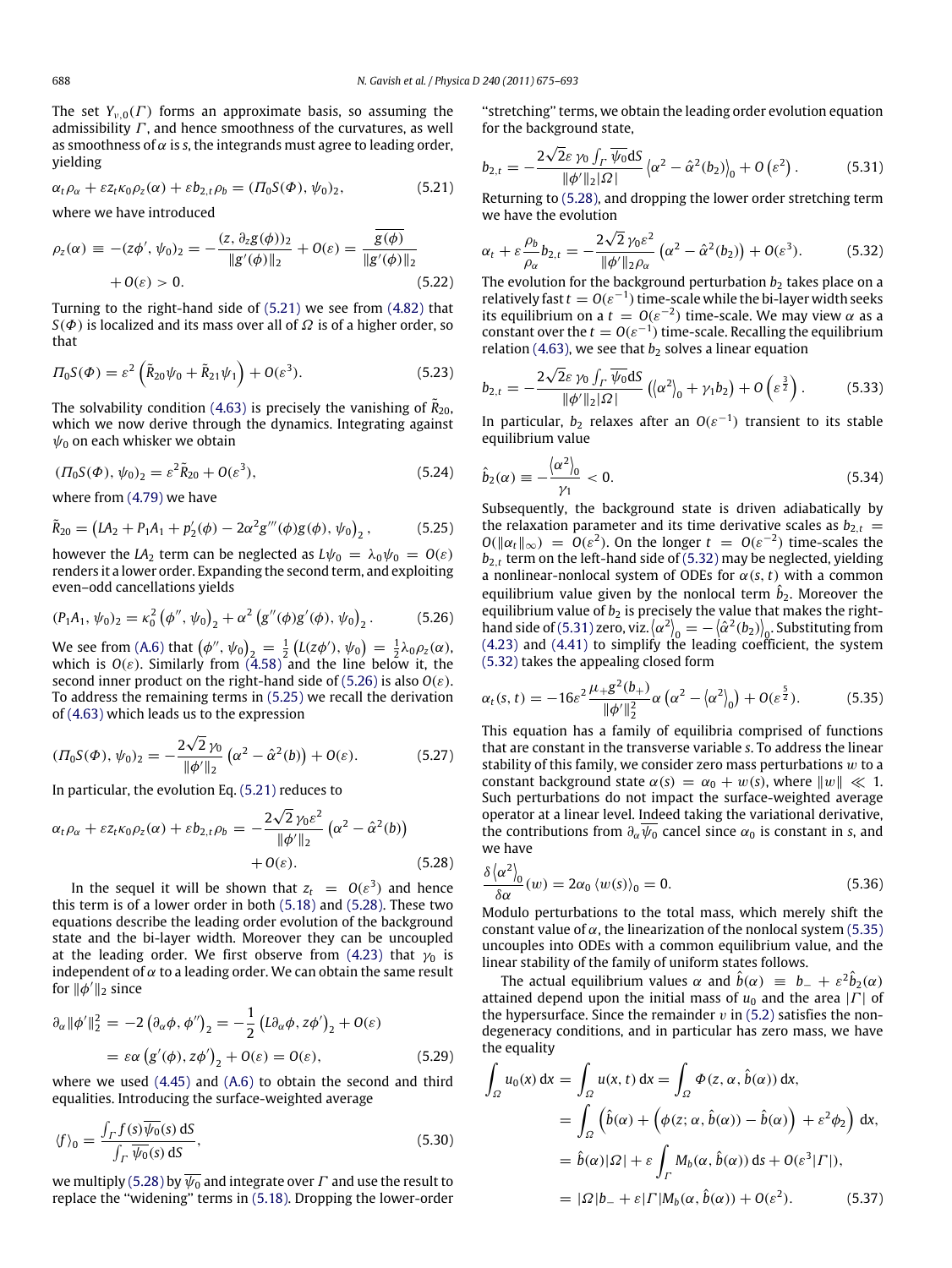An initial datum close to *M* has a mass of the form  $\int_{\Omega} u_0(x) dx =$  $|\Omega|b_{-} + \varepsilon m_0$ , for some  $m_0 > 0$  independent of  $\varepsilon$ . The quasi-steady value of  $\alpha$  satisfies the equality

$$
M_b(\alpha) = \frac{m_0}{|\Gamma|} + O(\varepsilon). \tag{5.38}
$$

From [Lemma A.3](#page-17-5) we see that  $M_b$  is strictly decreasing in  $\alpha$  with a logarithmic singularity as  $\alpha \to \alpha_*^+$ . The intermediate value theorem provides the existence of a unique solution  $\alpha = \alpha(m_0, |\Gamma|)$  of [\(5.38\)](#page-14-0) for admissible curves  $\Gamma$  and sufficiently large (scaled) initial masses  $m_0$ .

### *5.2. Geometric evolution of bi-layer interfaces*

We assume that the detuning and background parameters have relaxed to their quasi-equilibria, which we denote with the unadorned  $\alpha$  and *b*. The evolution of the hypersurface,  $\Gamma$ , couples to these quasi-equilibria through [\(5.38\)](#page-14-0) since the changes in hypersurface area, while slow, are cumulative and will compete for mass. We introduce the slow time  $\tau = \varepsilon^3 t$  and the normal velocity  $\mathbf{V}_n = -z_\tau = -\varepsilon^{-3} z_t$ . As the parameters are driven by the interface evolution, we assume that  $\alpha_{\tau} = b_{2,\tau} = O(1)$  in this regime. To address the geometric evolution of the hypersurface, as characterized by the leading order extended curvature,  $\kappa_0$ , we project [\(5.5\)](#page-11-3) onto  $\Psi^{\dagger}_{1,j}$ , for each  $j = 1, \ldots, N_{\varepsilon}$ , and change to the whiskered coordinates,

$$
\int_{\Gamma} \int_{\mathbb{R}} \left( -\varepsilon^{3} \mathbf{V}_{n} \phi' + \varepsilon^{3} \alpha_{\tau} \partial_{\alpha} \phi + \varepsilon^{5} b_{2,\tau} \partial_{b} \phi \right) \Psi_{1,j}^{\dagger} J(s, z) \, dz \, ds
$$
\n
$$
= - \int_{\Gamma} \int_{\mathbb{R}} \Psi_{1,j}^{\dagger} \Pi_{0} S(\Phi) J(s, z) \, dz \, ds. \tag{5.39}
$$

Expanding the Jacobian and  $\varPsi_{1,j}^\dagger$  according to [\(2.14\)](#page-4-1) and [\(5.9\)](#page-11-6) respectively, expanding  $\partial_\alpha \phi$  and  $\partial_b \phi$  according to [\(4.40\)](#page-9-4) and [\(4.43\),](#page-9-5) and dividing by  $\varepsilon$  we obtain,

$$
\int_{\Gamma} \left( -\varepsilon^{3} \mathbf{V}_{n} \|\phi^{\prime}\|_{2} + \rho_{z}(\alpha) \kappa_{0} \left( \varepsilon^{4} \alpha_{\tau} \rho_{\alpha} + \varepsilon^{5} b_{2,\tau} \rho_{b} \right) \right) \Theta_{1,j}(s) ds
$$
\n
$$
= -\int_{\Gamma} \Theta_{1,j}(s) \left[ ( \Pi_{0} S(\Phi), \psi_{1} (1 + \varepsilon z \kappa_{0}) )_{2} \right] ds
$$
\n
$$
- \varepsilon^{1/2} \int_{\Gamma} \left( \Pi_{0} S(\Phi), \psi_{1,j}^{\perp} \right)_{2} ds + O(\varepsilon^{4}) \tag{5.40}
$$

where  $\rho_z(\alpha)$ , defined in [\(5.22\),](#page-13-7) arises from the second order terms in the Jacobian expansion.

To simplify [\(5.40\)](#page-14-1) we observe that  $\Pi_0S(\Phi) = S(\Phi) - \langle S(\Phi) \rangle_{\Omega}$ , the residual *S*( $\Phi$ ) is localized so that its average value  $\langle S(\Phi) \rangle_{\Omega}$  is smaller than *S*( $\Phi$ ) by a factor of  $\varepsilon$ . Moreover  $(\langle S(\Phi) \rangle, \psi_1)_2 = 0$ and the contribution from  $\langle S(\varPhi) \rangle_{\varOmega}$  is in fact a  $O(\varepsilon^2)$  lower order; so we may drop  $\Pi_0$  in the first integral on the right-hand side above. Moreover, from [\(5.23\)](#page-13-8) we see that the  $O(\varepsilon^2)$  terms in  $S(\Phi)$  lie in  $\mathcal{R}(\pi)$  on each whisker and are thus orthogonal to the correction term  $\Psi_{1,j}^\perp$ . The correction term projects only onto the cubic  $R_3$  term from  $S(\Phi)$ , which is localized on the whiskers and hence satisfies  $\|R_3\|_{L^2(\Omega)} \ = \ O\left(\varepsilon^{\frac{1}{2}}|{\varGamma}|^{\frac{1}{2}}\right)$ . Since  $\|\Psi_{1,j}^{\perp}\|_{L^2(\Omega)} \ = \ O(\varepsilon)$  we see that the projection of the residual onto the correction term satisfies the inequality

$$
\varepsilon^{\frac{1}{2}} \left| \int_{\Gamma} \left( \Pi_0 S(\varPhi), \Psi_{1,j}^{\perp} \right)_2 \, \mathrm{d}s \right| \leq c \left| \varepsilon^{-\frac{1}{2}} \int_{\Omega} \varepsilon^3 R_3 \Psi_{1,j}^{\perp} \, \mathrm{d}x \right|
$$
  

$$
\leq \varepsilon^{\frac{5}{2}} \| R_3 \|_{L^2(\Omega)} \| \Psi_{1,j}^{\perp} \|_{L^2(\Omega)}
$$
  

$$
\leq c \varepsilon^4 |\Gamma|, \tag{5.41}
$$

and is a lower order for  $|\Gamma| \ll \varepsilon^{-1}$ . The contribution from the evolution of the detuning parameter and the background are at most  $O(\varepsilon^4)$  and are neglected.

Assuming uniform bounds on the curvatures of  $\Gamma$  in  $H^1(\Gamma)$ , the approximate basis property of  $Y_{v,1}(\Gamma)$  permits us to equate the two integrands of [\(5.40\)](#page-14-1) at the leading order,

<span id="page-14-0"></span>
$$
\mathbf{V}_n = \varepsilon^{-3} \frac{(S(\Phi), \psi_1)_2}{\|\phi'\|_2} + \varepsilon^{-2} \kappa_0 \frac{(S(\Phi), z\psi_1)_2}{\|\phi'\|_2} + O(\varepsilon). \tag{5.42}
$$

The quasi-equilibrium of  $\alpha$  and *b* implies that  $\tilde{R}_{20} = O(\varepsilon)$ . Using this fact while expanding the residual from [\(4.82\),](#page-11-2) we obtain

<span id="page-14-2"></span>
$$
\mathbf{V}_{n} = \frac{1}{\|\phi'\|_{2}} \left( \varepsilon^{-1} \tilde{R}_{21} + \tilde{R}_{31} \right) + O(\varepsilon), \tag{5.43}
$$

where  $\tilde{R}_{31} \equiv (\tilde{R}_3, \psi_1)_2$ .

<span id="page-14-3"></span>*R*˜

A key fact, which both complicates the analysis and enriches the dynamics of the front evolution, is that the leading order term is degenerate, bringing higher-order effects into play. From [\(4.79\)](#page-11-5) the  $O(\varepsilon^{-1})$  term in [\(5.43\)](#page-14-2) takes the from

$$
\tilde{R}_{21} = (LA_2 + P_1A_1 + p'_2(\phi) - 2\alpha^2 g'''(\phi)g(\phi), \psi_1)_2.
$$
 (5.44)

However  $L\psi_1 = 0$ , while using [\(4.73\)](#page-11-7) and [\(4.75\)](#page-11-8) to expand  $P_1A_1$ and exploiting parity we find

$$
\tilde{R}_{21} = -\frac{2\alpha\kappa_0}{\|\phi'\|} (\partial_z g'(\phi), \phi')_2 = \frac{\alpha\kappa_0}{\|\phi'\|} (Lg'(\phi), z\phi')_2
$$

$$
= -\frac{2\varepsilon\alpha^2\kappa_0}{\|\phi'\|} (g'''(\phi)g(\phi), z\phi')_2,
$$
(5.45)

where we used [\(4.31\)](#page-9-0) and [\(A.6\)](#page-17-4) in the reduction above. The normal velocity takes the form

$$
\mathbf{V}_{n} = \frac{\ddot{R}_{31}}{\|\phi'\|_{2}} - \frac{2\alpha^{2}\kappa_{0}}{\|\phi'\|_{2}^{2}} \left(g'''(\phi)g(\phi), z\phi'\right)_{2} + O(\varepsilon). \tag{5.46}
$$

This analysis justifies our scaling, as  $V_n = O(1)$ , particularly since [\(5.46\)](#page-14-3) was obtained for an arbitrary detuning profile  $\alpha(s)$  and is independent of the relaxation of  $\alpha$  to a uniform value over the interface.

To obtain an explicit representation for the normal velocity we must expand  $\tilde{R}_{31}$ . Turning to [\(4.83\)](#page-11-9) we observe that  $(LA_3, \psi_1)_2$  =  $(A_3, L\psi_1)_2 = 0$ , while from [\(4.32\)](#page-9-10) and parity considerations we find that  $(r(\phi), \psi_1)_2 = 0$ . We are left with

<span id="page-14-6"></span><span id="page-14-1"></span>
$$
\tilde{R}_{31} = (P_1 A_2 + P_2 A_1, \psi_1)_2. \tag{5.47}
$$

We address the  $P_1A_2$  term first. Since the equilibrium value of  $\alpha$  is constant in the tangential coordinate *s*, we may drop  $\Delta_s \phi$  in [\(4.76\)](#page-11-10) and expand the inner product as

<span id="page-14-4"></span>
$$
(P_1A_2, \psi_1)_2 = \left( L\phi_2 + \kappa_1 z \phi', P_1^{\dagger} \psi_1 \right)_2 = \left( L^2 \phi_2, L^{-1} \tilde{\pi} P_1^{\dagger} \psi_1 \right)_2
$$

$$
+ \frac{\kappa_0 \kappa_1}{2} ||\phi'||_2.
$$
(5.48)

From  $(4.25)$ ,  $(A.6)$  and  $(A.7)$  we calculate

$$
L^{-1}\tilde{\pi}P_1^{\dagger}\psi_1 = -\tilde{\pi}\left(\frac{\kappa_0}{2}z\psi_1 + \frac{\alpha}{2\sqrt{2}}z\psi_0\right) + O(\varepsilon),\tag{5.49}
$$

so that [\(5.48\)](#page-14-4) reduces to

<span id="page-14-5"></span>
$$
(P_1A_2, \psi_1)_2 = -\frac{\kappa_0}{2\|\phi'\|_2} (L^2\phi_2, z\phi')_2 - \frac{\alpha}{2\sqrt{2}} (L^2\phi_2, z\psi_0)_2
$$

$$
+ \frac{\kappa_0\kappa_1}{2} \|\phi'\|_2.
$$
(5.50)

Using [\(4.74\),](#page-11-11) [\(4.75\)](#page-11-8) and [\(4.25\)](#page-8-7) we expand  $P_2A_1$  as

$$
P_2A_1 = \kappa_0 \kappa_1 z \phi'' - \alpha \kappa_1 g''(\phi) z \phi' + \phi' \Delta_s \kappa_0 - \kappa_0 G'''(\phi) \phi_2 \phi'
$$
  
+ 
$$
\alpha \frac{\|\phi'\|_2}{\sqrt{2}} G'''(\phi) \phi_2 \psi_0 + O(\varepsilon).
$$
 (5.51)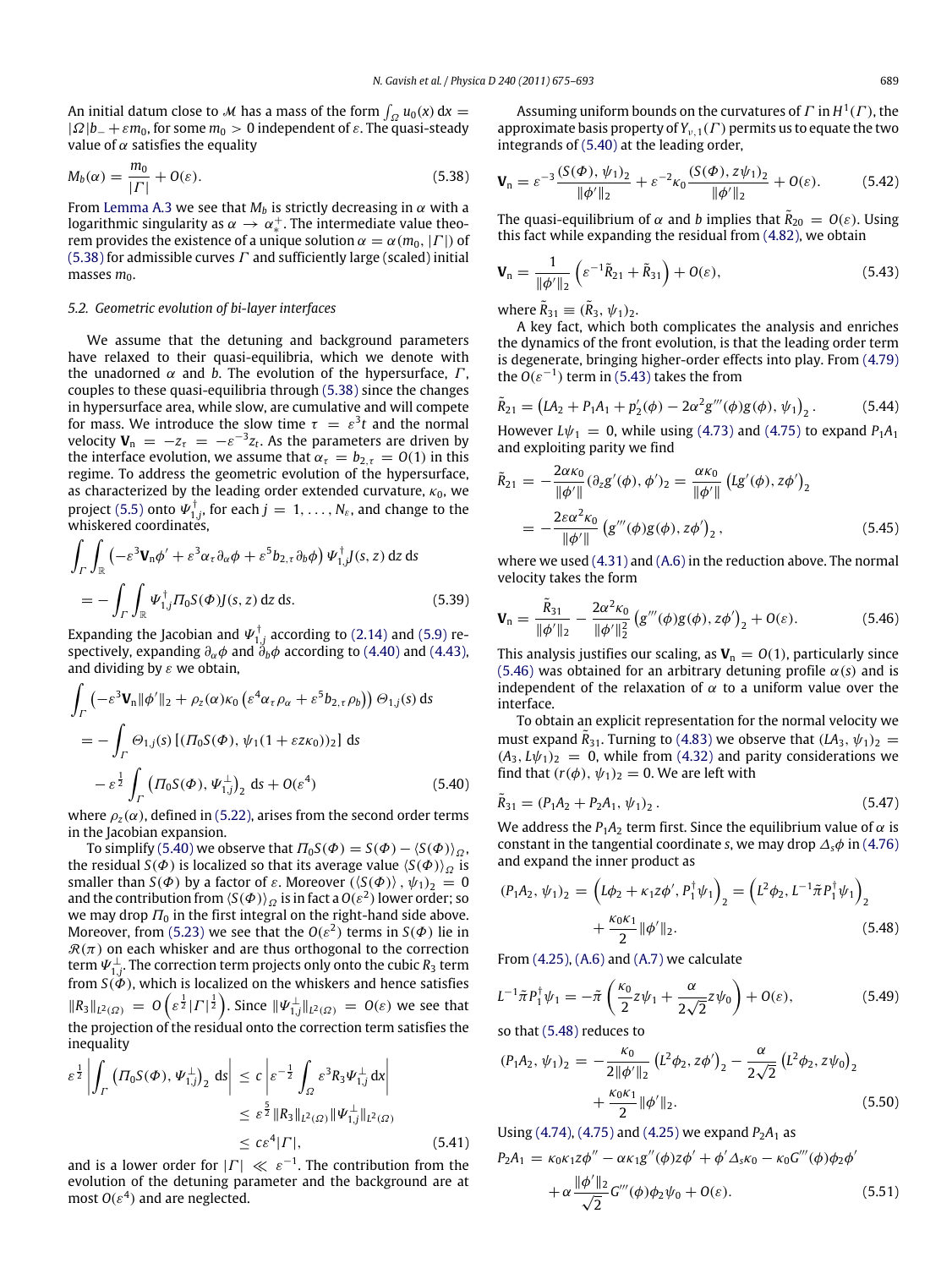Projecting onto  $\psi_1$  we obtain

$$
(P_2A_1, \psi_1)_2 = \|\phi'\|_2 \left(\Delta_s \kappa_0 - \frac{\kappa_0 \kappa_1}{2}\right) - \frac{\kappa_0}{\|\phi'\|_2} \left(G'''(\phi)(\phi')^2, \phi_2\right)_2
$$

$$
+ \frac{\alpha}{\sqrt{2}} \left(G'''(\phi)\phi'\psi_0, \phi_2\right)_2.
$$
(5.52)

We use [\(A.4\)](#page-17-7) and [\(A.6\)](#page-17-4) on the second inner product to write  $G'''(\phi)(\phi')^2 = \frac{1}{2}L^2(z\phi')$ , while [\(A.5\)](#page-17-8) and [\(A.7\)](#page-17-6) applied to the third term shows that  $G'''(\phi)\phi'\psi_0 = \frac{1}{2}L^2(z\psi_0) + O(\varepsilon)$ . Using these identities in  $(5.52)$  and using that result and  $(5.50)$  in  $(5.47)$  we obtain

$$
\tilde{R}_{31} = \|\phi'\|_2 \Delta_s \kappa_0 - \frac{\kappa_0}{\|\phi'\|_2} \left( L^2 \phi_2, z\phi' \right)_2 + O(\varepsilon).
$$
\n(5.53)

Returning to the definition, [\(4.80\),](#page-11-12) of  $\phi_2$ , we expand  $P_1A_1$  and neglect terms that are odd about  $z = 0$  to obtain

$$
L2\phi_2 = -\tilde{\pi}\left(\kappa_1 L z \phi' + \kappa_0^2 \phi'' + \alpha^2 \left[g'(\phi)g''(\phi) - 2g'''(\phi)g(\phi)\right] + p'_2(\phi)\right).
$$
\n(5.54)

It is straightforward to compute that

 $\tilde{\pi}z\phi' = z\phi' + \rho_z(\alpha)\psi_0,$ (5.55) and hence  $(Lz\phi', \tilde{\pi}z\phi')_2$  =  $- \|\phi'\|_2^2 + O(\varepsilon)$  and  $(\tilde{\pi}\phi'', z\phi')_2$  =  $-\frac{1}{2}$  || $\phi'$  ||<sub>2</sub> + *O*( $\varepsilon$ ). Combining this with [\(4.61\)](#page-10-7) we have

$$
(p'_2(\phi), \tilde{\pi}z\phi')_2 = (\partial_z p_2(\phi), z)_2 + \rho_z(\alpha) (p'_2(\phi), \psi_0)_2
$$
  
=  $-\overline{p_2(\phi)} + \frac{2\rho_z(\alpha)p_2(\phi_m)}{\|\phi'\|_2} + O(\sqrt{\varepsilon}).$  (5.56)

Combining these relations with [\(5.53\),](#page-15-3) we obtain

$$
\frac{\tilde{R}_{31}}{\|\phi'\|_2} = \left(\Delta_s - \kappa_1 - \frac{1}{2}\kappa_0^2\right)\kappa_0 - \frac{\kappa_0}{\|\phi'\|_2^2} \left(\overline{p_2(\phi)} - \frac{2\rho_z p_2(\phi_m)}{\|\phi'\|_2} + \alpha^2 \left(2g'''(\phi)g(\phi) - g''(\phi)g'(\phi), \tilde{\pi}z\phi'\right)_2\right). \tag{5.57}
$$

We expand  $\tilde{\pi}z\phi'$  according to [\(5.55\)](#page-15-4) and from [\(4.25\)](#page-8-7) and [\(4.35\)](#page-9-7) we find that the term  $\big(g'(\phi)g^{''}(\phi),\psi_0\big)_2=O(\varepsilon)$  is a lower order, and moreover

$$
(g''(\phi)g'(\phi), z\phi')_2 = \frac{1}{2} (\partial_z (g'(\phi))^2, z)_2 = -\frac{1}{4} ||\phi'||_2^2.
$$
 (5.58)

From [\(4.23\)](#page-8-10) we have the expansion √

$$
(g'''(\phi)g(\phi), \psi_0)_2 = -\frac{\sqrt{2}\gamma_0}{\|\phi'\|_2} + O(\varepsilon),\tag{5.59}
$$

while observing that  $g(s)g'''(s) = \partial_s (g(s)g''(s) - \frac{1}{2}(g'(s))^2)$  we write

$$
\int_{\mathbb{R}} g(\phi)g'''(\phi)z\phi' dz
$$
\n
$$
= \int_{\mathbb{R}} z \,\partial_z \left( g(\phi)g''(\phi) - \frac{1}{2}(g'(\phi))^2 \right) dz,
$$
\n(5.60)

$$
= -\int_{\mathbb{R}} g(\phi)g''(\phi) - \frac{1}{2}(g'(\phi))^2 dz,
$$
\n(5.61)

$$
= \frac{1}{4} ||\phi'||_2^2 - \int_{\mathbb{R}} g(\phi)\phi'' dz + O(\varepsilon),
$$
\n(5.62)

$$
= \frac{1}{4} ||\phi'||_2^2 + \int_{\mathbb{R}} g'(\phi)(\phi')^2 dz + O(\varepsilon)
$$
  
= 
$$
\frac{1}{4} ||\phi'||_2^2 + \frac{1}{\sqrt{2}} ||\phi'||_3^3 + O(\varepsilon),
$$
 (5.63)

where we used  $g''(\phi) = G'(\phi) + O(\varepsilon) = \phi'' + O(\varepsilon)$  to arrive at [\(5.62\).](#page-15-5) Inserting these reductions into [\(5.46\)](#page-14-3) and [\(5.57\)](#page-15-6) yields the form of the normal velocity

<span id="page-15-10"></span><span id="page-15-2"></span>
$$
\mathbf{V}_n = \left(\Delta_s - \beta(\alpha) - \kappa_1 - \frac{1}{2}\kappa_0^2\right)\kappa_0 + O(\varepsilon),\tag{5.64}
$$

where the  $\alpha$  dependent coefficient  $\beta$  is defined by

<span id="page-15-0"></span>
$$
\beta(\alpha) = \frac{1}{\|\phi'\|_2^2} \left( \overline{p_2(\phi)} - \frac{\rho_2(\alpha)p_2(\phi_m)}{\|\phi'\|_2} + \alpha^2 \left( \frac{5\|\phi'\|_2^2}{4} + \frac{4\|\phi'\|_3^3}{\sqrt{2}} - \frac{2\sqrt{2}\gamma_0\rho_2(\alpha)}{\|\phi'\|_2} \right) \right).
$$
 (5.65)

<span id="page-15-3"></span>We deduce properties of  $\beta$  in the lemma below.

**Lemma 5.1.** *The coefficient* β *has the asymptotic form*

<span id="page-15-1"></span>
$$
\beta(\alpha) = -\eta_2 + \alpha^2 \left( \frac{5}{4} + \frac{\mu_-^2}{\gamma_1 \|\phi'\|_2^2} M_b(\alpha) + \frac{4 \|\phi'\|_3^3}{\sqrt{2} \|\phi'\|_2^2} - \frac{3\sqrt{2}\gamma_0}{\|\phi'\|_2^3} \rho_2(\alpha) \right) + O(\varepsilon).
$$
\n(5.66)

<span id="page-15-4"></span>*In particular*

<span id="page-15-9"></span>
$$
\lim_{\alpha \to \alpha_*^+} \beta(\alpha) = -\eta_2 + O(\varepsilon) < 0,\tag{5.67}
$$

*while there exists*  $\alpha_c > 0$  *such that*  $\beta(\alpha) > 0$  *for*  $\alpha > \alpha_c$ *, and*  $\beta$  *has at least one zero for*  $\alpha \in (\alpha_*, \alpha_c)$ *.* 

**Proof.** Write  $\beta = (\beta_p + \alpha^2 \beta_g) ||\phi'||_2^{-2}$  where  $\beta_p$  represents the first two terms on the right-hand side of [\(5.65\)](#page-15-0) which involve  $p_2$  and  $\beta_g$ represents the inner products which involve *g*. From [\(4.11\)](#page-7-7) we see that

<span id="page-15-6"></span>
$$
\overline{p_2(\phi)} = \overline{p_{20}(\phi)} b_2 + \overline{p_{21}(\phi)} \eta_2 + O(\varepsilon).
$$
 (5.68)

Since  $W = G + O(\varepsilon)$ , we may use the relations  $W'(\phi) = \phi'' + O(\varepsilon)$ and  $W(\phi) = \frac{1}{2}(\phi')^2 + O(\varepsilon)$ , to eliminate  $W(\phi)$  and  $W'(\phi)$ , obtaining

$$
\overline{p_{20}(\phi)} = \mu_{-} \int_{\mathbb{R}} \phi'' - \mu_{-}(\phi - b) \, dz + O(\varepsilon) = -\mu_{-}^{2} M_{b}(\alpha) + O(\varepsilon).
$$
 (5.69)

Similarly we find

$$
\overline{p_{21}(\phi)} = \int_{\mathbb{R}} \frac{1}{2} \phi''(\phi - b) - \frac{1}{2} |\phi'|^2 dz + O(\varepsilon)
$$
  
=  $-\|\phi'\|_2^2 + O(\varepsilon).$  (5.70)

Combining these results with the equilibrium value of  $b_2$  given in [\(5.34\)](#page-13-9) yields

<span id="page-15-7"></span>
$$
\overline{p_2(\phi)} = \frac{\mu_-^2}{\gamma_1} M_b(\alpha) \alpha^2 - ||\phi'||_2^2 \eta_2 + O(\sqrt{\varepsilon}).
$$
\n(5.71)

From [\(4.18\)](#page-8-2) and [\(5.34\)](#page-13-9) the equilibrium value of  $p_2(\phi_m)$  takes the form

<span id="page-15-5"></span>
$$
p_2(\phi_m) = \sqrt{2\mu_+} \, g(b_+) \alpha^2 + O(\sqrt{\varepsilon}). \tag{5.72}
$$

We combine [\(5.71\)](#page-15-7) and [\(5.72\)](#page-15-8) to obtain

<span id="page-15-8"></span>
$$
\beta_p = \alpha^2 \left( \frac{\mu_-^2}{\gamma_1} M_b(\alpha) - \frac{\rho_2(\alpha) \sqrt{2\mu_+} g(b_+)}{\|\phi'\|_2} \right) - \|\phi'\|_2^2 \eta_2
$$
  
+ O(\sqrt{\varepsilon}). \tag{5.73}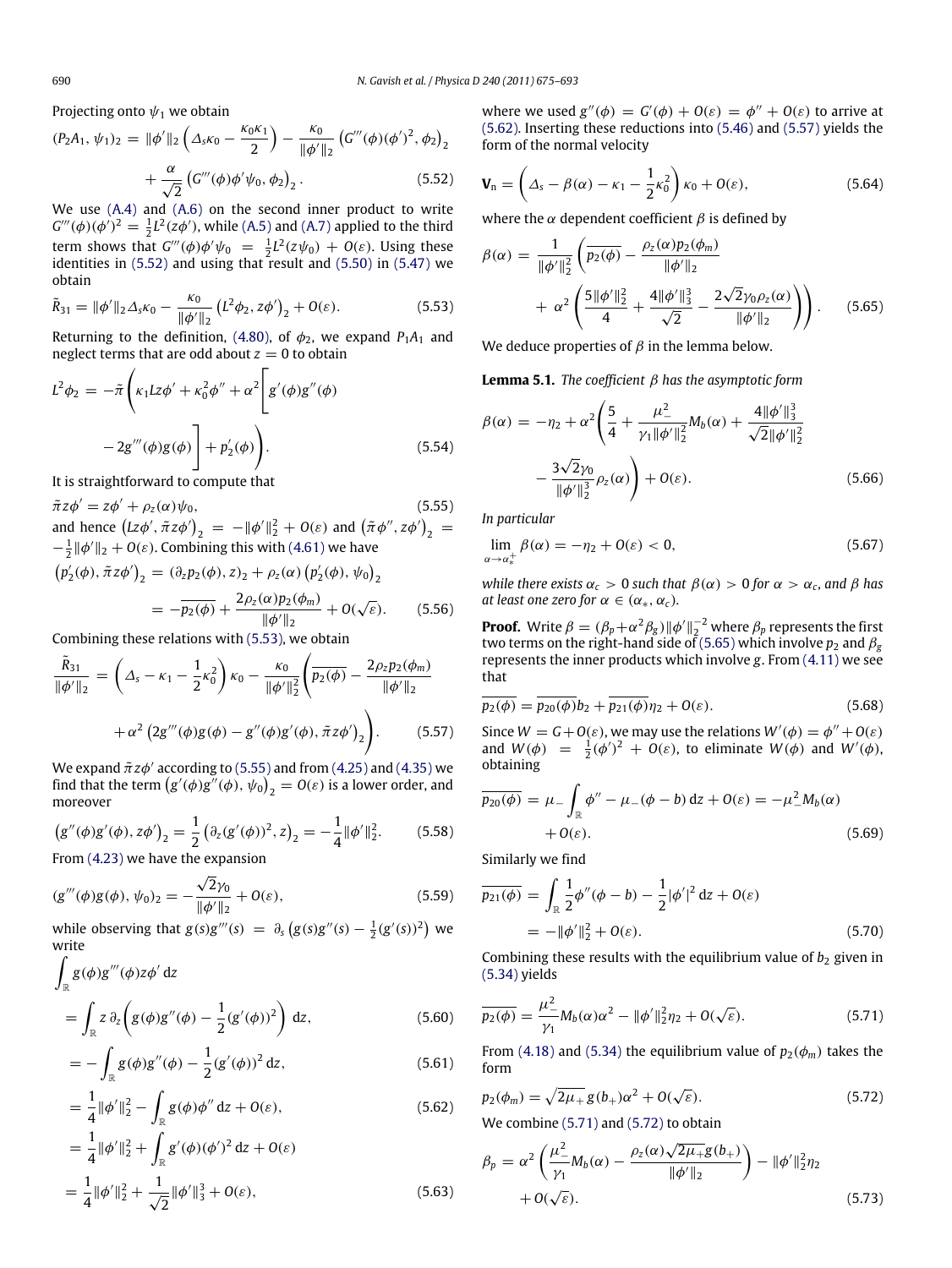<span id="page-16-1"></span>

**Fig. 5.2.** (Left) The parameter  $\beta$  verses  $\alpha$  calculated from [\(5.65\)](#page-15-0) for a double well potential  $W(s) = (1-s^2)^2/4$ ,  $\varepsilon = 0.02$ ,  $b_2$  given by the equilibrium relation [\(4.63\),](#page-10-5) and values of  $\eta_2 = 1, 2, 4, 8, 16$  which yield the curves from highest to lowest.

Combining this expression with [\(5.65\)](#page-15-0) we obtain [\(5.66\).](#page-15-1) Using the results of [Lemmas A.3](#page-17-5) and [A.4,](#page-17-9) we see that  $M_b$  and  $\rho_z$  have logarithmic singularities as  $\alpha \to \alpha_*^+ = O(\varepsilon)$ , however these are dominated by the  $\alpha^2$  prefactor, and we obtain [\(5.67\).](#page-15-9) From [Lemma A.4](#page-17-9) we see that both  $M_b$  and  $\rho_z$  are positive but decrease with increasing  $\alpha$ . In particular, for  $\alpha$  sufficiently large, independent of  $\varepsilon$ , we have the lower bound  $\beta(\alpha) \geq -\eta_2 + c\alpha^2$ , for a  $c > 0$  also independent of  $\varepsilon$ . Taking  $\alpha_c >$ √  $\eta_2/\overline{c}$  shows that  $\beta > 0$  for  $\alpha > \alpha_c$ . (see [Fig. 5.2\)](#page-16-1)  $\Box$ 

#### *5.3. Coupled evolution*

The normal velocity couples to the tilt parameter  $\alpha$  through the parameter  $\beta$  in [\(5.64\).](#page-15-10) The evolution of the curve shape couples back to  $\alpha$  through [\(5.38\).](#page-14-0) The interfacial surface area |  $\Gamma$ | evolves according to a curvature weighted integral of the normal velocity,

$$
|\dot{\varGamma}| = \int_{\varGamma} V_n \kappa_0 \, \mathrm{d}s. \tag{5.74}
$$

Substituting [\(5.64\)](#page-15-10) and integrating the Laplace–Beltrami operator by parts over the closed curve  $\Gamma$  we obtain

$$
|\dot{\Gamma}| = \int_{\Gamma} -|\nabla_{s}\kappa_{0}|^{2} - \left(\beta + \kappa_{1} + \frac{1}{2}\kappa_{0}^{2}\right)\kappa_{0}^{2} ds.
$$
 (5.75)

The relation between  $\kappa_0$  and  $\kappa_1$  is in general complicated. However for a single, radially symmetric interface, then each curvature  $k_i =$ 1/*R* where *R* is the radius of *Γ*, so that  $\kappa_0 = \frac{d-1}{R}$ ,  $\kappa_1 = -\frac{d-1}{R^2}$ , and moreover  $\dot{R} = V_n$ . For this case we have the simple expression

$$
|\dot{\Gamma}| = -S_d \left(\beta + \frac{(d-1)(d-3)}{2R^2}\right) (d-1)^2 R^{d-3},\tag{5.76}
$$

where  $S_d$  is the surface area of the unit ball in  $\mathbb{R}^d.$  The radius evolves according to the coupled system

$$
\dot{R} = -\left(\beta(\alpha) + \frac{(d-1)(d-3)}{2R^2}\right)\frac{d-1}{R},\tag{5.77}
$$

$$
M_b(\alpha) = \frac{m_0}{S_d R^{d-1}}.\tag{5.78}
$$

For  $d \neq 3$  the unique equilibrium is determined by solving

$$
R = \sqrt{\frac{(d-1)(d-3)}{2\beta(\alpha)}},
$$
\n(5.79)

coupled to [\(5.78\).](#page-16-2) In particular the equilibrium occurs for an  $\alpha$  with  $\beta(\alpha) > 0$  for  $d = 2$  and with  $\beta(\alpha) < 0$  for  $d \geq 4$ . In  $\mathbb{R}^3$ , the equilibrium occurs for  $\beta(\alpha) = 0$  with associated radius  $R =$  $(m_0/M_b(\alpha)/S_3)^{\frac{1}{3}}$ , so that the equilibrium value of the detuning parameter, and consequently the bi-layer width is independent of the initial mass parameter,  $m_0$ .

## *5.4. Two-dimensional results*

As for the front-type interfaces, the normal velocity may be rewritten in terms of the curvature, which in  $\mathbb{R}^2$  takes the form

<span id="page-16-3"></span>
$$
\partial_{\tau} \kappa_0 + \left( \int_0^s \mathbf{V}_{n} \kappa_0(s) ds \right) \partial_s \kappa_0
$$
  
=  $-(\partial_s^2 + \kappa_0^2) \left( \partial_s^2 - \beta + \frac{1}{2} \kappa_0^2 \right) \kappa_0 + O(\varepsilon).$  (5.80)

## *5.4.1. Stability of radially symmetric solutions*

To address the stability of this stationary solution with respect to non-radial perturbations, we consider a surface  $\Gamma \subset \mathbb{R}^2$  whose curvature is a small perturbation from a constant value,  $\kappa_0$  =  $\overline{\kappa}_0 + v(s, \tau)$ , where  $\overline{\kappa}$  solves  $V_n(\overline{\kappa}) = 0$  and  $||v||_{L^{\infty}(\Gamma)} \ll 1$ . To determine the linearized equation we must address the variation of the equilibrium relation  $\alpha = \alpha(|\Gamma|)$ , given by [\(5.38\),](#page-14-0) with respect to  $\kappa_0$ . By the chain rule we have may define the variational derivative of  $\beta$  with respect to perturbations to  $\kappa_0$ ,

$$
\frac{\delta \beta}{\delta \kappa_0}(\overline{\kappa}_0) = \frac{\partial \beta}{\partial \alpha} \frac{\partial \alpha}{\partial |\Gamma|} \frac{\delta |\Gamma|}{\delta \kappa_0}.
$$
\n(5.81)

However, eigenfunction perturbations of a circular curve  $\kappa_0 = \overline{\kappa}$ satisfy  $\frac{\delta|\Gamma|}{\delta\kappa_0} = 0$  and the associated eigenvalue problem for  $v =$  $e^{\mu t}\psi(s)$ , reduces to

$$
\mu \psi = -\left(\partial_s^2 + \overline{\kappa}_0^2\right)^2 \psi. \tag{5.82}
$$

As in the analysis of the front-type solution, [\(3.40\),](#page-7-2) the eigenfunctions are of the form  $\psi_n(s) = e^{i\xi_n s}$ , where  $\xi_n = n\overline{\kappa}_0$ , for  $n =$  $\pm 2, \pm 3, \ldots$ , and the associated eigenvalues are

$$
\mu_n = -\overline{\kappa}_0^4 \left( -n^2 + 1 \right)^2. \tag{5.83}
$$

The eigenvalues are all negative for  $n \geq 2$ , and the radially symmetric curve solution is linearly stable to non-radial perturbations.

#### *5.4.2. Meander Patterns*

The evolution Eq. [\(5.80\)](#page-16-3) also possesses interesting non-radial stationary solutions. Solving  $V_n = 0$  for  $\kappa_0$  yields the leading-order expression,

<span id="page-16-6"></span>
$$
\partial_s^2 \kappa_0(s) = \beta \kappa_0 - \frac{1}{2} \kappa_0^3. \tag{5.84}
$$

This second order equation is Hamiltonian, with conserved quantity

$$
E(\partial_s \kappa_0, \kappa_0) = \frac{1}{2} |\partial_s \kappa_0|^2 - \frac{\beta}{2} \kappa_0^2 + \frac{1}{8} \kappa_0^4.
$$
 (5.85)

<span id="page-16-2"></span>For  $\beta > 0$  there are two bounded solutions corresponding to  $E =$ 0, a homoclinic orbit which arises out of (0, 0), and its negative, which together form a figure eight in the phase plane. For  $E > 0$ the stationary solutions,  $\kappa_0(s; E)$ , can be uniquely parameterized by the value of the energy, *E*. They form hour-glass shaped periodic orbits about the homoclinic orbits. The corresponding curve Γ*<sup>E</sup>* =  $\{\gamma(s) | s \in [0, |\Gamma|] \}$  is determined by  $\kappa_0$  which gives the rate of change of  $\Gamma$ 's tangent vector with respect to arc length,

<span id="page-16-4"></span><span id="page-16-0"></span>
$$
\frac{d\gamma}{ds} = \begin{pmatrix} -\sin(\theta(s)) \\ \cos(\theta(s)) \end{pmatrix},\tag{5.86}
$$

<span id="page-16-5"></span>
$$
\frac{d\theta}{ds} = \kappa_0(s; c). \tag{5.87}
$$

The initial conditions on  $\gamma$  and  $\theta$  determine the rigid body displacement and rotation of Γ*<sup>E</sup>* . For a small value of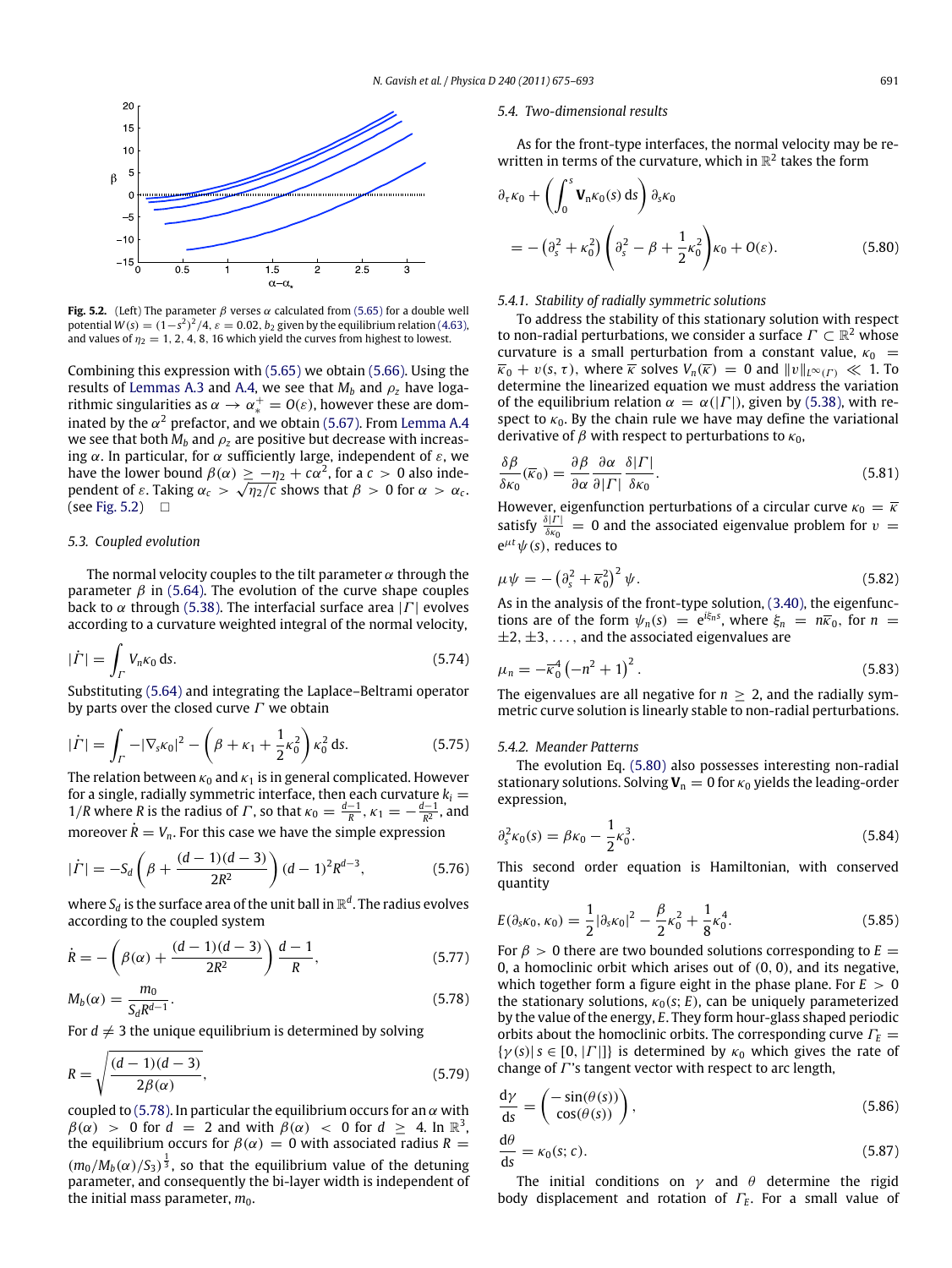<span id="page-17-0"></span>

**Fig. 5.3.** (Left–Right) Development of a meander pattern under the ZMFCH equation with  $\eta_2 = 1$  and  $\varepsilon = 0.03$ . (Far Right) Equal length interfaces Γ integrated from [\(5.86\)–](#page-16-4)[\(5.87\)](#page-16-5) using curvatures  $\kappa_0(s; H)$  corresponding to periodic solutions of the 2nd order Eq. [\(5.84\)](#page-16-6) with  $\beta = 1$  and three values of *E* > 0. The smallest value of *E* produces an interface which self-intersects, with increasing values of *E* decreasing the space-filling nature of the interface's meander.

*E* the corresponding curve Γ*<sup>E</sup>* is self-intersecting. However for *E* sufficiently large, depending upon  $\beta$ , the curves do notself intersect and form *meander* patterns which are stationary equilibria of the evolution system [\(5.80\).](#page-16-3) Coupling these to the mass constraint [\(5.38\)](#page-14-0) yields an algebraic system which can be solved for  $E > 0$  in terms of the Hamiltonian constant  $H > 0$ in terms of the initial data  $m_0$ . The meander patterns oscillate about a straight line, and an exact, closed curve solution can be obtained in a periodic square of length *L* which is tuned to match the spatial periodicity of the particular meander pattern arising from the algebraic system.

#### **Acknowledgements**

The third author acknowledges essential support from NSF DMS 0707792, DMS 0929189, and DMS 0934568. He also acknowledges helpful conversations wit Chun Liu when the models were in their early stages of development. This article was completed while the third author enjoyed the hospitality of the mathematics department of the University of Leiden.

## **Appendix**

The linearization  $L_f$  of the second order Eq. [\(3.1\)](#page-4-2) about the single-layer solution  $\phi_f$  enjoys the following properties.

<span id="page-17-1"></span>**Lemma A.1.** *The spectrum of L<sup>f</sup> near the origin consists of a single eigenvalue at zero corresponding to the tranlsational eigenfunction* φ ′ f *. The remainder of the spectrum of L<sup>f</sup> is real and uniformly negative. Moreover the following identities hold,*

$$
L_f \phi'_f = 0, \tag{A.1}
$$

 $L_{\text{f}}\phi_{\text{f}}''=W'''(\phi)\left(\phi_{\text{f}}'\right)^2$ ,  $(A.2)$ 

$$
L_f(z\phi'_f) = 2\phi''_f. \tag{A.3}
$$

The linearization *L* of the second order Eq. [\(4.15\)](#page-8-3) about its homoclinic solution  $\phi$  enjoys the following properties.

**Lemma A.2.** *Let*  $\phi(z; \alpha)$  *solve* [\(4.15\)](#page-8-3) *with G given by* [\(4.12\)](#page-8-11)*, then the following equalities hold*

$$
L\phi'' = G'''(\phi) (\phi')^2, \qquad (A.4)
$$

 $L\psi'_0 = G'''(\phi)\phi'\psi_0 + \lambda_0\psi'_0$  $(A.5)$ 

 $L(z\phi')=2\phi''$ .  $(A.6)$ 

 $L(z\psi_0) = 2\psi'_0 + \lambda_0\psi_0$  (A.7)

*where L linearization of*  $(4.15)$  *about*  $\phi$  *given in*  $(4.19)$ *.* 

**Proof.** The first equality follows from taking partial derivatives of [\(4.15\)](#page-8-3) with respect to *z* while the second equality arises from taking partial derivative of the eigenvalue equation for  $\psi_0$  with respect to *z*. The last two equalities follow from expanding the action of *L*.

<span id="page-17-5"></span>**Lemma A.3.** Consider the whiskered mass,  $M_b \geq 0$ , of the pulse *above its background state defined by* [\(5.16\)](#page-12-5)*. There exists a constant*  $M_{b,0} > 0$ , independent of  $\alpha$ , and b for which

<span id="page-17-10"></span>
$$
M_b(\alpha) = M_{b,0} - \frac{(b_+ - b_-) \|\phi'\|_2^2}{2\gamma_0} \ln(\alpha - \alpha_*) + O(\sqrt{\varepsilon}), \quad (A.8)
$$

for  $0 < \alpha - \alpha_* \ll \varepsilon^{-\frac{1}{2}}$ . In particular  $M_b$  is strictly decreasing,  $\overline{\mathit{everywhere}}$  positive, and has a logarithmic singularity as  $\alpha \to \alpha^+_*$ .

**Proof.** Taking the  $\alpha$  derivative of  $M_b$  we see from [\(4.40\)](#page-9-4) and [\(4.43\)](#page-9-5) that  $M_b$  is strictly decreasing in  $\alpha$ ,

$$
\frac{dM_b}{d\alpha} = \int_{\mathbb{R}} \partial_{\alpha} \phi + \varepsilon^2 (\partial_b \phi - 1) \partial_{\alpha} \hat{b}_2 \, dz = -\overline{\psi_0} \rho_{\alpha} + O(\varepsilon) < 0. \tag{A.9}
$$

Moreover, from [\(4.26\)](#page-8-9) we have

$$
\overline{\psi_0} = -\frac{2\sqrt{2}}{\|\phi'\|_2} \int_0^\infty \phi' dz + O(\sqrt{\varepsilon}) = \frac{2\sqrt{2}(b_+ - b_-)}{\|\phi'\|_2}
$$
  
+ O(\sqrt{\varepsilon}), \qquad (A.10)

so that

$$
\frac{dM_b}{d\alpha} = -\frac{(b_+ - b_-)\|\phi'\|_2^2}{2(\alpha - \alpha_*)\gamma_0} + O(\sqrt{\varepsilon}),
$$
\n(A.11)

<span id="page-17-3"></span><span id="page-17-2"></span>from which we deduce  $(A, 8)$ . The positivity of  $M<sub>b</sub>$  follows from the fact that  $\phi > b$  everywhere.  $\Box$ 

<span id="page-17-9"></span>**Lemma A.4.** *Consider the inner product*  $\rho_z(\alpha) \geq 0$  *defined by* [\(5.22\)](#page-13-7). *There exists a constant*  $\rho_{z,0} > 0$ , *independent* of  $\alpha$  *and* b such that

<span id="page-17-11"></span>
$$
\rho_z(\alpha) = \rho_{z,0} - \rho_{\alpha,0} \ln(\alpha - \alpha_*) + O(\varepsilon), \qquad (A.12)
$$

*for*  $0 < \alpha - \alpha_* \ll \varepsilon^{-1}$ *.* 

<span id="page-17-7"></span>**Proof.** First observe that

<span id="page-17-8"></span>
$$
z\psi_0 = -\frac{|z|\phi'}{\|\phi'\|_2} + O(\varepsilon).
$$
 (A.13)

<span id="page-17-6"></span><span id="page-17-4"></span>Taking the  $\alpha$  derivative and using [\(4.40\)](#page-9-4) yields

$$
z\partial_{\alpha}\psi_0 = \frac{\rho_{\alpha}}{\|\phi'\|_2}|z|\psi'_0 + O(\varepsilon). \tag{A.14}
$$